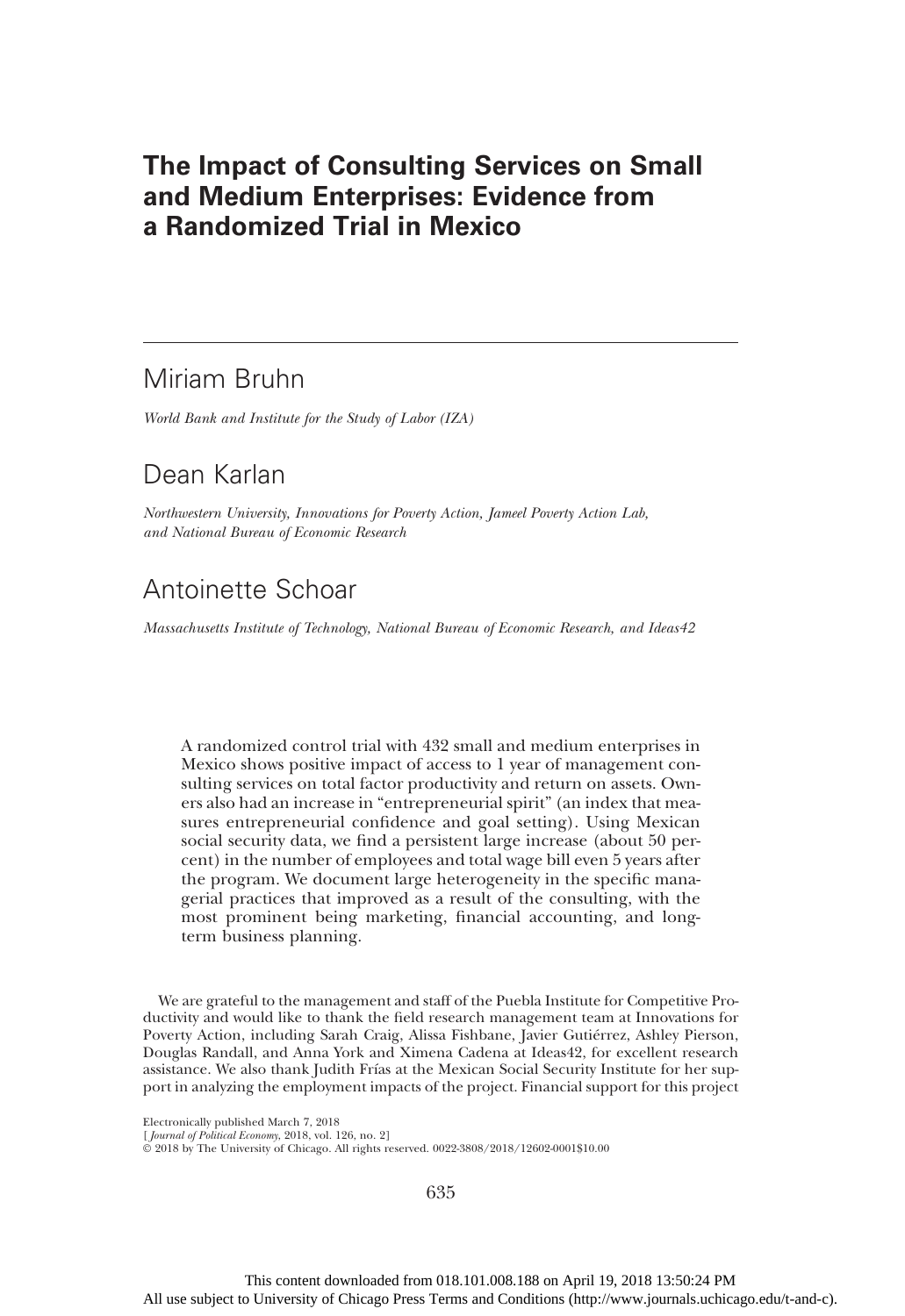# I. Introduction

A large literature in development economics and entrepreneurship aims to understand the impediments to firm growth, especially for small and medium-sized enterprises. Most of the focus thus far has been on financial constraints as a central obstacle to firm growth. For example, empirical studies have examined these constraints at the micro level (with lending experiments, see the review article by Banerjee, Karlan, and Zinman [2015]; with cash grant experiments, see de Mel, McKenzie, and Woodruff [2008], Karlan, Knight, and Udry [2015], and McKenzie [2015]) as well as at the macro level (King and Levine 1993; Rajan and Zingales 1998). However, capital alone cannot explain the entirety of firm growth; "managerial capital" is needed to know how to employ the capital best. We argue that managerial capital can directly affect the firm by improving strategic and operational decisions but can also affect the firm by increasing the productivity of other factors, such as physical capital and labor, by helping the firm use them more efficiently.<sup>1</sup> The multidimensional impact of managerial capital and its interaction with other factors often makes its effect difficult to measure empirically.

Recent work has shown enormous heterogeneity in management practices and CEO styles across firms; see, for example, Bertrand and Schoar (2003), Bennedsen et al. (2007), and Bloom and Van Reenen (2007, 2010). At the same time, there is also large heterogeneity in the measured productivity of firms; see, for example, Syverson (2011). But a central question remains: Is this observed heterogeneity a reflection of an optimal match between the underlying fundamentals of different firms and the type of management that is needed given the firm's state of development? Or is lack of managerial capital a first-order impediment to firm growth and profitability, since managers might be constrained in the acquisition of these skills? See, for example, Gompers, Lerner, and Scharfstein (2005) or Caselli and Gennaioli (2013).

We test if alleviating the constraints on managerial capital has a firstorder effect on the performance and growth of small enterprises in emerging markets and, if so, which dimensions of managerial capital are particularly important for firm performance. For that purpose, we set up a randomized controlled trial in Puebla, Mexico, in which 432 mi-

was provided by the government of the State of Puebla, via the Consejo para el Desarrollo Industrial, Comercial y de Servicios, the Strategic Research Program, the Research Support Budget, and the Knowledge for Change trust fund of the World Bank; and the Bill and Melinda Gates Foundation via the Financial Access Initiative for funding. All opinions and errors in this paper are those of the authors and not of any of the donors or of the World Bank. Data are provided as supplementary material online.

<sup>1</sup> Bruhn, Karlan, and Schoar (2010) discuss at more length the role of "managerial capital" as a key component for enterprise development, distinct from human capital.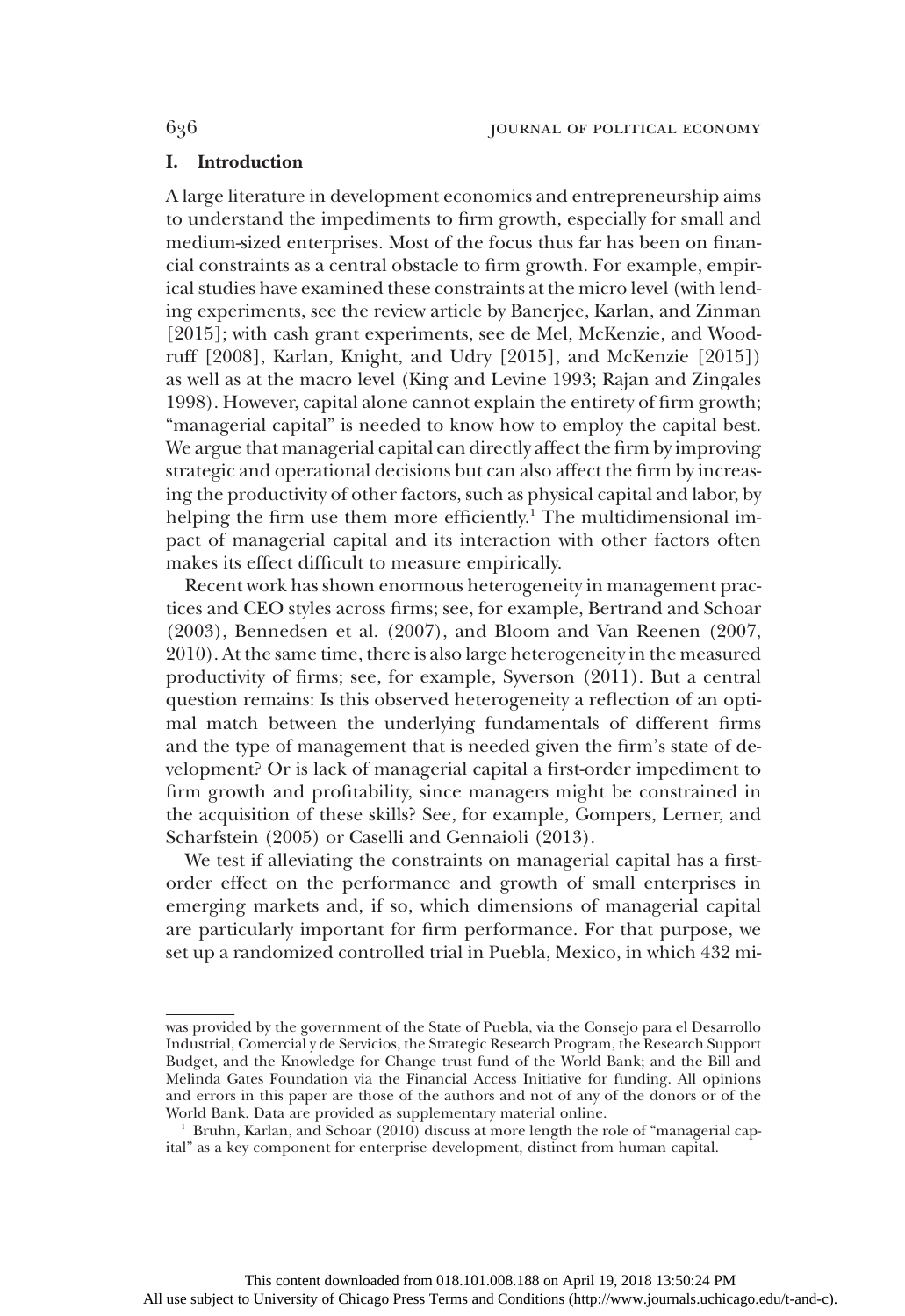### impact of consulting services on enterprises 637

cro, small, and medium-sized enterprises applied to receive subsidized consulting services, and 150 out of the 432 were randomly chosen to receive the treatment. The remaining 282 enterprises served as a control group that did not receive any subsidized consulting services. We focus on micro, small, and medium-sized enterprises since they are often seen as highly affected by limitations in managerial capital and have strong potential for scale-up if bottlenecks to their growth can be removed.<sup>2</sup> The intervention aims to expand the managerial skills of the ownermanagers by giving them access to subsidized consulting and mentoring services. Treated enterprises were matched with one of nine local consulting firms on the basis of the specialized services they needed. Enterprises met with their consultants for 4 hours per week over a 1-year period. The enterprise owner and consulting firm decided jointly on the focus and scope of the consulting services based on a daylong diagnostic consultation between the enterprise and the consulting firm.

We measure impacts on the firms and the owner-managers in two different ways: (1) we administer surveys at baseline and a 1-year follow-up, and (2) we obtain confidential administrative data on employment levels and total wages for the firms in our treatment and control groups using 7 years of annual data (2 years prior to 5 years after the intervention) from the Mexican Social Security Institute (IMSS). The administrative data on firm outcomes remove the self-reporting biases that can be present in survey data.

We have three primary sets of results: First, we show that the consulting intervention has a positive short-run impact on the productivity, return on assets (ROA), and profits of the enterprises in the treatment group in the 1-year follow-up. Productivity and ROA increase by one-fifth of a standard deviation and profits increase by about one-tenth of a standard deviation compared to the control group. However, the effects on profits and ROA are not robust to all econometric specifications and assumptions regarding outliers. At the same time, the coefficients on individual input factors such as change in sales, assets, and the number of workers employed are not statistically significantly different from zero. This result is consistent with the idea that both the mistakes that firms were making and the impact of the consulting intervention are heterogeneous: for some, the improved managerial knowledge might have led to the realization that they need to invest more while for others it led to the realization that they need to shed unproductive assets and inputs or lay off unproductive workers.

Second, in the longer run, administrative data collected from the IMSS reveal important impacts on employment: the number of employ-

<sup>&</sup>lt;sup>2</sup> In addition, for small businesses run by the owner-manager, it is simple to determine the appropriate target for a managerial capital intervention.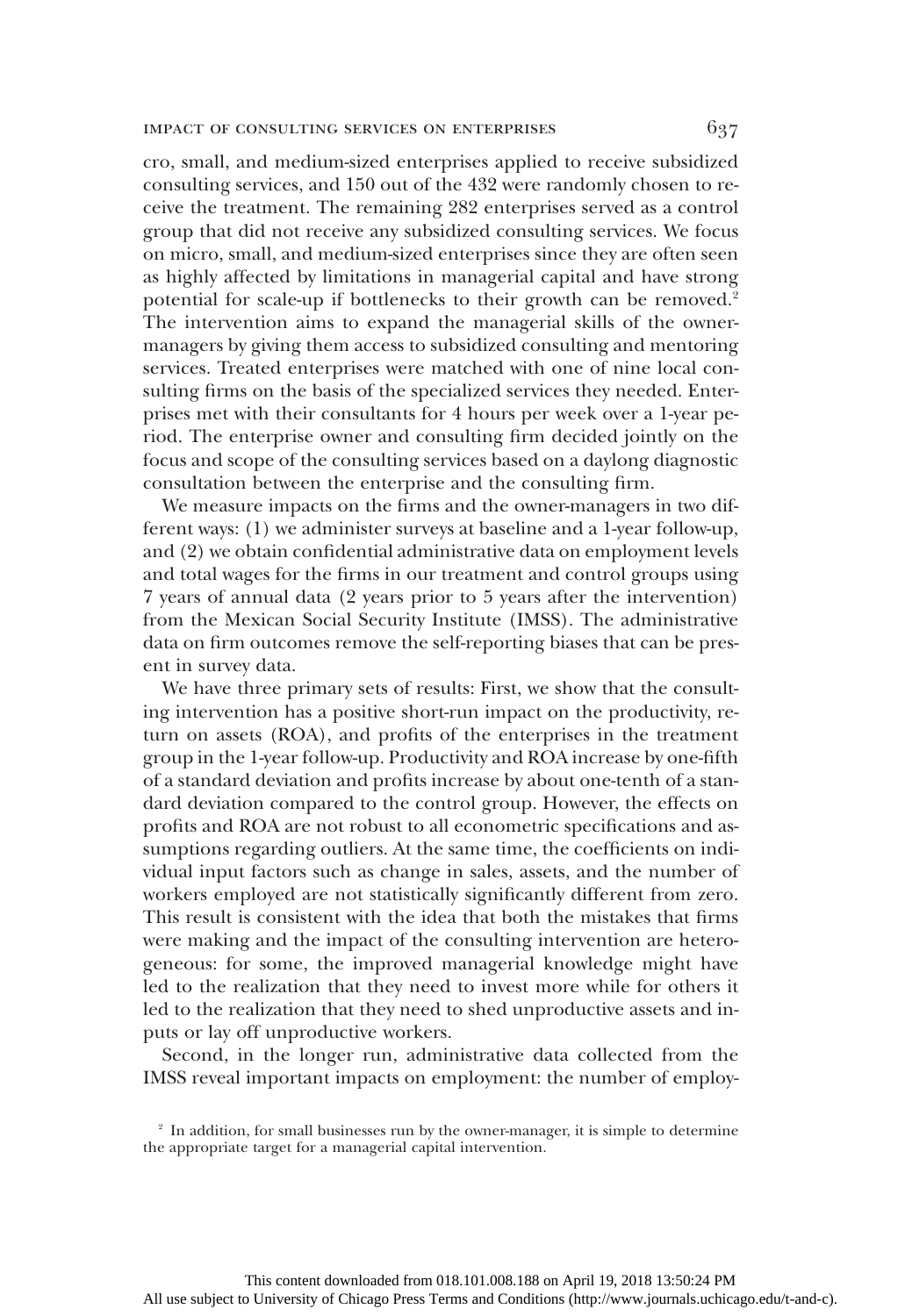ees increases 57 percent and the total wage bill increases 72 percent. While we do not find an immediate increase in employment within the first year of treatment (which is in line with the results reported from the follow-up survey), we see an important increase in aggregate employment over the five post years 2010–14. And although the year-to-year change is imprecisely estimated, the difference between treatment and control increases each year except the fifth. These results suggest a persistent impact of the consulting on managerial capital. The point estimates of the positive treatment effects are quite large, but plausible, particularly given that the confidence interval includes more modest impacts and excludes zero. Furthermore, large treatment effects are plausible; since the majority of the enterprises in our sample were relatively small and the majority of owner-managers had not received any formal management training prior to our intervention, any improvements that led to the hiring of even a single worker would have been a noticeable increase in employment. The long-term results from the administrative data also suggest that the 1-year survey results were not merely a by-product of a positive reporting bias.

Third, and finally, we analyze the specific channels (the management practices) by which small businesses improve in response to the interventions, such as finance, marketing, operations management, and so forth. We find that there is a lot of heterogeneity in the business practices that small and medium-sized enterprises (SMEs) seek to improve. Out of 11 management practices that we asked about in the surveys, we find only two that are consistently mentioned and show statistically significant changes in likelihood after the intervention: (1) engaging in marketing efforts and (2) keeping formal accounts about their firms. The other management dimensions are mentioned with almost equal frequency across the enterprise owners, again highlighting that there are important heterogeneities in management needs of different SMEs. From case study evidence, we also identify long-term planning and business mission definition as a key activity with the consultants (see table 1).

We show that as a whole, these changes led to improvement in the overall confidence and control that micro, small, and medium-sized enterprise owners have in their business based on an index of "entrepreneurial spirit." The entrepreneurial spirit index was constructed using a number of questions we asked owners/managers about their confidence in their management skills and their ability to grow their firm and handle difficulties.<sup>3</sup> Although the individual components of the index are each imprecisely estimated, in particular, the components that seem to drive the result are goal related: having professional goals, revis-

<sup>&</sup>lt;sup>3</sup> These questions were inspired by the "locus of control" literature in psychology (see, e.g., Furnham and Steele 1993).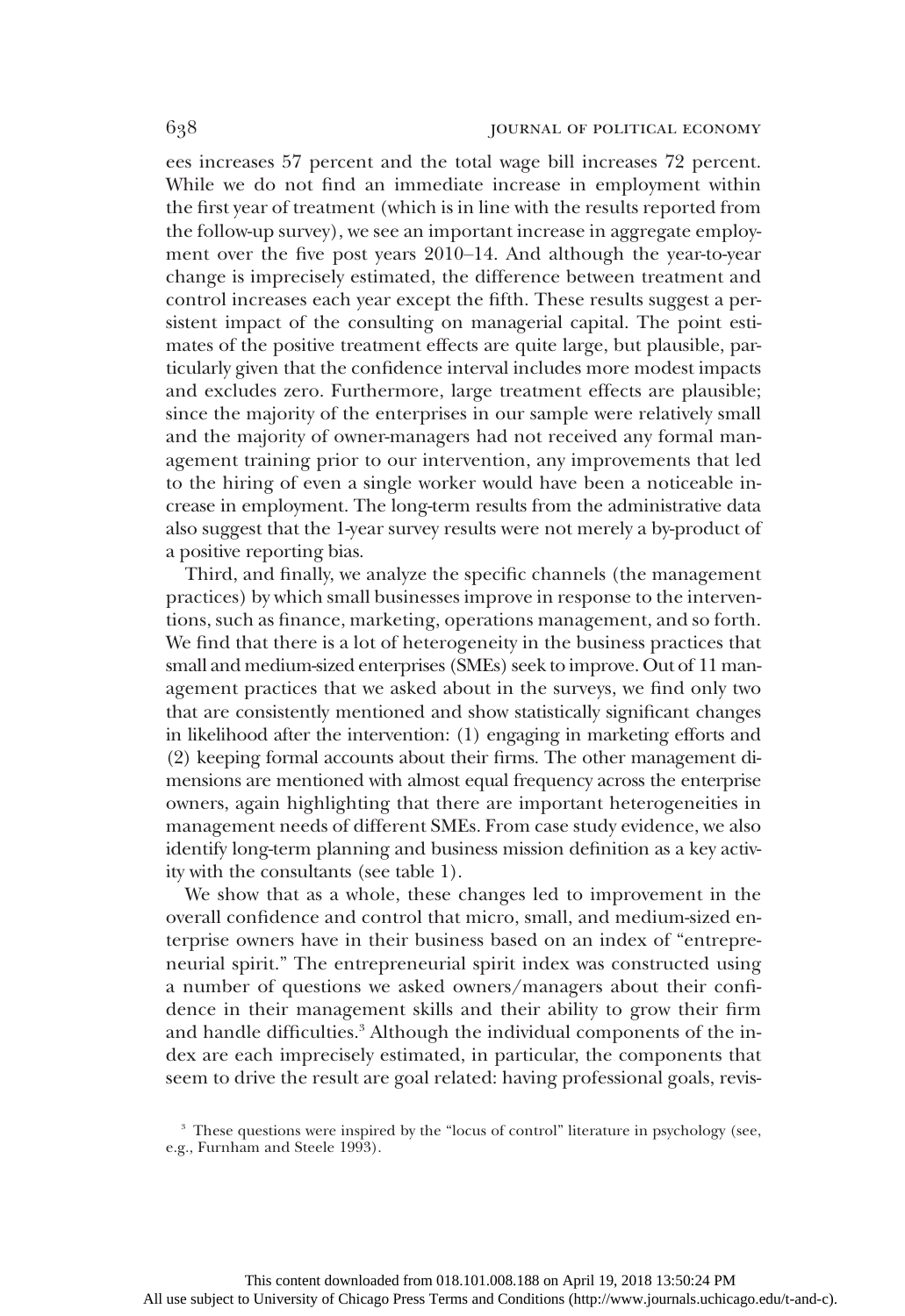#### impact of consulting services on enterprises 639

| Topic                                                               | Number of Firms That<br>Covered This Topic |
|---------------------------------------------------------------------|--------------------------------------------|
| Define mission and vision statements                                | h                                          |
| Accounting and record keeping (training and/or new software)        | b.                                         |
| Clarify organizational structure, clearly assign responsibilities   | b.                                         |
| Sales strategy and advertising (marketing)                          |                                            |
| Strategically select location and number of sales points            |                                            |
| Quality control                                                     | 2                                          |
| Access to credit or alternative financing solutions                 | 2                                          |
| Human resources management and hiring practices                     | 9                                          |
| Mediate family problems in family firms                             |                                            |
| Pricing strategy                                                    |                                            |
| Reduce costs (negotiate with suppliers, find alternative suppliers) |                                            |
| Figure out which products are most profitable and focus on these    |                                            |
| Teamwork and communications training for employees                  |                                            |
| Leadership training for firm owners                                 |                                            |

| TABLE 1                                                          |
|------------------------------------------------------------------|
| Topics That Firms Worked On with Their Consultant Based on Eight |
| <b>OUALITATIVE CASE STUDIES OF TREATED FIRMS</b>                 |

ing goals periodically, and needing daily goals to feel satisfied. To better understand the nature of these answers we also conducted in-depth interviews with two of the consulting firms after the intervention was concluded. In line with our case study evidence, the consultants highlighted that the enterprises they worked with during the program lacked a clear vision and definition of goals for the future and that they focused only on their day-to-day operations prior to the treatment. During the program, the consultant helped the owners/managers to define a growth strategy or business plan. This suggests that the large long-run impact of the treatment seems to have been in part due to firms defining clear goals and laying out a strategy for how to get there.

Our intervention documents the complexity and multidimensional nature of managerial decisions. While gaps in marketing and accounting knowledge as well as lack of long-term planning were most prominent across the sample, there seems to be a lot of heterogeneity in the specific bundle of knowledge gaps that enterprises face. This heterogeneity poses particular challenges for assessing interventions that aim to improve managerial capital and business outcomes (for more discussion of this, see Fischer and Karlan [2015]). To help us put more texture around the specific types of problems that were addressed in the consultations, in online appendix 1, we provide eight detailed narratives of the consulting advice provided to firms and the perceptions of the owners and consultants of their impact. These narratives tell a consistent story of complexity: lack of managerial capital is a first-order constraint for SMEs. However, there seems to be no silver bullet, that is, no single mechanism that when taught unleashes growth for these enterprises.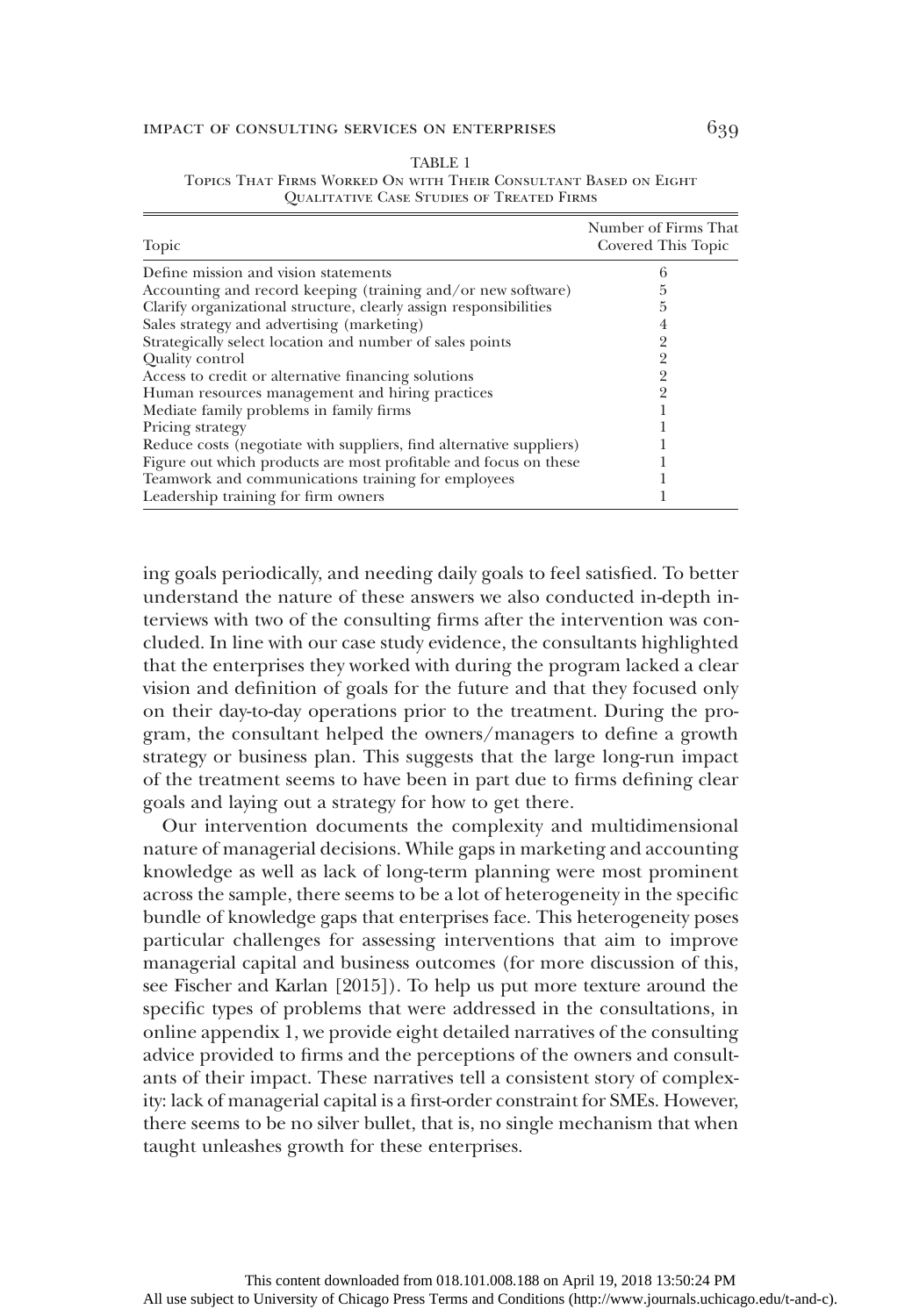As one caveat, it is important to note that this intervention, like all skill-building experiments that have been conducted thus far, is a joint test of two closely related hypotheses: on the one hand, we aim to establish if managerial capital is a limiting factor in the growth of enterprises. But at the same time, we can find a positive answer only if this knowledge can be conveyed via a consulting intervention in the first place. It could be that managerial capital is indeed a hindrance to growth, but it might not be possible to transfer this knowledge by simply providing consulting services. Therefore, failure to find a result here would not prove that managerial capital does not matter, but may simply mean that this program was not effective in the transmission of managerial skills (or that managerial skills are innate skills and simply not teachable). However, this exercise provides a lower bound on the potential impact of improvements in managerial capital, given the limitation of the efficacy of this particular intervention to actually improve managerial capital.

Research and practice have recently seen a flurry of programs focused on developing managerial capital for micro enterprises. The interventions vary widely in the scope of the management skills that are transmitted and the type of enterprises that are targeted. The training is typically provided as in-class training and often linked with a microcredit program. For example, Cole, Sampson, and Zia (2011) and Karlan and Valdivia (2011) evaluate what is best described as in-class programs. These papers show that traditional micro enterprise training seems to affect the command of accounting practices for micro enterprises but has limited to no effects on actual firm outcomes and performance. More recently, Bruhn and Zia (2011) and Giné and Mansuri (2014) also find that in-class training for micro entrepreneurs leads to improvements in business practices but has only limited effects on business performance and sales. Drexler, Fischer, and Schoar (2014) show that training programs for SMEs increase in impact if they are targeted to the owner's level of sophistication: a simple rule-of-thumb training has large impacts on real outcomes for micro entrepreneurs who have low educational attainment and poor business practices prior to the intervention, but not on more advanced businesses. For micro-sized firms, Karlan et al. (2015) provide the closest analogue in terms of the intervention design, as it is one-onone consulting services and not group-based training; however, the results are starkly different, as Karlan et al. find short-run negative treatment effects from consulting and long-run null effects.

The study by Bloom et al. (2013) is more closely related to our study in that they evaluate the impact of intensive consulting services from an international management consulting firm on the business practices of large Indian textile firms. The average firm in their sample has about 270 employees, whereas the average number of employees in our study is 14. Bloom et al. find that even these larger firms were unaware of many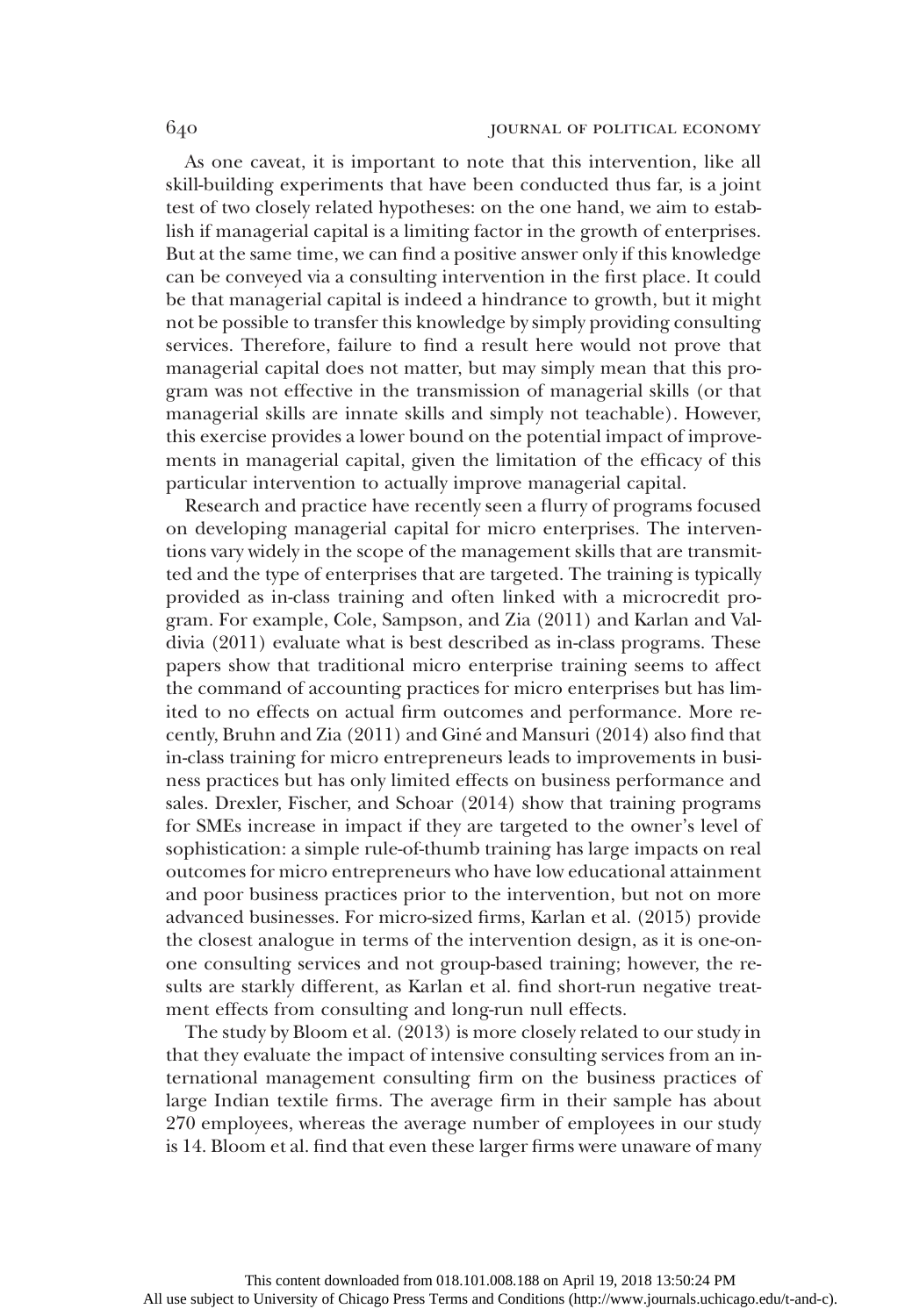### impact of consulting services on enterprises 641

modern management practices, and treated plants improved their management practices during the intervention. The approaches of Bloom et al. and this study are complementary in nature: Bloom et al. focus on a small set of large firms in one industry—textile manufacturing with a tightly defined intervention employing a major international consulting firm. Such focus provides clear estimates of a specific management intervention, including mechanisms in terms of business practice changes, but it does not allow the authors to test if lack of managerial capital is a widespread problem. Our current study includes a larger set of firms and industries (close to 400 firms compared to 20 experimental plants in Bloom et al.'s study) and employs a heterogeneous set of local consulting firms. Therefore, we are able to establish that managerial capital constraints are important for a wider set of small businesses and affect business practices on many dimensions. We can provide proof of the concept that general increases in managerial capital for small businesses can improve firm performance and growth. But the trade-off is that we cannot estimate the returns to one specific management intervention or specific changes in particular business practices.

Using a different methodological approach, Giorcelli (2016) also provides similar evidence for the positive impact from building management practice on business outcomes in Italy during the 1950s. On the basis of a natural experiment from the Marshall Plan, Giorcelli finds limited evidence of an immediate impact on business outcomes but growing returns at 5, 10, and 15 years after the treatment (in this case the treatment is management training visits of Italian managers to US firms).

The remainder of this paper is structured as follows: In Section II, we describe the subsidized consulting program. Section III discusses the experimental setup, data collection, and characteristics of our sample. Section IV gives the results, examining both business outcomes and business process variables. Section V asks why more enterprises do not use consulting services, that is, given these results, what the possible market failures in the consulting services industry are. Section VI presents conclusions.

## II. Consulting Program

The randomized controlled trial was conducted with the Puebla Institute for Competitive Productivity (known as IPPC, after its Spanish acronym), a training institute set up by the Ministry of Labor of the Mexican State of Puebla. IPPC implemented a business development program to provide participating enterprises with subsidized consulting services from one of a number of local consulting firms. The program, which started in March 2008 and ended in February 2009, aimed to include 100 micro, 40 small, and 10 medium-sized enterprises but eventually included 108 micro en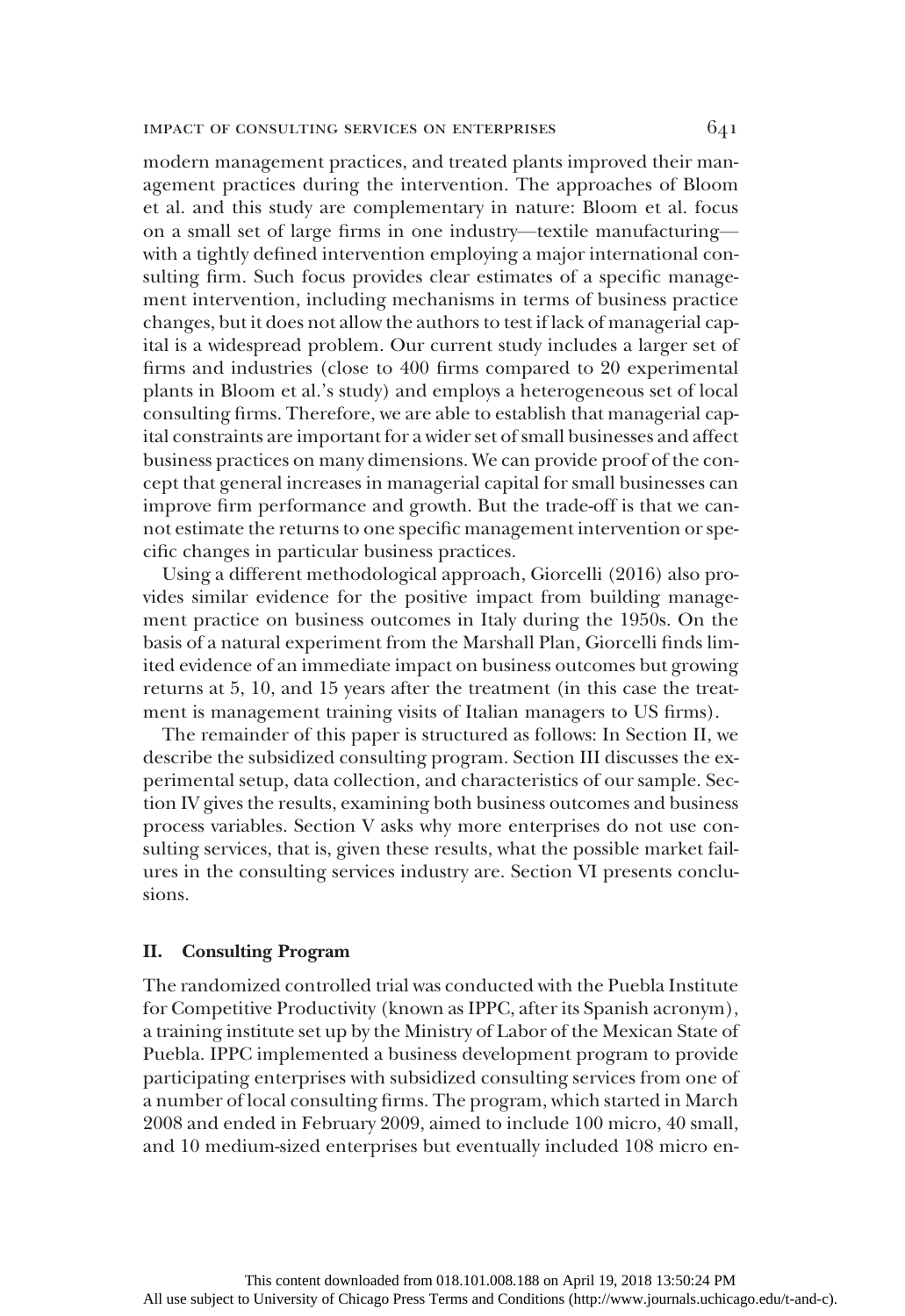terprises, 34 small enterprises, and 8 medium-sized enterprises.4 The primary goal was to help enterprises reach the next size category by the end of the program and thus contribute to job creation and economic growth of the region.

Consultants were asked to (1) diagnose the problems that prevented the enterprises from growing, (2) suggest solutions that would help to solve these problems, and (3) assist enterprises in implementing the solutions. The consultants dedicated 4 hours per week to each enterprise. The program was originally intended to last 2 years but ended prematurely after 1 year because of government funding issues. (No results from the study had been released when the funding decision was made; thus, the decision was not related to perceived performance of the program.)

The consulting services were highly subsidized by the State of Puebla. Micro enterprises paid only 10 percent of the market cost of the consulting services, small enterprises 20 percent, and medium-sized enterprises about 30 percent. The unsubsidized cost of the consulting services varied by firm size but was equivalent to about US\$57 (700 Mexican pesos) per hour on average, amounting to US\$11,856 per firm for 1 year (4 hours for 52 weeks).

Consulting firms were selected through a competitive bidding process. In response to a call for proposals put out by IPPC, 11 consulting firms submitted proposals to participate in the program. Two firms were eliminated on the basis of inadequate references from former clients. The majority of the participating firms were private local consulting firms that usually work with micro, small, and medium-sized enterprises. All consulting firms signed a contract with IPPC that required them to spend 4 hours per week with each enterprise. IPPC monitored consultants by requiring consultants and enterprises to periodically submit documentation related to the program. Enterprise owners also came to IPPC's offices in person every quarter to pay their share of the program costs, which provided an opportunity to voice complaints. In addition, a local project supervisor from Innovations for Poverty Action (IPA), who was living in Puebla to manage the project evaluation, conducted monitoring visits to program enterprises.

At the beginning of the program, principal decision makers from all program enterprises, as well as most employees, completed a computerized test that determined their individual strengths and talents. This test was based on Gallup's StrengthFinder method, and IPPC was licensed to

<sup>4</sup> As defined by the Mexican Ministry of the Economy, micro enterprises have up to 10 full-time employees. Small enterprises have between 11 and 50 full-time employees in the manufacturing and services sectors and between 11 and 30 full-time employees in the commerce sector. Medium-sized enterprises have up to 100 full-time employees in the service and commerce sectors and up to 250 full-time employees in the manufacturing sector.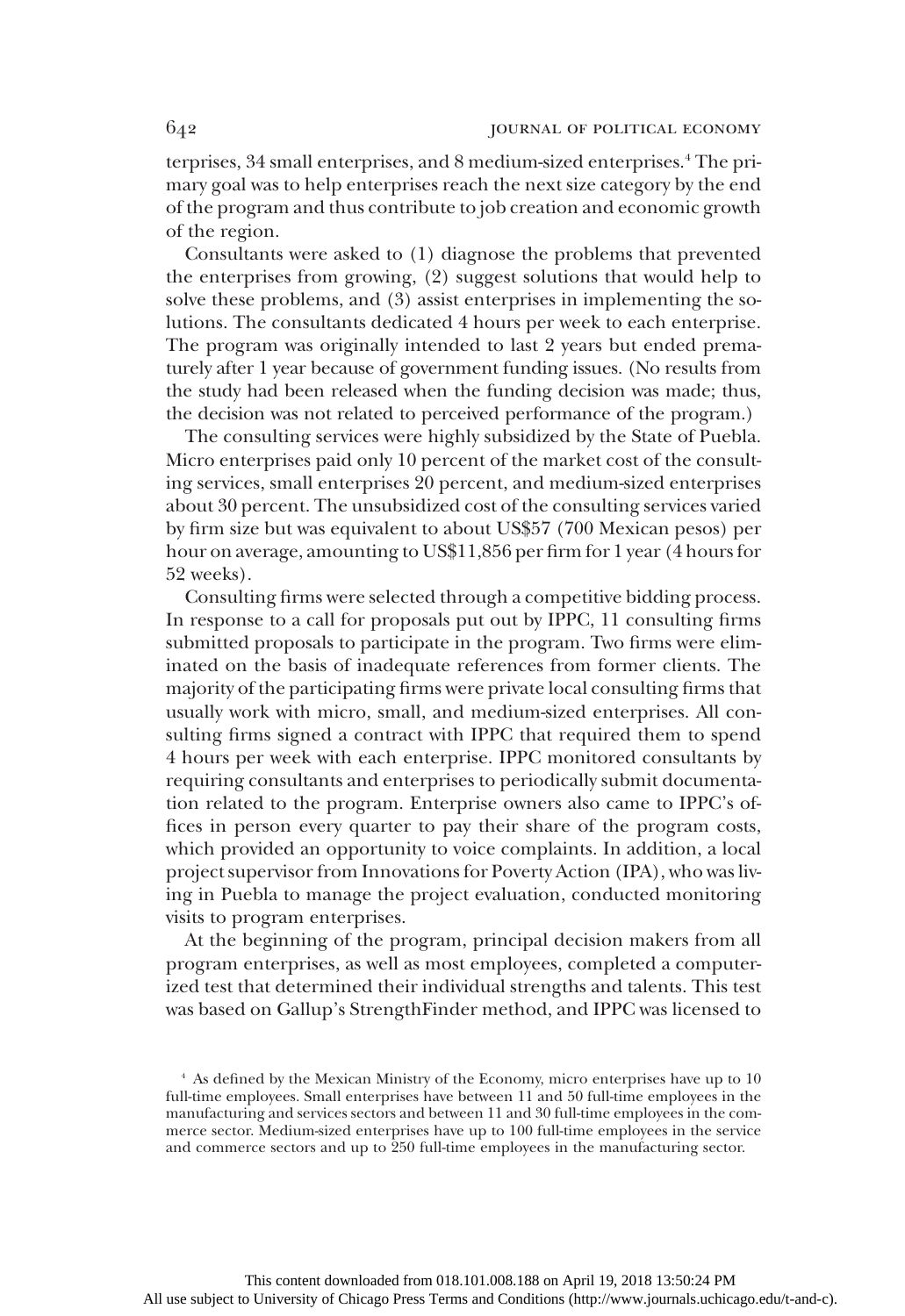conduct this test in Puebla. IPPC encouraged enterprises to use the results of this test to help assign employees to responsibilities on the basis of their strengths as identified by the StrengthFinder method. The consultants were trained to help the enterprises interpret and apply the results to their labor decisions. For example, one talent was"communication" whereas another was"operations." Employees with the communication talent were particularly suited to interacting with clients, while employees with the operations talent would do well at record keeping and accounting.

Apart from the employee talent diagnostic, the content of the consulting varied across enterprises depending on their needs. In order to gain an understanding of the issues that enterprises worked on with their mentors, we conducted in-depth, qualitative case studies of eight treatment enterprises. Table 1 lists the areas that these eight enterprises covered with their consultants, along with the number of enterprises that worked on each topic. Almost all enterprises started by establishing mission and vision statements with their consultants, setting specific goals for what they wanted to achieve in the future and throughout the program. Most enterprises also worked on improving accounting and record keeping (through training and/or use of new software), clearly assigning staff responsibilities, and sales strategy and advertising. Apart from these common topics, the remaining topics covered are diverse, including optimizing the number and location of points of sale, quality control, access to credit or alternative financing solutions, pricing strategy, teamwork, and leadership training. This diversity reflects the fact that the consultants tailored their advice to each enterprise's individual challenges, leading them to work on different areas with each enterprise.

Each of the eight case studies is presented in online appendix 1.

# III. Experimental Setup and Data

IPPC advertised the program throughout the State of Puebla via business associations, at trade fairs, and at various media outlets in order to attract an initial sample of interested micro, small, and medium-sized enterprises.5 The program was open to enterprises that were formally registered with the government and were paying taxes. In response to the advertising, 432 enterprises expressed interest in the program and signed a letter of interest.

Data come from two sources: first, baseline and follow-up surveys of these interested enterprises were conducted between October and December 2007 (baseline) and between March 2009 and June 2009

<sup>&</sup>lt;sup>5</sup> We do not have data on the channel through which enterprises learned of the program and thus cannot test any theories of heterogeneity with respect to this.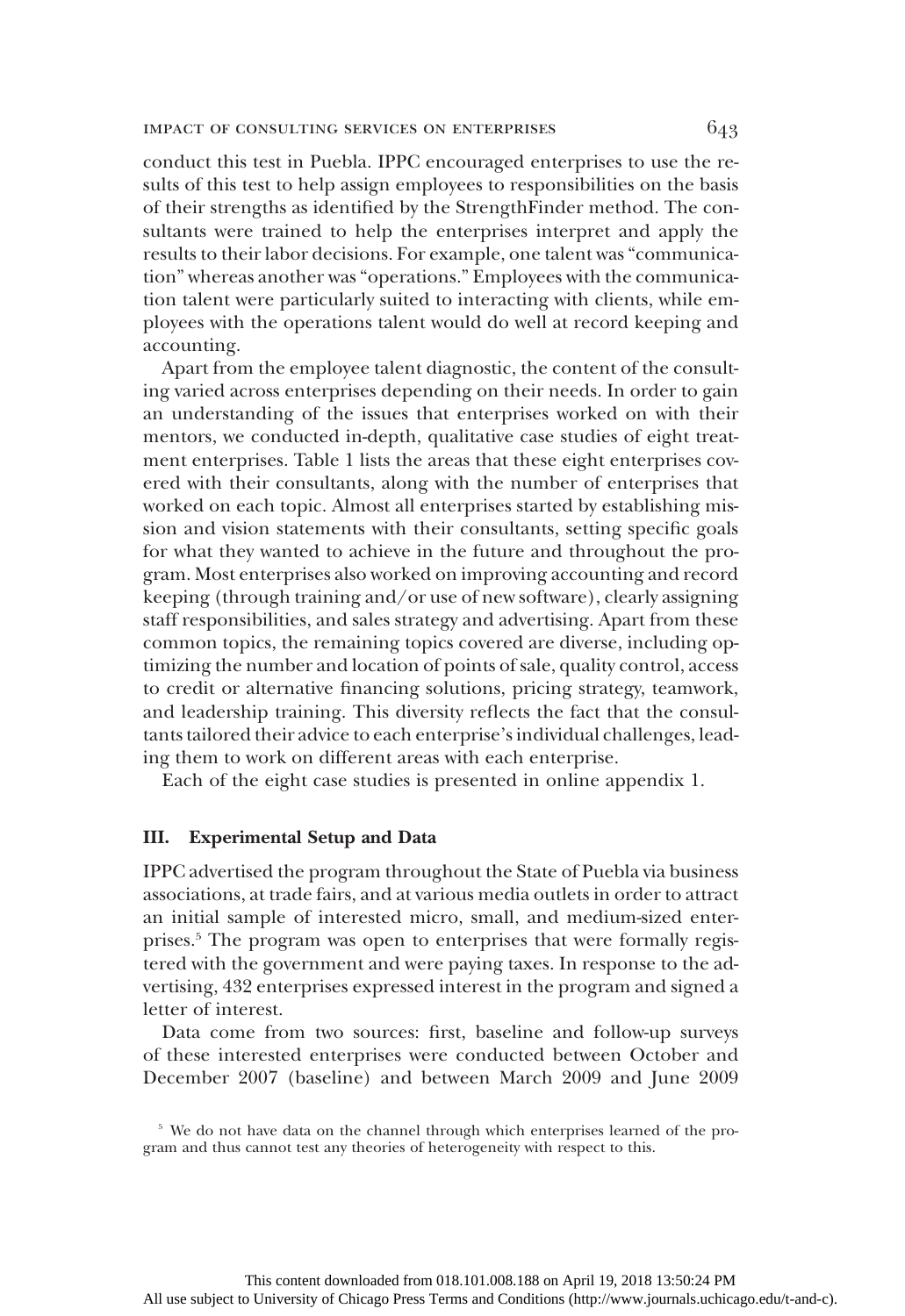(follow-up).6 These surveys collected information on enterprise characteristics and performance, as well as on business practices and characteristics of the enterprise's principal decision maker (typically the owner or manager). Second, from the IMSS, we secured wage and employment data for two pre-intervention years (2005 and 2006) and five post-intervention years (2010, 2011, 2012, 2013, and 2014). We tried to conduct a second follow-up survey in 2014 but encountered a very high nonresponse rate (see online app. 3: 2014 Follow-Up Survey).

Using data from the baseline survey, 150 enterprises were randomly selected to participate in the program.7 The randomization was stratified by sector (manufacturing, services, and commerce) and enterprise size (micro, small, and medium-sized) and was conducted through a Stata program that was run on the premises of IPPC in the presence of government officials and a public notary, who certified that the assignment to the treatment group was random, that is, not rerun depending on any particular assignment.<sup>8</sup>

Out of the 150 enterprises in the treatment group, 80 then took up the consulting services.9 The remaining 70 treatment group enterprises declined to participate in the program although they had initially signed a letter of interest saying that they would participate if offered a spot. The

 $7^7$  We originally had 434 observations in the randomization and assigned 150 of them to treatment, but we later discovered that two firms had expressed interest in the program twice under separate names. For this reason, we had to drop two observations, giving us 432 unique firms. In one of the cases, both separate names were in the control group, and we dropped one of these. In the other case, one name was assigned to the treatment group and the other to the control group. Here, we had to keep the firm in the treatment group since it had already been notified that it had been randomly selected to participate in the program.

<sup>8</sup> Within strata, the Stata code automatically re-randomized as follows. We first allocated firms to the treatment and control groups on the basis of a randomly generated number. Using this allocation, we then calculated the maximum and the average  $t$ -statistics on the differences in averages across the treatment and control groups for the following variables: within Puebla City dummy, business age, total asset value, profit margin, measured risk aversion, entrepreneurial spirit index, currently has a loan from a financial institution dummy, principal decision maker's hours worked, principal decision maker's age, principal decision maker's gender, principal decision maker's years of schooling, principal decision maker is of indigenous background dummy, as well as two dummies indicating whether the firm has participated in other IPPC programs. If the maximum  $t$ -statistic for these variables was higher than 1.25 or the average *t*-statistic was higher than 0.35, we drew a new random number and allocated firms to the treatment and control groups on the basis of this new number. We repeated this process until the maximum t-statistic was 1.25 or lower and the average t-statistic was 0.35 or lower. Research by Bruhn and McKenzie (2009) that was conducted after our randomization finds that this way of re-randomizing is no longer the preferred method. In our data analysis, we make the necessary adjustments for the randomization method suggested by Bruhn and McKenzie; i.e., in our regressions we control for all variables used in the re-randomization.

<sup>9</sup> Because of an administrative error, there was also one control group firm that was invited to participate, and did, in the program. For analysis purposes, we adhere to the random assignment, and this enterprise is included in the control group.

<sup>&</sup>lt;sup>6</sup> The baseline survey was conducted by a local professional survey firm under the supervision of the Mexico country office of IPA. For the follow-up survey, IPA hired surveyors (graduate students and recent graduates) directly. IPA trained the surveyors, and our local project staff managed and supervised the implementation of the follow-up survey.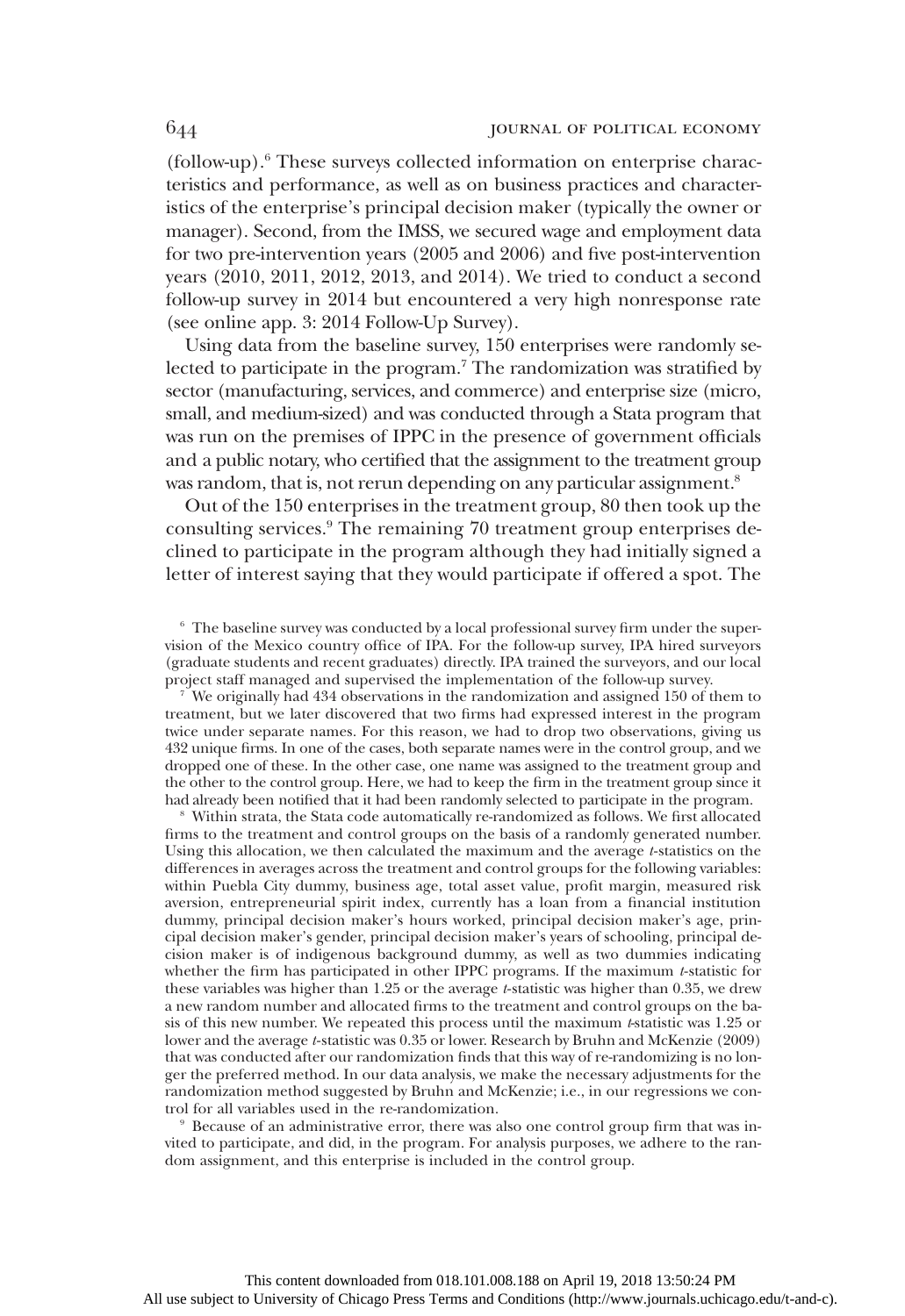

FIG. 1.—Time line

take-up rate was higher among enterprises in the services and manufacturing sectors (56.6 percent and 53.5 percent, respectively), compared to enterprises in the commerce sector (48.7 percent). Most enterprises that chose not to participate said their financial situation had changed since they signed the letter of interest and they no longer had sufficient funds to pay the fee (albeit subsidized) for the consulting services. IPPC paired the 80 treatment group enterprises that took up the program with consulting firms according to the consultants' sector and enterprise size expertise, as well as geographic restrictions. Figure 1 includes a comprehensive project time line, illustrating how the dates for data collection, randomization, and program implementation line up.

Table 2 provides summary statistics of baseline characteristics for enterprises and their principal decision makers in the treatment and control groups. About 30 percent of enterprises in each group operated in the manufacturing sector, 25 percent in the commerce sector, and 45 percent in the services sector. On average, the enterprises in the study had about 14 full-time paid employees and were slightly over 10 years old. The enterprises' principal decision makers were, on average, 43 years old, 72 percent of them were men, and on average they had completed 16 years of schooling.

Panel C of table 2 displays our main measures of business performance, starting with sales (online app. 2: Surveys and Data Definitions provides details of the survey questions and definitions). Our baseline measure of sales is the average of monthly sales in July, August, and September 2007.10 This variable varies widely in our sample. At baseline,

 $10$  About 2.5 percent of enterprises report zero sales for all 3 months (this percentage is not statistically different across the treatment and control groups). Since these enterprises report having employees, as well as assets, and report nonzero hours worked and costs, we assume that they did not want to report their sales and thus replaced their sales with missing (it is unlikely that they had zero sales in all 3 months and are still in business). We apply the same procedure to the follow-up data, where about 3.5 percent of both treatment and control enterprises report zero sales for all 3 months (December 2008, January 2009, and February 2009 in the follow-up survey). Our measure of sales is thus greater than zero for all enterprises.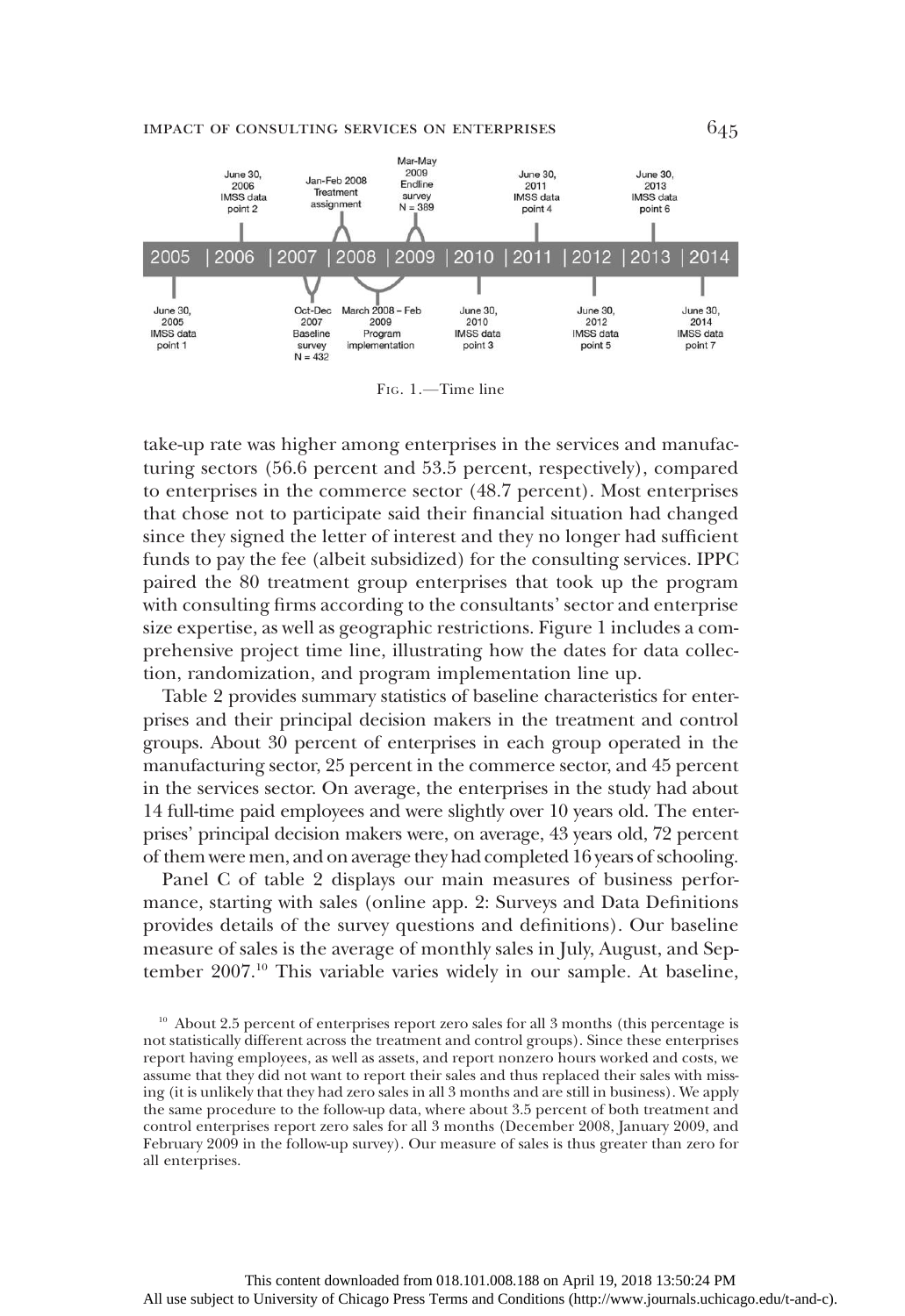| BASELINE SUMMARY STATISTICS AND TAKE-UP ANALYSIS: MEANS AND STANDARD DEVIATIONS |                            |                           |                                                                                          |                                      |                                                                        |                                                                                                 |                                                    |
|---------------------------------------------------------------------------------|----------------------------|---------------------------|------------------------------------------------------------------------------------------|--------------------------------------|------------------------------------------------------------------------|-------------------------------------------------------------------------------------------------|----------------------------------------------------|
|                                                                                 | Treatment<br>$\widehat{E}$ | Control<br>$\circledcirc$ | Orthogonality<br>Verification<br>Difference<br>$(p$ Value)<br>$(1)-(2)$<br>$\circled{3}$ | $\left( 4\right)$                    | Took Up Did Not Take<br>Treatment Up Treatment<br>$\widetilde{\Theta}$ | Difference<br>$(\cancel{p}$ Value)<br>$(4)-(5)$<br>$\circledcirc$                               | (Treatment+<br>Control)<br>$\geq$<br>$\widehat{C}$ |
|                                                                                 |                            |                           |                                                                                          | A. Stratification Variables          |                                                                        |                                                                                                 |                                                    |
| Manufacturing sector dummy                                                      | $\frac{300}{2}$            | 323                       | $-.023$                                                                                  | 363                                  | 229                                                                    | $.134*$                                                                                         |                                                    |
|                                                                                 | (.460)                     | (.468)                    | $(.628)$<br>$.023$                                                                       | (.484)                               | $(.423)$<br>$.286$<br>$(.455)$                                         |                                                                                                 |                                                    |
| Commerce sector dummy                                                           | .253                       | .230                      |                                                                                          |                                      |                                                                        |                                                                                                 |                                                    |
|                                                                                 | (.436)                     | $(.422)$<br>$.447$        | (.600)                                                                                   | $.225$<br>(.420)                     |                                                                        | $\begin{array}{c} (.072) \\ -.061 \\ (.400) \\ -.073 \\ (.372) \\ (.372) \\ (.372) \end{array}$ |                                                    |
| Services sector dummy                                                           | .447                       |                           | 000                                                                                      | .413                                 | .486                                                                   |                                                                                                 |                                                    |
|                                                                                 | (.664.)                    | (498)                     | $\frac{915}{716}$                                                                        | (495)                                | (.503)                                                                 |                                                                                                 |                                                    |
| Full-time paid employees                                                        | 14.400                     | 13.684                    |                                                                                          | 18.825                               | 9.343                                                                  |                                                                                                 |                                                    |
|                                                                                 | (30.887)                   | (31.479)                  | (038)                                                                                    | 36.288                               | (22.444)                                                               | (.053)                                                                                          |                                                    |
|                                                                                 |                            |                           |                                                                                          | <b>B.</b> Re-randomization Variables |                                                                        |                                                                                                 |                                                    |
| Principal decision maker's age (years)                                          | 42.561                     | 42.876                    | $-.315$                                                                                  | 42.443                               | 42.696                                                                 | .253                                                                                            |                                                    |
|                                                                                 | (10.212)                   | (9.878)                   | (559)                                                                                    | (9.540)                              | (10.999)                                                               | (.882)                                                                                          |                                                    |
| Male principal decision maker dummy                                             | .727                       | .720                      | 700.                                                                                     | .800                                 | .643                                                                   | $.157***$                                                                                       |                                                    |
|                                                                                 | (447)                      | $(450)$<br>15.932         | (.881)                                                                                   | (.403)                               | (.483)                                                                 | $(.033)$<br>$(.088)$                                                                            |                                                    |
| Principal decision maker's years of schooling                                   | 15.630                     |                           | $-.302$                                                                                  | 16.138                               | 15.050                                                                 |                                                                                                 |                                                    |
|                                                                                 | (4.919)                    | (5.196)                   | (.552)                                                                                   | $(4.472)$<br>12.825                  | (5.358)                                                                |                                                                                                 |                                                    |
| Business age (years)                                                            | 11.053                     | 13.652                    | 2.599                                                                                    |                                      | 9.029                                                                  |                                                                                                 |                                                    |
|                                                                                 | (10.330)                   | 28.120                    | (.168)                                                                                   | 11.501)                              | (8.437)                                                                | $\begin{array}{c} (.182) \\ 3.796^{***} \\ (.022) \\ 150 \end{array}$                           |                                                    |
| Observations                                                                    | 150                        | 282                       | 132                                                                                      | 80                                   |                                                                        |                                                                                                 |                                                    |

TABLE 2 TABLE 2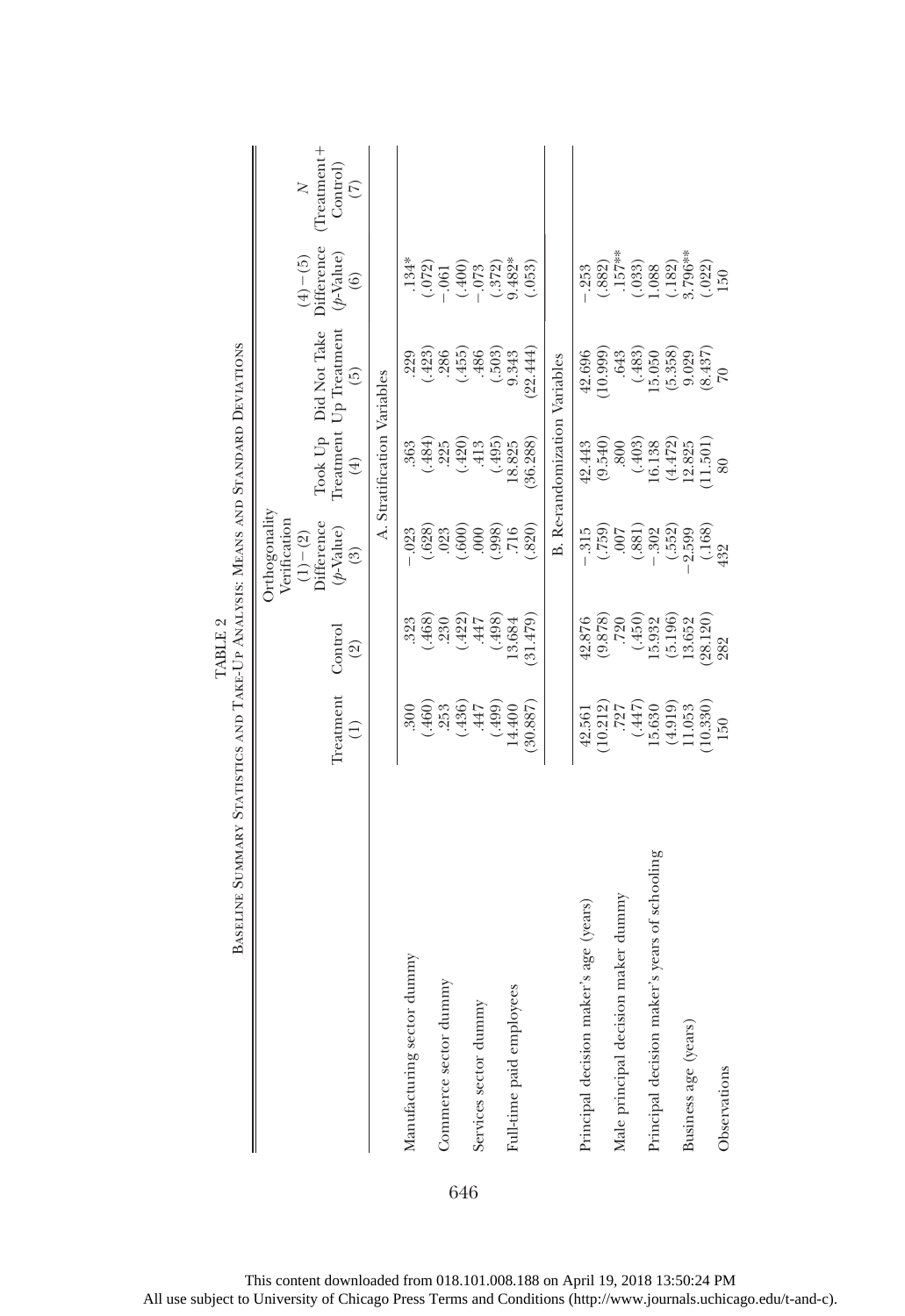|                                                       |                                                                                                                                  |                                                                                                                           |                                                                                                          | C. Other Variables: Business Outcomes                                                                                                        |                                                                                                                 |                                                                                                  |     |
|-------------------------------------------------------|----------------------------------------------------------------------------------------------------------------------------------|---------------------------------------------------------------------------------------------------------------------------|----------------------------------------------------------------------------------------------------------|----------------------------------------------------------------------------------------------------------------------------------------------|-----------------------------------------------------------------------------------------------------------------|--------------------------------------------------------------------------------------------------|-----|
| and Sept. 2007<br>Average sales July, Aug.,           |                                                                                                                                  |                                                                                                                           |                                                                                                          |                                                                                                                                              |                                                                                                                 |                                                                                                  |     |
| (US\$1,000s)                                          | 79.163                                                                                                                           |                                                                                                                           |                                                                                                          |                                                                                                                                              | 48.260                                                                                                          | 57.656                                                                                           | 368 |
|                                                       | 288.679)                                                                                                                         | 55.258<br>(140.493)                                                                                                       | $23.905$<br>(.382)                                                                                       | $105.916$<br>$(349.912)$                                                                                                                     | 194.184)                                                                                                        | (.249)                                                                                           |     |
| Average sales July, Aug., and Sept. 2007              |                                                                                                                                  |                                                                                                                           |                                                                                                          |                                                                                                                                              |                                                                                                                 |                                                                                                  |     |
| (US\$1,000s), 1% winsorized                           |                                                                                                                                  |                                                                                                                           |                                                                                                          |                                                                                                                                              | 46.531                                                                                                          | 38.999                                                                                           | 368 |
|                                                       |                                                                                                                                  |                                                                                                                           |                                                                                                          |                                                                                                                                              |                                                                                                                 |                                                                                                  |     |
| Sept. 2007 costs (US\$1,000s)                         |                                                                                                                                  |                                                                                                                           |                                                                                                          |                                                                                                                                              |                                                                                                                 |                                                                                                  | 877 |
|                                                       |                                                                                                                                  |                                                                                                                           |                                                                                                          |                                                                                                                                              |                                                                                                                 |                                                                                                  |     |
| Sept. 2007 costs (US\$1,000s), 1% winsorized          |                                                                                                                                  |                                                                                                                           |                                                                                                          |                                                                                                                                              |                                                                                                                 |                                                                                                  | 577 |
|                                                       | $\begin{array}{c} 67.434 \\ (196.519) \\ 44.565 \\ (120.341) \\ 44.471 \\ 44.71 \\ (117.222) \\ (117.223) \\ 13.281 \end{array}$ | $\begin{array}{c} 54.450 \\ (131.771) \\ 56.216 \\ (263.955) \\ (263.958) \\ (99.258) \\ -3.797 \\ (204.743) \end{array}$ | $\begin{array}{r} 12.984 \\ (1.506) \\ (-11.651) \\ (1.557) \\ 3.860 \\ (7.49) \\ 17.078 \\ \end{array}$ | $\begin{array}{c} 85.530 \\ (207.938) \\ 58.736 \\ (145.907) \\ 58.566 \\ (145.907) \\ 58.555 \\ (141.235) \\ 8.375 \\ (87.198) \end{array}$ | $\begin{array}{c} (181.989) \\ 26.974 \\ (75.425) \\ 26.974 \\ (75.425) \\ (75.425) \\ (19.425) \\ \end{array}$ | $\begin{array}{c} (.266) \\ 31.762 \\ (.112) \\ 31.592 \\ (.105) \\ (-105) \\ \end{array}$       |     |
| minus costs, US\$1,000s)<br>Profits (Sept. 2007 sales |                                                                                                                                  |                                                                                                                           |                                                                                                          |                                                                                                                                              |                                                                                                                 |                                                                                                  | 337 |
|                                                       | (112.277)                                                                                                                        |                                                                                                                           |                                                                                                          |                                                                                                                                              | 137.923                                                                                                         | (.625)                                                                                           |     |
| minus costs, US\$1,000s)<br>Profits (Sept. 2007 sales |                                                                                                                                  |                                                                                                                           |                                                                                                          |                                                                                                                                              |                                                                                                                 |                                                                                                  |     |
| $1\%$ winsorized                                      |                                                                                                                                  |                                                                                                                           |                                                                                                          |                                                                                                                                              | 9.075                                                                                                           |                                                                                                  | 337 |
|                                                       | $\begin{array}{c} 10.540 \\ (73.332) \\ 296.964 \end{array}$                                                                     | $\begin{array}{c} 10.499 \\ (76.507) \\ 945.842 \end{array}$                                                              | $\begin{array}{c} .041 \\ .996) \\ -648.879 \\ (-248) \\ (-248) \\ (-107.643 \\ -107.643 \end{array}$    | $\begin{array}{c} 11.722 \\ (69.715) \\ 341.570 \\ (779.399) \\ 324.777 \\ 324.777 \\ \end{array}$                                           | $(78.279)$<br>$246.574$                                                                                         | $\begin{array}{l} 2.648 \\ (.852) \\ (.853) \\ (.510) \\ (.561) \\ (.561) \\ (.561) \end{array}$ |     |
| Business assets (US\$1,000s)                          |                                                                                                                                  |                                                                                                                           |                                                                                                          |                                                                                                                                              |                                                                                                                 |                                                                                                  | 313 |
|                                                       | 767.969)<br>288.056                                                                                                              | $(7,822.005)$<br>$395.699$                                                                                                |                                                                                                          |                                                                                                                                              | $(758.949)$<br>246.574                                                                                          |                                                                                                  |     |
| Business assets (US\$1,000s), 1% winsorized           |                                                                                                                                  |                                                                                                                           |                                                                                                          |                                                                                                                                              |                                                                                                                 |                                                                                                  | 313 |
|                                                       | 710.962)                                                                                                                         | (1,267.199)                                                                                                               |                                                                                                          |                                                                                                                                              | 758.949)                                                                                                        |                                                                                                  |     |

This content downloaded from 018.101.008.188 on April 19, 2018 13:50:24 PM All use subject to University of Chicago Press Terms and Conditions (http://www.journals.uchicago.edu/t-and-c).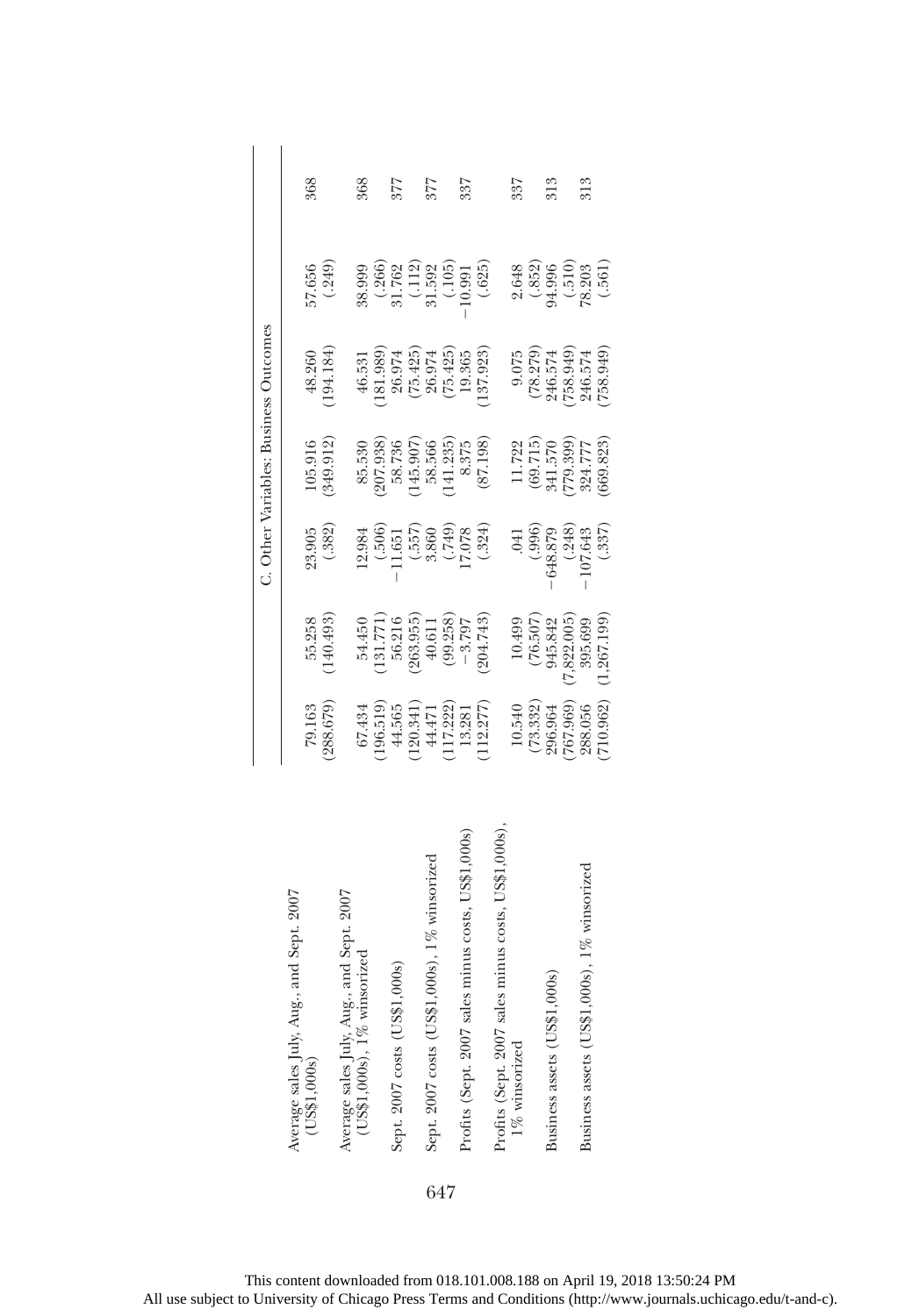|                                                                                                                                                                                                                                                                                                                                                                                                                                                                                                                                                                                                                                                                                                                                                                                                                                                                                 |                              | TABLE 2 (Continued) |                                                                                |                |                                                                    |                                                                         |                                                    |
|---------------------------------------------------------------------------------------------------------------------------------------------------------------------------------------------------------------------------------------------------------------------------------------------------------------------------------------------------------------------------------------------------------------------------------------------------------------------------------------------------------------------------------------------------------------------------------------------------------------------------------------------------------------------------------------------------------------------------------------------------------------------------------------------------------------------------------------------------------------------------------|------------------------------|---------------------|--------------------------------------------------------------------------------|----------------|--------------------------------------------------------------------|-------------------------------------------------------------------------|----------------------------------------------------|
|                                                                                                                                                                                                                                                                                                                                                                                                                                                                                                                                                                                                                                                                                                                                                                                                                                                                                 | Treatment<br>$\widehat{\Xi}$ | Control<br>(2)      | Orthogonality<br>Verification<br>Difference<br>$(p$ Value)<br>$(1)-(2)$<br>(3) | $\tag{4}$      | Took Up Did Not Take<br>Treatment Up Treatment<br>$\left(5\right)$ | Difference<br>$(p\mbox{-}\mathit{Value})$<br>$(4)-(5)$<br>$\circled{6}$ | (Treatment+<br>Control)<br>$\geq$<br>$\widehat{C}$ |
|                                                                                                                                                                                                                                                                                                                                                                                                                                                                                                                                                                                                                                                                                                                                                                                                                                                                                 |                              |                     |                                                                                |                | C. Other Variables: Business Outcomes                              |                                                                         |                                                    |
| log Sept. 2007 sales on log employees<br>Productivity residual from regression of                                                                                                                                                                                                                                                                                                                                                                                                                                                                                                                                                                                                                                                                                                                                                                                               | .028                         | $-.016$             | 045                                                                            | .439           | $-.437$                                                            | 876***                                                                  | 265                                                |
| and log assets                                                                                                                                                                                                                                                                                                                                                                                                                                                                                                                                                                                                                                                                                                                                                                                                                                                                  | (1.349)                      | (1.253)             | (197)                                                                          | (1.477)        | (1.017)                                                            | (.001)                                                                  |                                                    |
| Productivity residual, 1% winsorized                                                                                                                                                                                                                                                                                                                                                                                                                                                                                                                                                                                                                                                                                                                                                                                                                                            | .024                         | $-0.015$            | $040\,$                                                                        | .431           | $-.437$                                                            | 868***                                                                  | 265                                                |
| ROA: Sept. 2007 sales minus costs divided                                                                                                                                                                                                                                                                                                                                                                                                                                                                                                                                                                                                                                                                                                                                                                                                                                       | (1.320)<br>$-.026$           | (1.251)<br>.152     | $(-178)$                                                                       | 1.429)<br>.160 | (1.017)<br>$-.254$                                                 | .414*<br>(.001)                                                         | 252                                                |
| by assets                                                                                                                                                                                                                                                                                                                                                                                                                                                                                                                                                                                                                                                                                                                                                                                                                                                                       |                              |                     |                                                                                |                |                                                                    |                                                                         |                                                    |
|                                                                                                                                                                                                                                                                                                                                                                                                                                                                                                                                                                                                                                                                                                                                                                                                                                                                                 | (.956)                       | (.817)              | (.137)                                                                         | (.366)         | 1.342                                                              | (.061)                                                                  |                                                    |
| ROA, 1% winsorized                                                                                                                                                                                                                                                                                                                                                                                                                                                                                                                                                                                                                                                                                                                                                                                                                                                              | .033                         | (0.647)<br>.120     | $-0.87$                                                                        | .160           | (770)<br>$-.121$                                                   | .281**                                                                  | 252                                                |
| F-test p-value: joint significance of all                                                                                                                                                                                                                                                                                                                                                                                                                                                                                                                                                                                                                                                                                                                                                                                                                                       | (.596)                       |                     | (.286)                                                                         | (.366)         |                                                                    | (.037)                                                                  |                                                    |
| nonwinsorized business outcomes                                                                                                                                                                                                                                                                                                                                                                                                                                                                                                                                                                                                                                                                                                                                                                                                                                                 |                              |                     | 000.                                                                           |                |                                                                    | .000                                                                    |                                                    |
| F-test p-value: joint significance of all 1%                                                                                                                                                                                                                                                                                                                                                                                                                                                                                                                                                                                                                                                                                                                                                                                                                                    |                              |                     |                                                                                |                |                                                                    |                                                                         |                                                    |
| winsorized business outcomes                                                                                                                                                                                                                                                                                                                                                                                                                                                                                                                                                                                                                                                                                                                                                                                                                                                    |                              |                     | .281                                                                           |                |                                                                    | .000                                                                    |                                                    |
| not take up the program with the corresponding p-value in parentheses. The 1 percent winsorized variables are winsorized at the top and bottom 1 per-<br>NOTE.—Columns 1, 2, 4, and 5 present means and standard deviations (in parentheses). Column 3 shows the difference in means across the treatment<br>and control group with the corresponding p-value in parentheses. Column 6 shows the difference in means across treatment enterprises that did and did<br>cent. The N reported here refers to the total amount of people in each group. Note that not all of these people had a value for each of the stratification<br>variables, so the individual N for each of these characteristics might differ slightly from the one reported<br>1 percent level<br>* Significant at the 10 percent level<br>** Significant at the 5 percent level<br>*** Significant at the |                              |                     |                                                                                |                |                                                                    |                                                                         |                                                    |

This content downloaded from 018.101.008.188 on April 19, 2018 13:50:24 PM All use subject to University of Chicago Press Terms and Conditions (http://www.journals.uchicago.edu/t-and-c).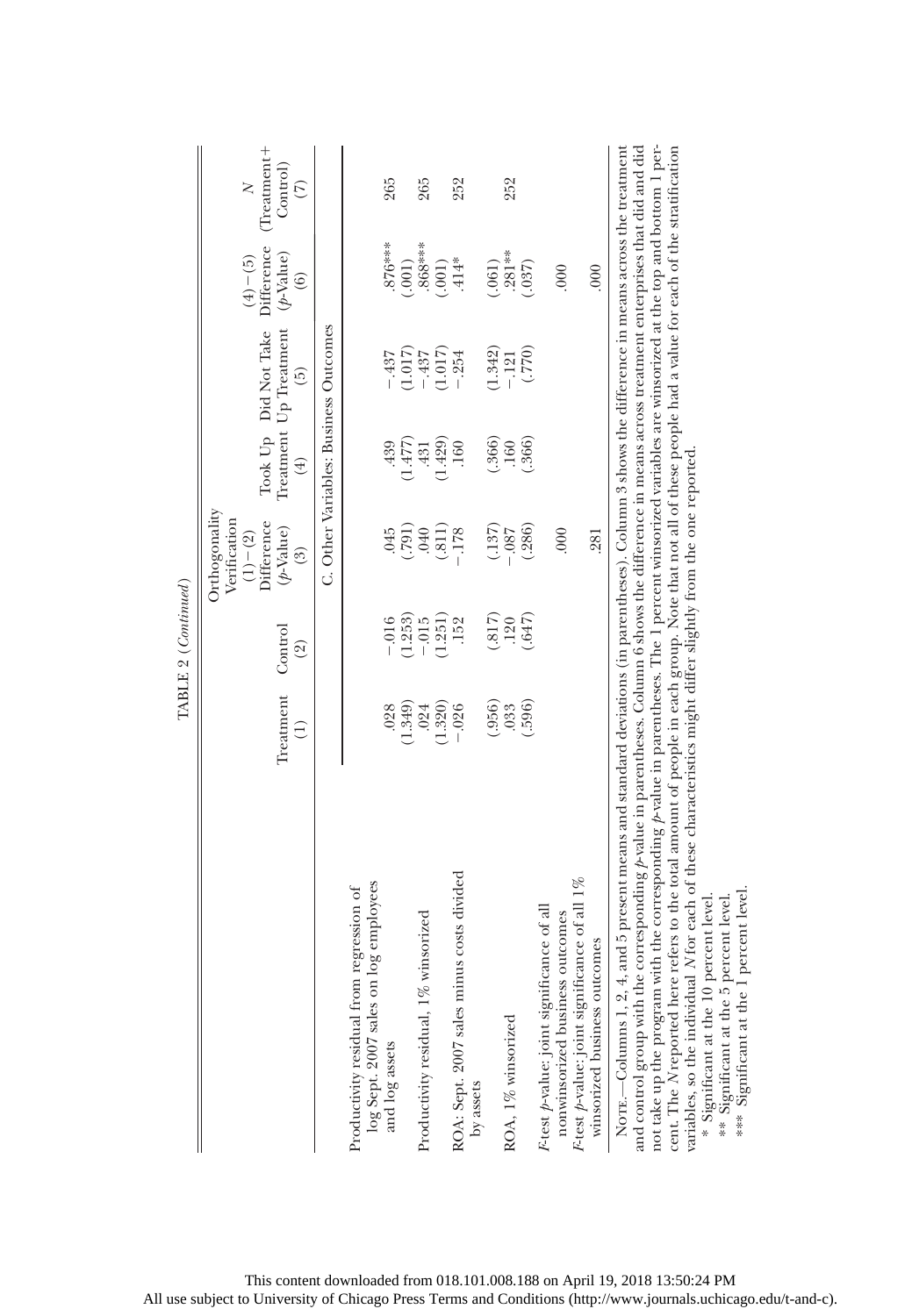average sales in the treatment group were US\$79,163 with a standard deviation of 288,679, and US\$55,258 in the control group, with a standard deviation of 140,493. To reduce the noise in this variable, we winsorize the top and bottom 1 percent of outliers.11 The averages of winsorized sales are more similar across the treatment and control groups (US\$67,434 and US\$54,450, respectively) than for the unwinsorized variables, although no differences are statistically significant for either the winsorized or unwinsorized data.

Our baseline measure of profits is calculated as September 2007 sales minus September 2007 costs (unlike sales, we collected costs for only 1 month in the surveys). $12$ 

We calculate two separate measures of enterprise productivity. The first is the residual from a regression of log sales on log employees and log business assets. The second is return on assets (ROA), defined as profits (calculated as sales minus costs) divided by business assets.

Similarly to sales, the variances of profits, productivity, and ROA are large.13 For this reason, we include the averages of the 1 percent winsorized variables in table 2, where we winsorized the top and bottom 1 percent of outliers as described in note 11. After winsorizing, average baseline profits are the same in the treatment and control groups (about US\$10,000). Overall, we find no statistically significant differences in business performance variables at baseline.

Columns 4, 5, and 6 of table 2 examine whether there are differences between the treatment group enterprises that took up the program at baseline and treatment group enterprises that did not take up the program. We find that enterprises that took up the program are more likely to be in manufacturing, have a larger number of full-time paid employees, have male decision makers, and are older. In addition, panel C of table 2 shows that enterprises that took up the program were more productive at baseline than enterprises that did not take up the program.

 $11$  Since our sample includes micro, small, and medium-sized firms and to avoid simply winsorizing the largest firms instead of true outliers, we use the following procedure when winsorizing sales. We regress sales on a set of firm size dummies (micro, small, and medium), and for firms with residuals from this regression that are below the bottom 1 percent or above the top 1 percent, we replace sales with the predicted value plus the residual at the top and bottom 1 percent or top 1 percent. We use an analogous procedure for all other winsorized and trimmed variables.

 $12$  De Mel, McKenzie, and Woodruff (2009) suggest asking business owners what their profits are in one simple question as an alternative to calculating profits based on responses to specific components. We tried this approach but had a very high nonresponse rate to this question.

<sup>13</sup> Also note that not all enterprises that answered the baseline survey reported the business performance variables, as shown in col. 7 of table 2 (panel C). The response rate is lowest for business assets, which only 313 out of 432 enterprises (72 percent) reported.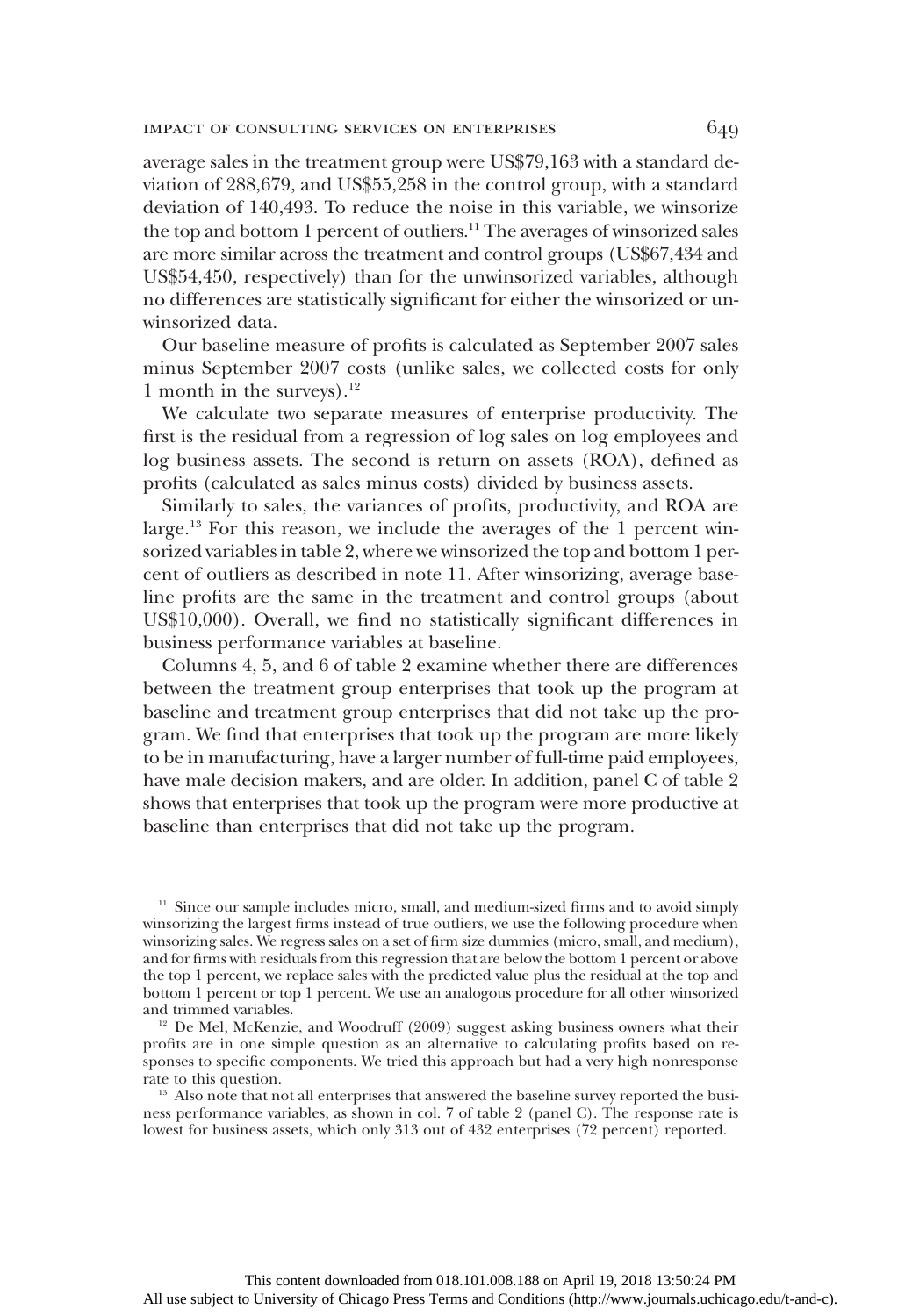We conducted the follow-up survey between March and June 2009 (i.e., 1–4 months after the intervention ended, which is 12–16 months after the intervention began), reinterviewing 378 enterprises or 88 percent of the 432 enterprises interviewed at baseline, to measure the impact of the consulting services on business outcomes. Out of the 54 enterprises that could not be reinterviewed, 11 enterprises were confirmed closed, 31 declined to participate in the interview, and seven enterprises could not be tracked down despite repeated contact attempts.<sup>14</sup> The remaining five enterprises had merged with another enterprise—one of them with an enterprise outside our sample and two with two other enterprises in the sample. For these five enterprises, we were not able to obtain separate data for the unit corresponding to the original enterprise, and thus they are not included in the analysis. We provide an analysis of attrition rates and correlates with baseline information in appendix table A1. This analysis shows that there are no differential attrition rates in the follow-up survey across treatment and control groups; neither do we see compositional shifts (col.  $3$ ).<sup>15</sup>

Next, since all enterprises were formally registered with the tax authority, we secured administrative employment data (number of employees and total wage bill) from the IMSS, the equivalent of the US Social Security Administration. We collected each firm's taxpayer number (RFC) during our baseline and follow-up surveys. Using these RFC numbers, we were able to obtain the mean and standard deviation in the treatment and control groups (but not individual firm-level data) for 2 years prior to the intervention and 5 years following.

In Mexico, all enterprises are required to register their paid employees with IMSS, but in practice, not all enterprises register their workers, even if the enterprise itself is registered with the tax authority. Some enterprises also register only a fraction of their paid workers with IMSS. Close to 57 percent of the enterprises in our sample were matched with IMSS records. In addition to underregistration, two other potential reasons why enterprises are not found in the IMSS data are that (1) some firms in our sample do not have paid employees and (2) some RFC num-

<sup>14</sup> We verified with the former principal decision maker and/or neighbors that these enterprises had indeed closed. The percentage of closed enterprises was lower in the treatment group (1.4 percent) than in the control group (3.3 percent). However, the difference is not statistically significant. The percentage of enterprises that refused the interview was slightly higher in the control group (8.7 percent) than in the treatment group (5.6 percent), but the difference is not statistically significant.

<sup>15</sup> Not all enterprises that answered the follow-up survey responded to each question. For this reason, our business outcome variables are missing for part of the sample. We tested whether the likelihood of having missing business outcomes variables due to either attrition or nonresponse differed statistically significantly across the treatment and control groups and do not find this to be the case.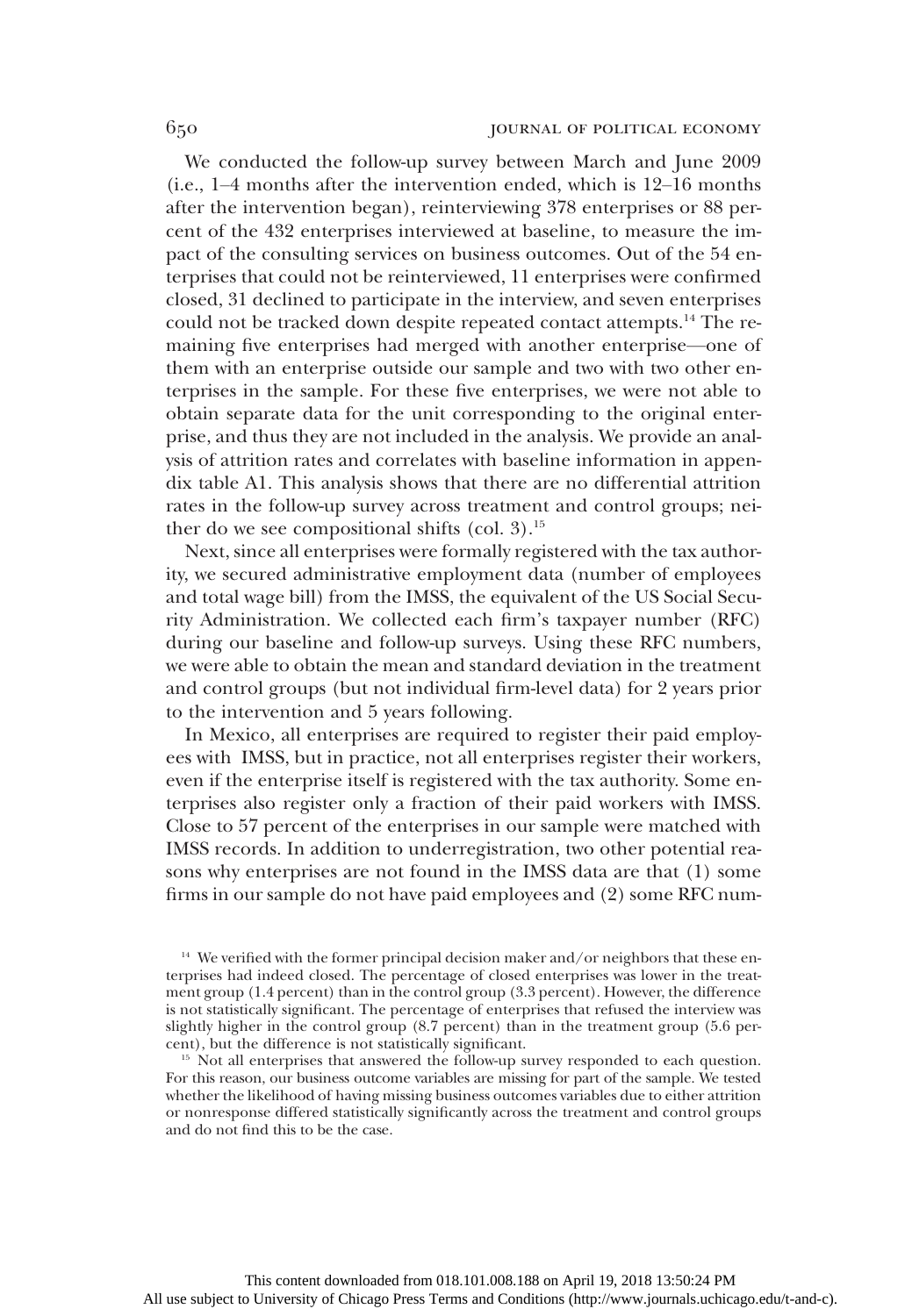bers may contain typos, although we tried to clean them up as much as possible. The percentage of matched enterprises is not statistically significantly different in the treatment and the control groups (58.7 percent and 56.7 percent, respectively).

We obtained IMSS data for two pre-intervention time periods ( June 30, 2005, and June 30, 2006), as well as five post-intervention time periods ( June 30, 2010, June 30, 2011, June 30, 2012, June 30, 2013, and June 30, 2014), on (1) number of full-time employees and (2) total daily wage bill paid to these employees. For confidentiality reasons, IMSS staff could not share enterprise-level data. Instead, they provided averages and standard deviations for the treatment and control groups. IMSS also provided a list of the firms that had successfully been matched with their database. Appendix table A2 reports attrition analysis for IMSS data; we find neither differential attrition for treatment on average (cols. 1 and 2) nor compositional changes (col. 3; aggregate  $p$ -value of .122 for the  $F$ -test of joint significance all interaction terms). The analysis does suggest though that firms with a higher number of baseline employees are somewhat more likely to be found in the IMSS data in the control group compared to the treatment group. For this reason, average employment in the IMSS data before the intervention, that is, in both 2005 and 2006, is higher in the control group (about eight full-time employees) than in the treatment group (6.2 full-time employees).

# IV. Results and Discussion

## A. Short-Run Business Performance

Table 3 reports the main specification, using ordinary least squares (OLS) to compare treatment to control in the cross section. All regressions include controls for the variables used for stratification (both the strata dummies and the re-randomization variables) as suggested in Bruhn and McKenzie (2009) and a control for the timing of the survey.<sup>16</sup> In column 1, we estimate the average intent-to-treat (ITT) effect without

<sup>&</sup>lt;sup>16</sup> Because of baseline data entry typos that were discovered and corrected after the randomization took place, a few values of the variables included in the randomization procedure do not correspond to the true baseline values. The strata dummies and re-randomization controls included in the regressions contain the values originally used in the randomization procedure. All other baseline data used in the summary statistics and regressions contain the correct baseline values. Appendix table A3 shows that 70.4 percent of treatment group enterprises and 62.6 percent of control group enterprises were interviewed in March ( $p = .12$ ). Almost all the remaining enterprises were interviewed in April 2009 or May 2009, with only four enterprises being interviewed in June 2009. Treatment and control enterprises are equally likely to have been interviewed in either March or April (percentage point difference of 1.3 and  $p$ -value of .66).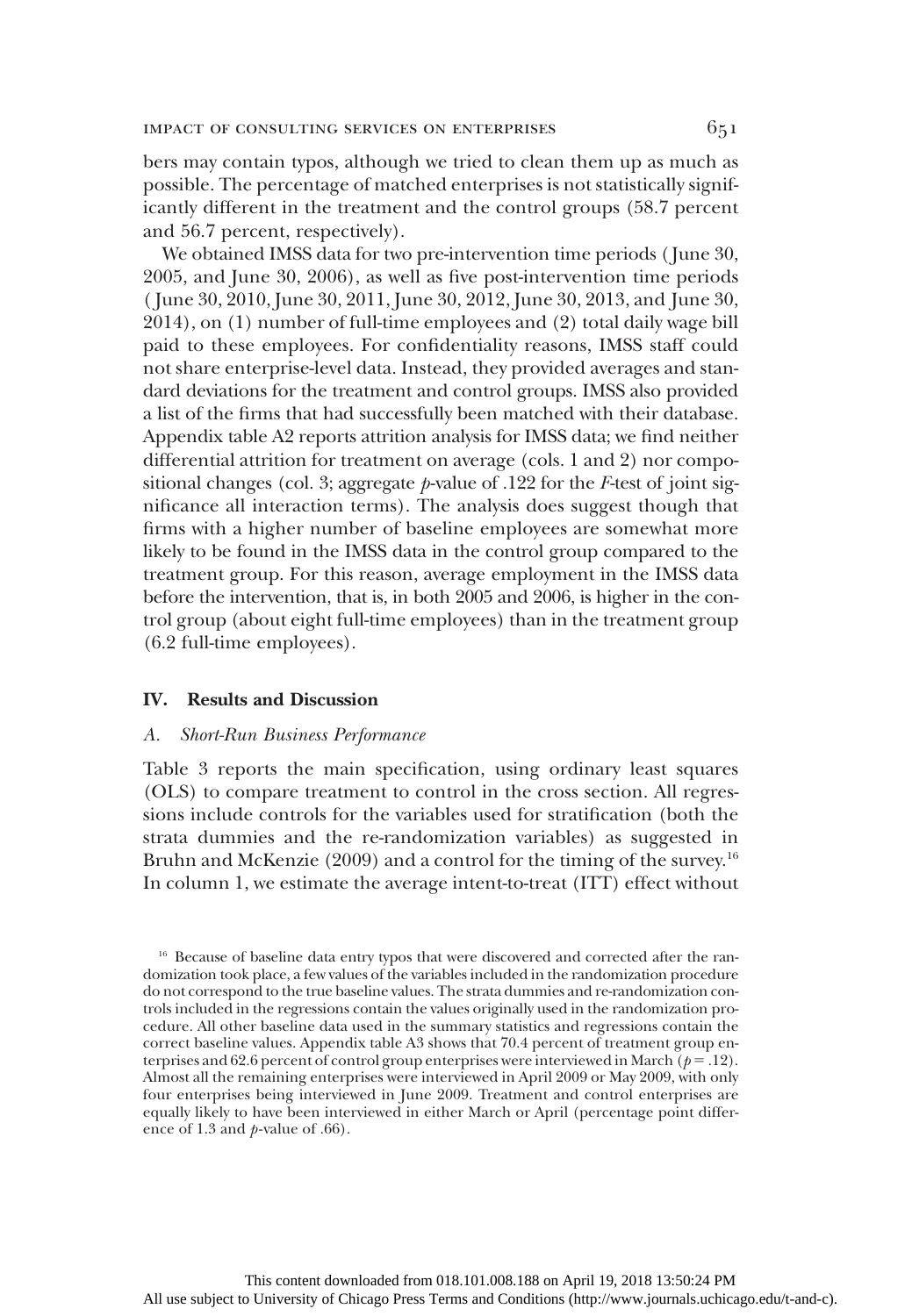|                                                             |                                                                        | ITT TREATMENT EFFECT ESTIMATES, SHORT-RUN BUSINESS OUTCOMES: OLS                                                                                                                                                                                                                                                                       |                                                                                |                                                                                        |                                                                                                   |                                                                                      |                                                                             |
|-------------------------------------------------------------|------------------------------------------------------------------------|----------------------------------------------------------------------------------------------------------------------------------------------------------------------------------------------------------------------------------------------------------------------------------------------------------------------------------------|--------------------------------------------------------------------------------|----------------------------------------------------------------------------------------|---------------------------------------------------------------------------------------------------|--------------------------------------------------------------------------------------|-----------------------------------------------------------------------------|
|                                                             |                                                                        | IT TREATMENT EFFECT ESTIMATES                                                                                                                                                                                                                                                                                                          |                                                                                | $1\%$ Winsorized                                                                       |                                                                                                   | $1\%$ Trimmed                                                                        | CONTROL GROUP                                                               |
| OUTCOME VARIABLE                                            | $\widehat{E}$                                                          | $\widehat{\mathfrak{D}}$                                                                                                                                                                                                                                                                                                               | $\left( \frac{3}{2} \right)$                                                   | $\left( \begin{smallmatrix} \pm \ \pm \end{smallmatrix} \right)$                       | ΰ)                                                                                                | $\hat{6}$                                                                            | MEAN (SD) $(7)$                                                             |
| Full-time paid employees                                    | 1.475                                                                  |                                                                                                                                                                                                                                                                                                                                        | 1.271                                                                          |                                                                                        | .562                                                                                              | 485                                                                                  | 12.428                                                                      |
|                                                             |                                                                        |                                                                                                                                                                                                                                                                                                                                        |                                                                                |                                                                                        |                                                                                                   |                                                                                      |                                                                             |
|                                                             |                                                                        |                                                                                                                                                                                                                                                                                                                                        |                                                                                |                                                                                        |                                                                                                   |                                                                                      |                                                                             |
| Log(total employees)                                        | $\begin{array}{c} (1.421) \\ 378 \\ -117 \\ (.092) \\ 375 \end{array}$ | $\begin{array}{c} 516 \\ -510 \\ 378 \\ -071 \\ -071 \\ -071 \\ -071 \\ -0.071 \\ -0.071 \\ -0.071 \\ -0.071 \\ -0.071 \\ -0.071 \\ -0.071 \\ -0.071 \\ -0.071 \\ -0.071 \\ -0.071 \\ -0.071 \\ -0.071 \\ -0.071 \\ -0.071 \\ -0.071 \\ -0.071 \\ -0.071 \\ -0.071 \\ -0.071 \\ -0.071 \\ -0.071 \\ -0.071 \\ -0.071 \\ -0.071 \\ -0.$ | $\begin{array}{c} (1.332) \\ 378 \\ - .113 \\ (.091) \\ 375 \end{array}$       | $\begin{array}{c} .516 \\ .1152 \\ .378 \\ .070 \\ .070 \\ .075 \\ .075 \end{array}$   | $\begin{array}{c} (.953) \\ 370 \\ - .126 \\ (.088) \\ 967 \end{array}$                           | $\begin{array}{c} (0.11) \\ 370 \\ -0.087 \\ (0.64) \\ -0.057 \end{array}$           | $\begin{array}{c} (22.281) \\ 243 \\ 2.319 \\ (1.106) \\ 2.41 \end{array}$  |
|                                                             |                                                                        |                                                                                                                                                                                                                                                                                                                                        |                                                                                |                                                                                        |                                                                                                   |                                                                                      |                                                                             |
|                                                             |                                                                        |                                                                                                                                                                                                                                                                                                                                        |                                                                                |                                                                                        |                                                                                                   |                                                                                      |                                                                             |
|                                                             |                                                                        |                                                                                                                                                                                                                                                                                                                                        |                                                                                |                                                                                        |                                                                                                   |                                                                                      |                                                                             |
| Average sales Dec. 2008, Jan. and<br>Feb. 2009 (US\$1,000s) |                                                                        |                                                                                                                                                                                                                                                                                                                                        |                                                                                |                                                                                        |                                                                                                   |                                                                                      |                                                                             |
|                                                             |                                                                        |                                                                                                                                                                                                                                                                                                                                        |                                                                                |                                                                                        |                                                                                                   |                                                                                      |                                                                             |
|                                                             | $\frac{-5.108}{(15.452)}$<br>(15.452)                                  | $\frac{11.886}{(10.876)}$                                                                                                                                                                                                                                                                                                              | $\frac{-5.423}{(10.930)}$                                                      | $(8.286$<br>$(8.283)$<br>$(9.297)$                                                     | $\frac{-2.146}{(8.616)}$                                                                          | $\frac{-2.664}{(7.497)}$                                                             | $\begin{array}{c} 63.384 \\ 163.643) \\ 200 \end{array}$                    |
| 2008, Jan<br>Log(average sales Dec.                         |                                                                        |                                                                                                                                                                                                                                                                                                                                        |                                                                                |                                                                                        |                                                                                                   |                                                                                      |                                                                             |
| \$1,000s<br>and Feb. 2009 in US                             |                                                                        |                                                                                                                                                                                                                                                                                                                                        |                                                                                |                                                                                        |                                                                                                   |                                                                                      |                                                                             |
|                                                             | $(175)$<br>$(307)$                                                     |                                                                                                                                                                                                                                                                                                                                        |                                                                                |                                                                                        |                                                                                                   |                                                                                      |                                                                             |
|                                                             |                                                                        |                                                                                                                                                                                                                                                                                                                                        |                                                                                |                                                                                        |                                                                                                   |                                                                                      |                                                                             |
| Feb. 2009 costs (US\$1,                                     | $5.525$<br>(14.694)                                                    | $\begin{array}{c} .050 \\ .144) \\ 307 \\ 5.657 \\ 14.551) \end{array}$                                                                                                                                                                                                                                                                | $\begin{array}{c} .005 \\ .174) \\ 307 \\ -.290 \\ -.303 \\ -.304 \end{array}$ | $\begin{array}{c} .048 \\ .143 \\ .507 \\ -525 \\ .6465 \\ 0.465 \\ 0.465 \end{array}$ | $\begin{array}{c} .049 \\ .177 \\ .999 \\ .117 \\ .661 \\ .661 \\ .717 \\ .661 \\ .7 \end{array}$ | $\begin{array}{c} .092 \\ .147) \\ 299 \\ -8.328 \\ (-5.734) \\ (5.734) \end{array}$ | $\begin{array}{c} 2.391 \\ (2.023) \\ 200 \\ 43.157 \\ 113.758 \end{array}$ |
|                                                             |                                                                        |                                                                                                                                                                                                                                                                                                                                        |                                                                                |                                                                                        |                                                                                                   |                                                                                      |                                                                             |
|                                                             | 304                                                                    | 304                                                                                                                                                                                                                                                                                                                                    |                                                                                |                                                                                        |                                                                                                   |                                                                                      | 204                                                                         |

TABLE  $3$ TABLE 3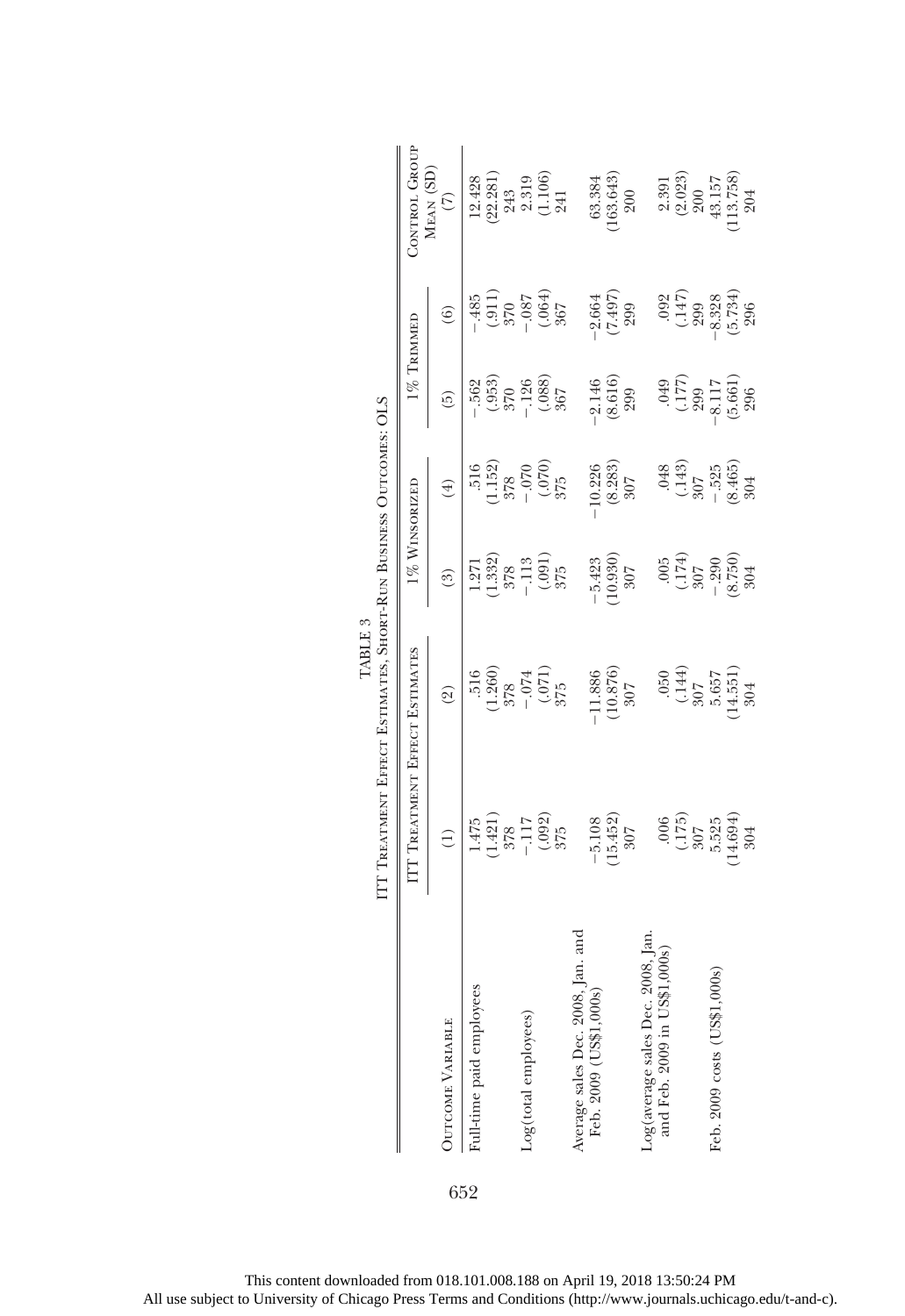| minus<br>Profits (Feb. 2009 sales                                                                                                                                                                                                                                                                                                                                                                                                                                                                                                                                                                                                                                                                                                         |                                                                                                                                                                                                                                                    |                                                                                      |                                                                             |                                                                                |                                                                                  |                                                                                      |                                                                                         |
|-------------------------------------------------------------------------------------------------------------------------------------------------------------------------------------------------------------------------------------------------------------------------------------------------------------------------------------------------------------------------------------------------------------------------------------------------------------------------------------------------------------------------------------------------------------------------------------------------------------------------------------------------------------------------------------------------------------------------------------------|----------------------------------------------------------------------------------------------------------------------------------------------------------------------------------------------------------------------------------------------------|--------------------------------------------------------------------------------------|-----------------------------------------------------------------------------|--------------------------------------------------------------------------------|----------------------------------------------------------------------------------|--------------------------------------------------------------------------------------|-----------------------------------------------------------------------------------------|
| costs, US\$1,000s)                                                                                                                                                                                                                                                                                                                                                                                                                                                                                                                                                                                                                                                                                                                        | 5.802                                                                                                                                                                                                                                              |                                                                                      |                                                                             |                                                                                |                                                                                  |                                                                                      |                                                                                         |
|                                                                                                                                                                                                                                                                                                                                                                                                                                                                                                                                                                                                                                                                                                                                           |                                                                                                                                                                                                                                                    | $\begin{array}{r} 5.330 \\ 5.705 \\ 265 \\ -106 \\ \hline (.157) \\ 319 \end{array}$ | $\begin{array}{l} 6.108\\ (5.016)\\ 265\\ -.060\\ (.175)\\ 319 \end{array}$ | $\begin{array}{l} 6.156 \\ (4.936) \\ 265 \\ -111 \\ (156) \\ 519 \end{array}$ | $\begin{array}{l} 8.219* \\ (4.606) \\ 259 \\ -170 \\ (-173) \\ 311 \end{array}$ | $\begin{array}{l} 8.384^{*} \\ (4.536) \\ 259 \\ -158 \\ (-157) \\ -157 \end{array}$ | $\begin{array}{c} 11.460 \\ (97.044) \\ 176 \\ 4.307 \\ (1.699) \\ (1.699) \end{array}$ |
|                                                                                                                                                                                                                                                                                                                                                                                                                                                                                                                                                                                                                                                                                                                                           |                                                                                                                                                                                                                                                    |                                                                                      |                                                                             |                                                                                |                                                                                  |                                                                                      |                                                                                         |
| Log(business assets)                                                                                                                                                                                                                                                                                                                                                                                                                                                                                                                                                                                                                                                                                                                      |                                                                                                                                                                                                                                                    |                                                                                      |                                                                             |                                                                                |                                                                                  |                                                                                      |                                                                                         |
|                                                                                                                                                                                                                                                                                                                                                                                                                                                                                                                                                                                                                                                                                                                                           | $\begin{array}{c} (5.831) \ 265 \ -0.55 \ 176) \ 319 \end{array}$                                                                                                                                                                                  |                                                                                      |                                                                             |                                                                                |                                                                                  |                                                                                      |                                                                                         |
|                                                                                                                                                                                                                                                                                                                                                                                                                                                                                                                                                                                                                                                                                                                                           |                                                                                                                                                                                                                                                    |                                                                                      |                                                                             |                                                                                |                                                                                  |                                                                                      |                                                                                         |
| sion of log Feb. 2009 sales on log<br>Productivity residual from regres-                                                                                                                                                                                                                                                                                                                                                                                                                                                                                                                                                                                                                                                                  |                                                                                                                                                                                                                                                    |                                                                                      |                                                                             |                                                                                |                                                                                  |                                                                                      |                                                                                         |
| employees and log business assets                                                                                                                                                                                                                                                                                                                                                                                                                                                                                                                                                                                                                                                                                                         | $.270*$<br>(.141)<br>250                                                                                                                                                                                                                           | $250*$                                                                               | $.261*$                                                                     | $.242*$<br>$(.127)$<br>$250$                                                   | $\begin{array}{c} 204* \\ (123) \\ 244 \end{array}$                              |                                                                                      |                                                                                         |
|                                                                                                                                                                                                                                                                                                                                                                                                                                                                                                                                                                                                                                                                                                                                           |                                                                                                                                                                                                                                                    | $(0.130)$<br>$250$                                                                   | $(137)$<br>250                                                              |                                                                                |                                                                                  | $195*$<br>$(117)$<br>$244$                                                           | $-0.95$<br>(1.272)<br>158                                                               |
|                                                                                                                                                                                                                                                                                                                                                                                                                                                                                                                                                                                                                                                                                                                                           |                                                                                                                                                                                                                                                    |                                                                                      |                                                                             |                                                                                |                                                                                  |                                                                                      |                                                                                         |
| ROA: Feb. 2009 sales minus costs                                                                                                                                                                                                                                                                                                                                                                                                                                                                                                                                                                                                                                                                                                          |                                                                                                                                                                                                                                                    |                                                                                      |                                                                             |                                                                                |                                                                                  |                                                                                      |                                                                                         |
| divided by assets                                                                                                                                                                                                                                                                                                                                                                                                                                                                                                                                                                                                                                                                                                                         | $.105*$                                                                                                                                                                                                                                            | 0.08                                                                                 |                                                                             | 080                                                                            |                                                                                  | .064                                                                                 |                                                                                         |
|                                                                                                                                                                                                                                                                                                                                                                                                                                                                                                                                                                                                                                                                                                                                           |                                                                                                                                                                                                                                                    |                                                                                      |                                                                             |                                                                                |                                                                                  |                                                                                      |                                                                                         |
|                                                                                                                                                                                                                                                                                                                                                                                                                                                                                                                                                                                                                                                                                                                                           | $(.060)$<br>236                                                                                                                                                                                                                                    | $(.064)$<br>236                                                                      | $.085*$<br>$(.050)$<br>$236$                                                | $(.054)$<br>236                                                                | $.070*$<br>$(.041)$<br>$230$                                                     | $(0.046)$<br>230                                                                     | $\frac{012}{(471)}$<br>154                                                              |
| Controls for baseline value                                                                                                                                                                                                                                                                                                                                                                                                                                                                                                                                                                                                                                                                                                               |                                                                                                                                                                                                                                                    |                                                                                      |                                                                             |                                                                                |                                                                                  |                                                                                      |                                                                                         |
| of outcome                                                                                                                                                                                                                                                                                                                                                                                                                                                                                                                                                                                                                                                                                                                                | ż                                                                                                                                                                                                                                                  | Yes                                                                                  | ž                                                                           | Yes                                                                            | $\frac{1}{2}$                                                                    | Yes                                                                                  |                                                                                         |
| estimation. For the regressions that control for the outcome variable measured at baseline (cols. 2, 4, and 6), when the baseline outcome variable is miss-<br>ing, the missing value is filled in with zero and a dummy variable indicating that the baseline observation is missing is added to the model. All regressions<br>include controls for strata dummies and re-randomization variabl<br>NOTE--Each row in cols. 1 and 2 contains the treatment effect point estimate, robust standard error, and number of observations for a separate OLS<br>*** Significant at the 1 percent level<br>* Significant at the 10 percent level<br>*** Significant at the 5 percent level<br>collow-up. In cols. 3 and<br>and bottom 1 percent. | $4$ , outcome variables are winsorized at the top and bottom 1 percent. In cols. 5 and 6, outcome variables are trimmed at the top<br>Column 7 contains nonwinsorized, untrimmed means and standard deviations for the control group at follow-up. |                                                                                      |                                                                             |                                                                                |                                                                                  |                                                                                      |                                                                                         |

|                                       |                             | $\sum_{i=1}^{n}$      |
|---------------------------------------|-----------------------------|-----------------------|
|                                       |                             |                       |
| is en                                 |                             |                       |
|                                       |                             |                       |
|                                       |                             |                       |
|                                       |                             |                       |
| ی متحالا                              | litcome variables are trimi | $C++C++C++C$          |
|                                       |                             |                       |
|                                       |                             |                       |
|                                       |                             |                       |
|                                       |                             | $\overline{ }$        |
|                                       |                             |                       |
|                                       |                             |                       |
| i                                     |                             |                       |
|                                       |                             |                       |
|                                       |                             |                       |
|                                       |                             |                       |
|                                       |                             | i                     |
|                                       |                             | $\sim$ and the $\sim$ |
|                                       |                             |                       |
|                                       |                             |                       |
|                                       |                             |                       |
|                                       |                             |                       |
|                                       |                             |                       |
|                                       |                             |                       |
|                                       |                             |                       |
|                                       |                             |                       |
|                                       |                             |                       |
| A CAR CHANNAIR CLOSE                  |                             |                       |
|                                       | $\sim$ 0.010, 0.1 $\sim$    | i constanti           |
|                                       |                             |                       |
|                                       |                             |                       |
|                                       |                             |                       |
| $n + 1$                               | bercent. In cols. 5 ar      | ndaru deviat          |
|                                       |                             |                       |
|                                       |                             |                       |
|                                       |                             | ans and sta           |
|                                       |                             |                       |
|                                       |                             |                       |
|                                       |                             |                       |
|                                       |                             |                       |
|                                       |                             |                       |
|                                       | nd hottom I                 |                       |
|                                       |                             |                       |
|                                       |                             | meai                  |
|                                       |                             |                       |
|                                       |                             |                       |
|                                       |                             |                       |
| adomization variables, as well as a d |                             |                       |
|                                       |                             |                       |
|                                       |                             | '7ed. untrumu         |
|                                       |                             |                       |
|                                       |                             |                       |
|                                       |                             |                       |
|                                       |                             |                       |
|                                       |                             |                       |
|                                       |                             |                       |
|                                       |                             |                       |
|                                       |                             |                       |
|                                       |                             | e<br>Co               |
|                                       |                             |                       |
|                                       |                             |                       |
|                                       |                             |                       |
|                                       |                             |                       |
|                                       |                             |                       |
|                                       | iables are winsomzed at     |                       |
|                                       |                             |                       |
|                                       | auuau                       |                       |
|                                       |                             |                       |
|                                       |                             |                       |
|                                       |                             |                       |
|                                       | ſ,                          |                       |
|                                       |                             |                       |
|                                       |                             |                       |
|                                       | 5                           |                       |
|                                       |                             |                       |
|                                       |                             |                       |
|                                       |                             |                       |
| strata dummies and re-rang            |                             |                       |
|                                       |                             |                       |
|                                       |                             |                       |
|                                       |                             |                       |
|                                       |                             | こうくうこく                |
|                                       |                             |                       |
|                                       |                             |                       |
|                                       |                             |                       |
|                                       |                             |                       |
|                                       | ּ<br>;                      |                       |
|                                       |                             |                       |
|                                       |                             |                       |
|                                       |                             |                       |
| へんさんかく                                |                             |                       |
|                                       |                             |                       |
| mclud                                 | $+$ $-$                     |                       |
|                                       |                             |                       |
|                                       |                             |                       |
|                                       |                             | i                     |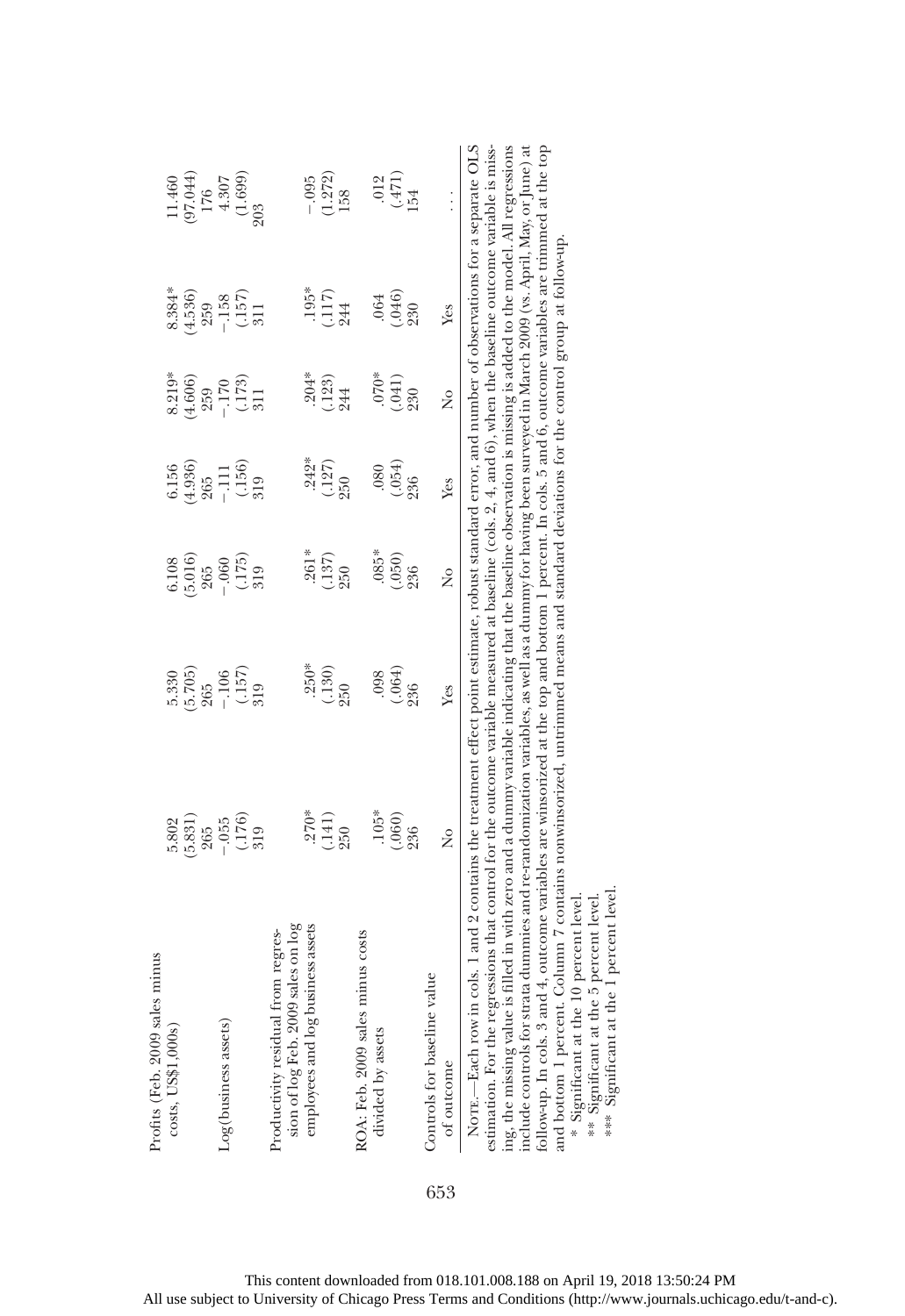controlling for the baseline value of the outcome variable, and in column 2 we report the average ITT effect with controlling for the baseline value of the outcome variable. For observations in which the baseline value of the outcome is missing, we replace this value with zero and include a dummy variable indicating that the value is missing, in order to keep the observation in the sample.

Columns 1 and 2 of table 3 show short-term treatment effects of consulting on enterprise productivity as measured by the residual from a productivity regression (0.21 standard deviations increase, standard error  $[SE] = 0.11$  standard deviations) and by ROA (0.22 standard deviations,  $SE = 0.13$  standard deviations). We find positive but not statistically significant point estimates on the short-term treatment effects for paid employees, log sales, and profits, and we find negative but also not statistically significant point estimates on sales, log total employees, and log of firm assets. The confidence interval for the null results (seen by dividing the standard error from cols. 1 and 2 by the control group standard deviation in col. 7) is typically about 0.1–0.2 standard deviations. To deal with noise in survey responses we also perform three main robustness checks of the results. First, we winsorize the outcome variables at the 1 percent level to check whether the results are driven by outliers (table 3, cols. 3 and 4).17 Second, we trim the outcome variables at the 1 percent level (table 3, cols. 5 and 6). The results do not change qualitatively, but in the trimmed sample the treatment effect on profits becomes statistically significant at the 10 percent level. Third, we restrict the sample to the 221 enterprises that report all outcome variables at follow-up and run all of the same regressions (app. table A4).

In app. table A5 we also estimate a difference-in-difference specification for the same set of dependent variables as in table 3 rather than a cross-sectional specification. These results are not as efficient as the analysis of covariance in table 3 when outcomes have low autocorrelation, as in our data (see McKenzie 2012). The estimates for ROA remain similar in terms of statistical significance, but the standard errors for the productivity residual increase. For app. table A5, we again use the full sample, a 1 percent winsorized sample, and a 1 percent trimmed sample.<sup>18</sup>

<sup>17</sup> We also replicated the analysis using a 5 percent winsorized sample, and the results are virtually unchanged.

<sup>18</sup> As an additional check, app. table A6 displays average business outcomes from the follow-up survey in the treatment and control groups, as well as in the group of treatment enterprises that took up the program. A simple comparison of follow-up survey means in the treatment and control groups shows a positive effect of the consulting services on productivity. Comparing only enterprises that took up the program to control group enterprises shows even larger differences in both productivity and ROA (this comparison is not causal; in particular, note that at baseline the enterprises that took up the program already had higher productivity and ROA than enterprises that did not take up the program, as shown in table 2).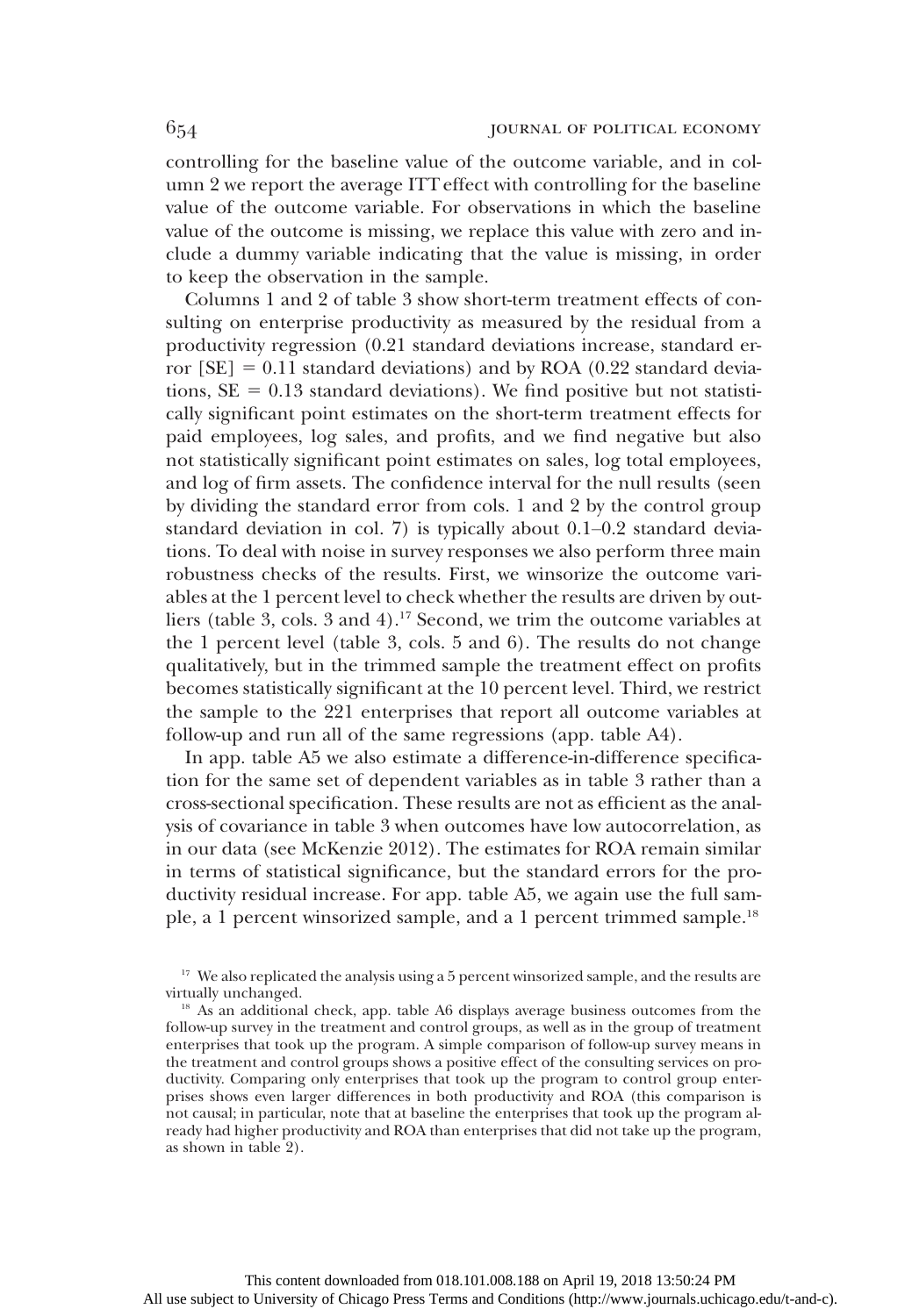### impact of consulting services on enterprises 655

We explore the robustness of the total factor productivity (TFP) results from table 3 further in appendix table A7. This table reports estimation results for all the variables that we use to calculate TFP. In particular, our TFP measure uses log(February 2009 sales) instead of log(average sales for December 2008, January, and February 2009), which we report in our main tables, including table 3, since we have employees and business assets only for February 2009, not the other two months. For sales, we report the 3-month average in the main tables since, unlike February 2009 sales, the average does not include zeroes and we can thus show the log specification without losing observations. When we estimate the effect of the program on log(February 2009 sales) instead, we get larger point estimates than for the 3-month average.

We use the estimates in table A7 to check whether our TFP results are consistent with the sales and input results. Our TFP measure is defined as  $log(February 2009 sales)$  – alpha  $\times log(total employees)$  – beta  $\times log$ (business assets). Because the sum of alpha and beta is theoretically expected to be (and empirically almost always estimated to be) smaller than or equal to one, changes in TFP are generally equal to the difference between change in log sales and a weighted average of changes in labor and capital. Since our estimated change in sales is positive and changes in inputs are negative, an upper bound on the change in TFP is given by change in  $log$  sales  $+$  max $[abs(change in log labor), abs(change in log$ capital)]. Using the coefficients in column 3 of table A7, this calculation gives a max of about  $0.135 + 0.106 = 0.241$ , which is close to the estimated TFP change of 0.25.

Another robustness check in table A7 includes materials costs in our TFP calculations. We do not include materials costs in the main tables since this variable has many missing values, and using it would thus have reduced our sample size further. In table A7, we recalculated TFP also controlling for materials costs, which we define as the sum of material inputs (raw materials, merchandise, etc.), utilities, and maintenance. The estimated effect on TFP is slightly smaller in absolute terms when controlling for materials costs, but the magnitude also corresponds to about one-fifth of a standard deviation. As a final check in table A7, we followed a Solow residual approach by calculating TFP as

 $log(February 2009 sales) - 0.24 \times log(total employment)$  $-0.16 \times \log(\text{business assets}) - 0.6 \times \log(\text{materials costs}).$ 

The estimated effect size is again one-fifth of a standard deviation.

Since only 80 of the 150 firms took up the consulting service and there are systematic differences between those that took up and those that declined treatment, we repeat our analysis from table 3 using a matched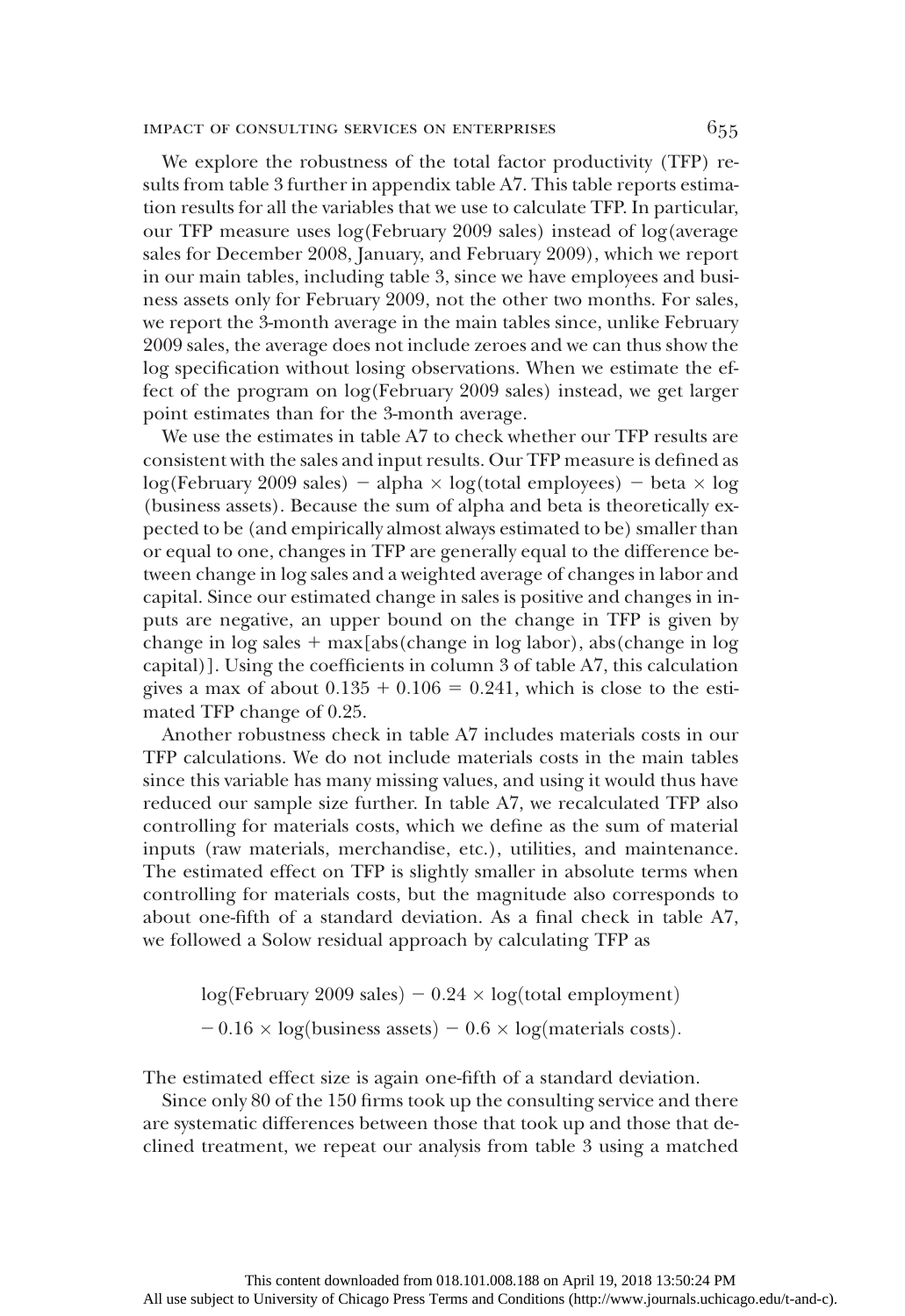control group. We match on the variables that are statistically significantly different across the two groups, as per table 2: an indicator for the manufacturing sector, an indicator for male principal decision maker, number of employees, firm age, and productivity. All of these variables are consistently reported for all firms at baseline, except for productivity, which is missing for a subset of firms at baseline. In these cases we replace productivity with zero if it is missing and include an indicator variable equal to one if missing. We use caliper matching on the logit of the propensity score, with a caliper of 0.2 standard deviations of the logit. This process is based on Austin (2011, 2014).

The summary statistics for comparing firms that took up the program to their matches from the control group are in appendix table A8. The estimated effects from this exercise are in appendix table A9. We see that the point estimate for productivity is statistically significant and larger than in the ITT estimation on the full sample. Results for log sales, profits, and ROA are also positive, and the estimated coefficients, on average, are larger than in the equivalent ITT estimation, but none is statistically significant.

In appendix tables A10 and A11, we show results on heterogeneity by enterprise size and sector, respectively. We find essentially no pattern of impact; but noting the limited power for these tests given the sample size, we do not draw any conclusion from this analysis.

One final concern with the outcome data from the follow-up survey is that since the information is self-reported, treatment enterprises could have reported more positive outcomes to please the surveyors (for transparency reasons, enterprises were informed that the survey was linked to the consulting program). To address this concern, we test whether (1) treated enterprises were more likely to provide alternative contact persons on the survey, $19$  and (2) treatment enterprises were more likely to report sales on the follow-up survey, which should be the case if they wanted to please the interviewer. Appendix table A12 displays the results for these tests. We find no statistically significant differences in either measure across the treatment and control groups, although we recognize that this is not definitive proof against all self-reporting bias.

# B. Long-Run Business Performance

Therefore, we also use administrative data from the IMSS to avoid reporting biases stemming from survey data. In addition, the IMSS data allow us to follow enterprises for a longer time period. Table 4 reports the

<sup>&</sup>lt;sup>19</sup> We asked for alternative contact persons in case we needed to get in touch with the enterprises at a later stage for clarifications or additional questions and could not reach the enterprise through our contact information on record.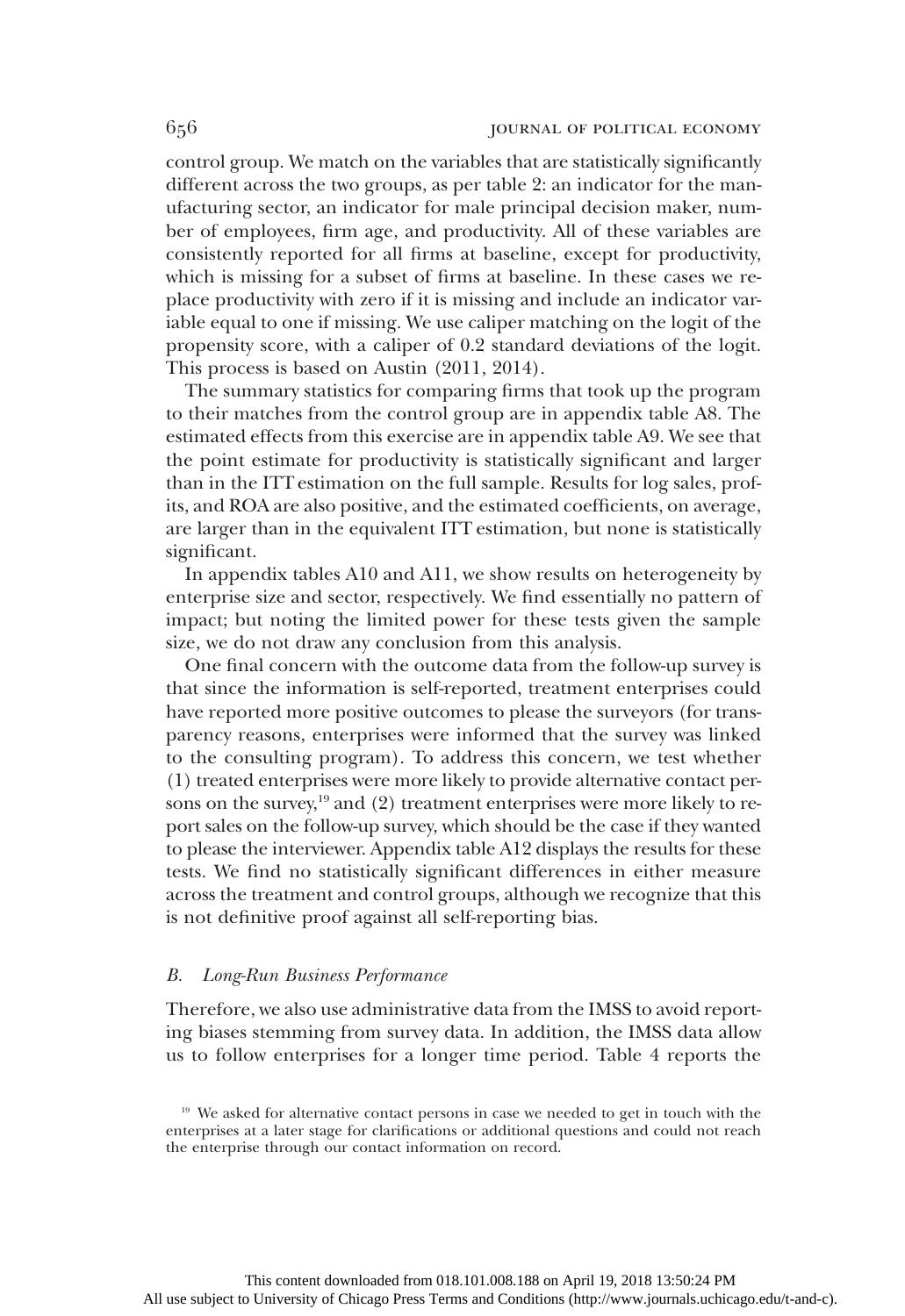|                                                 |                           |                         | <b>A. ITT REGRESSION RESULTS</b> |                           |                         |                                  |
|-------------------------------------------------|---------------------------|-------------------------|----------------------------------|---------------------------|-------------------------|----------------------------------|
|                                                 |                           |                         |                                  | <b>OUTCOME VARIABLE</b>   |                         |                                  |
|                                                 |                           | Number of Employees     |                                  |                           | Daily Wage Bill (US\$)  |                                  |
|                                                 | (1)                       | (2)                     | (3)                              | (4)                       | (5)                     | (6)                              |
| Treatment $\times$ post                         |                           |                         | 5.765***<br>(1.332)              |                           |                         | 125.210***<br>(38.064)           |
| Treatment $(= 1$ if<br>mean is for<br>treatment |                           |                         |                                  |                           |                         |                                  |
| group)                                          |                           |                         | $-1.766***$<br>(.495)            |                           |                         | $-30.602***$<br>(9.512)          |
| Post $(= 1$ for years<br>$2010 - 14$            |                           |                         | 2.116***                         |                           |                         | 49.802***<br>(12.885)            |
| Constant                                        |                           |                         | (.495)<br>7.991***<br>(.492)     |                           |                         | 136.76***<br>(6.646)             |
| Observations                                    |                           |                         | 14                               |                           |                         | 14                               |
|                                                 | <b>B.</b> RAW DATA        |                         |                                  |                           |                         |                                  |
|                                                 | Treatment<br>Mean<br>(SD) | Control<br>Mean<br>(SD) | Difference<br>$(p\text{-Value})$ | Treatment<br>Mean<br>(SD) | Control<br>Mean<br>(SD) | Difference<br>$(p\text{-Value})$ |
| 2005                                            | 6.169<br>(13.226)         | 7.402<br>(16.490)       | $-1.233$<br>(.544)               | 98.02<br>(154.126)        | 128.81<br>(248.604)     | $-30.79$<br>(.289)               |
| 2006                                            | 6.281<br>(11.865)         | 8.579<br>(18.853)       | $-2.298$<br>(.298)               | 114.29<br>(159.164)       | 144.70<br>(293.049)     | $-30.41$<br>(.365)               |
| 2010                                            | 9.787<br>(35.958)         | 10.262<br>(21.181)      | $-.475$<br>(.895)                | 162.98<br>(353.039)       | 161.89<br>(169.098)     | 1.09<br>(.974)                   |
| 2011                                            | 14.067<br>(66.707)        | 10.098<br>(19.916)      | 3.970<br>(.480)                  | 263.02<br>(717.155)       | 169.10<br>(321.992)     | 93.92<br>(.153)                  |
| 2012                                            | 14.551<br>(67.984)        | 10.055<br>(20.668)      | 4.496<br>(.434)                  | 294.252<br>(798.781)      | 184.856<br>(343.924)    | 109.40<br>(.131)                 |
| 2013                                            | 16.674<br>(90.136)        | 9.963<br>(19.734)       | 6.711<br>(.361)                  | 339.82<br>(967.228)       | 196.25<br>(375.661)     | 143.57<br>(.094)                 |
| 2014                                            | 15.449<br>(79.492)        | 10.152<br>(22.129)      | 5.297<br>(.425)                  | 345.77<br>(903.255)       | 220.70<br>(450.607)     | 125.07<br>(.143)                 |
| Number of<br>enterprises                        | 89                        | 164                     | 253                              | 89                        | 164                     | 253                              |

TABLE 4 ITT TREATMENT EFFECT ESTIMATES, LONG-RUN BUSINESS Outcomes Difference-in-Difference: OLS

NOTE.—Administrative data are from Mexico's Social Security Institute (IMSS) for years 2005, 2006, 2010, 2011, 2012, 2013, and 2014. All enterprises are required by law to register their workers with IMSS (although compliance is not universal); 57 percent of the enterprises in our sample were found in IMSS records. Both number of employees and daily wage bill refer to permanent employees with pay. Column 3 in panel A displays the results from a regression of mean number of employees on a dummy for the mean being for the treatment group, a dummy for the postconsulting intervention period, and the interaction of these two dummies. Column 6 in panel A shows results for the corresponding regression with the mean daily wage bill as the outcome variable. Panel B displays the raw data, where the means in cols. 1, 2, 4, and 5 are the observations used in the regressions in panel A.

\* Significant at the 10 percent level.

\*\* Significant at the 5 percent level.

\*\*\* Significant at the 1 percent level.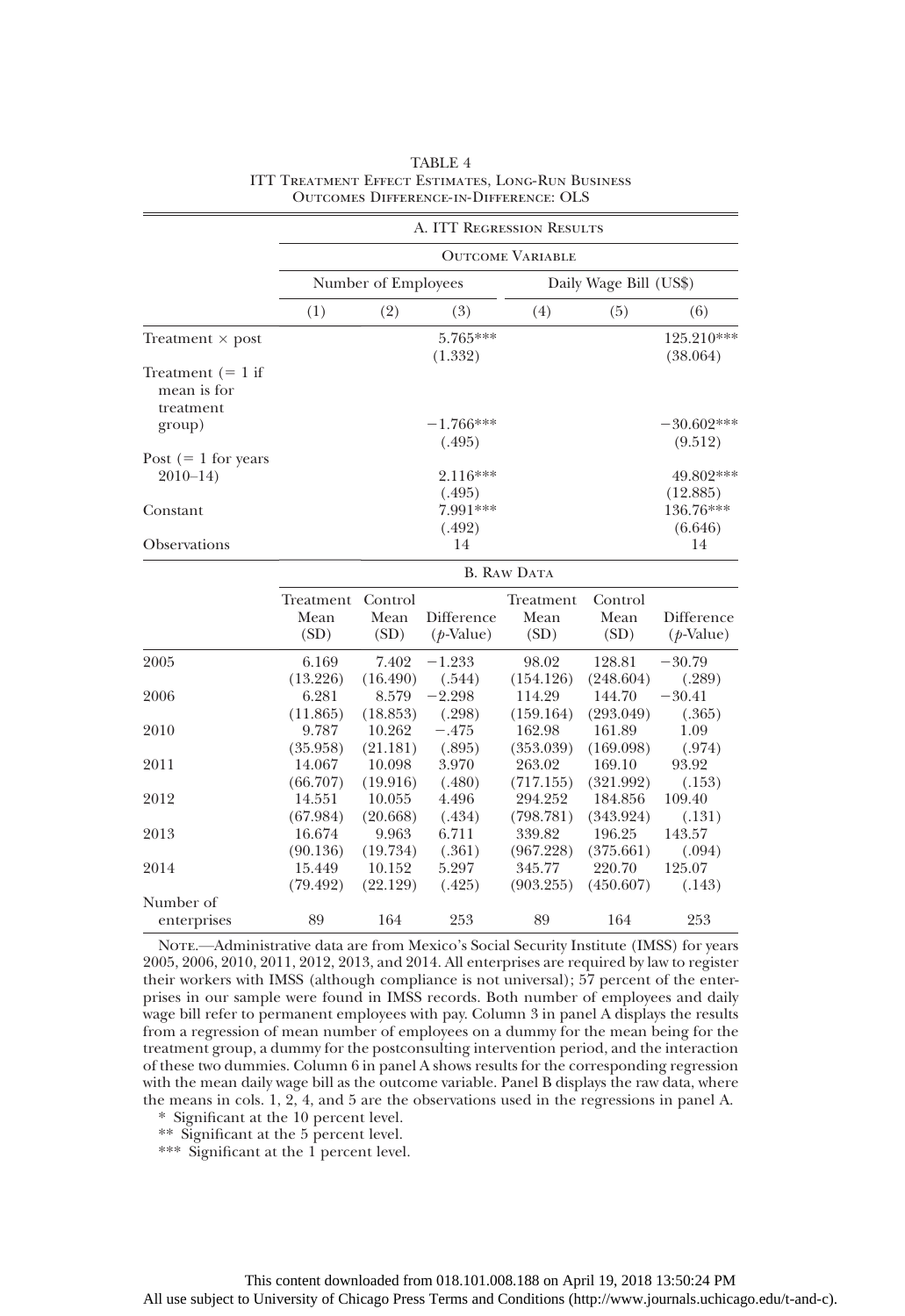long-run impact on employment. As discussed above, we do not have individual firm data for privacy reasons, but rather have the average number of employees and the average wage bill for 2 years before the treatment and 5 years after (2009–14), separated by treatment and control groups. We consider having administrative records rather than selfreported firm data to be a major advantage and reconfirmation of our results. We use a difference-in-difference specification, with the treatment effect being identified by the interaction of treatment and post and the unit of observation being the treatment group  $\times$  year (i.e., 14 data points, where each data point is the average of all the firms in that treatment assignment  $\times$  year). We find an increase of 5.7 employees (SE = 1.3), which corresponds to 57 percent (the average number of employees in the control group across the 5 post years is 10.1), and an increase of US\$125 in the daily wage bill ( $SE = $38$ ), which is 72 percent (the average daily wage bill in the control group across the 5 post years is \$172).

Figures 2 and 3 illustrate these results graphically. They show that both the average number of employees and the daily wage bill were similar across the treatment and control groups before the consulting program was implemented (in 2005 and 2006) and were about 50 percent higher 4 and 5 years after the program (in 2013 and 2014).

A caveat here is that when we compare number of full-time employees from the IMSS data to our follow-up survey data, the IMSS numbers are lower, suggesting that the enterprises in our sample did not register all their employees with IMSS (the follow-up survey suggests that our enter-



FIG. 2.—Average number of employees in the treatment and control groups over time (administrative data). Source: Administrative data from the Mexican Social Security Institute (IMSS). Includes only the 253 firms in our sample that were found in IMSS records (89 treatment group firms and 164 control group firms).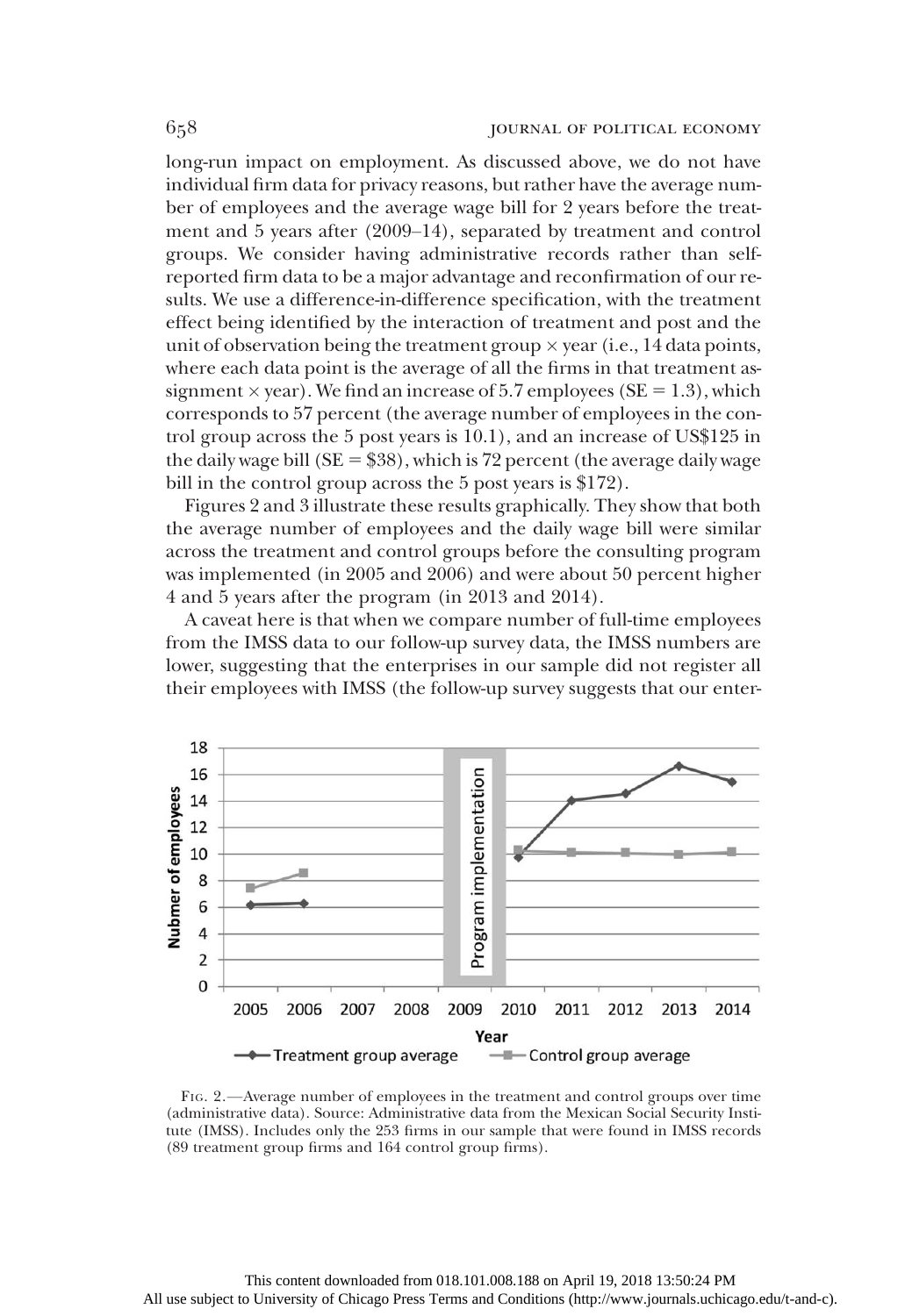

FIG. 3.—Average daily wage bill (US dollars) in the treatment and control groups over time (administrative data). Source: Administrative data from the Mexican Social Security Institute (IMSS). Includes only the 253 firms in our sample that were found in IMSS records (89 treatment group firms and 164 control group firms).

prises had about 15 full-time paid employees on average in 2009, and 2010 IMSS data show about 10 employees on average). The increase in number of employees in the IMSS data could thus reflect more employees being registered instead of more employees being hired (though this still is a desirable outcome from a societal perspective). However, we believe that had the impact on employees occurred merely through an increase in honest reporting, we would have seen the impact in the short run. Instead, we observe the effect in the longer run only, which we believe is an indication that the change is a by-product of firm efficiency, which takes time to develop, and is not merely a reporting bias.

Not all of the firms in our sample were found in IMSS records, so the results in table 4 are based on about 57 percent of our sample. To assess whether there are important compositional changes that influence our key results, appendix table A2 reports attrition analysis for IMSS data; we find neither differential attrition for treatment on average (cols. 1 and 2) nor compositional changes (col. 3; aggregate p-value of .122 for the F-test of joint significance, all interaction terms). In addition, in appendix table A13 we report the main specifications for impact as measured by the follow-up survey but restrict to the sample of firms for which we have IMSS data. The results are similar.

# C. Process Variables

In order to investigate the channels that drive the observed treatment effects, we now study how the consulting program changed processes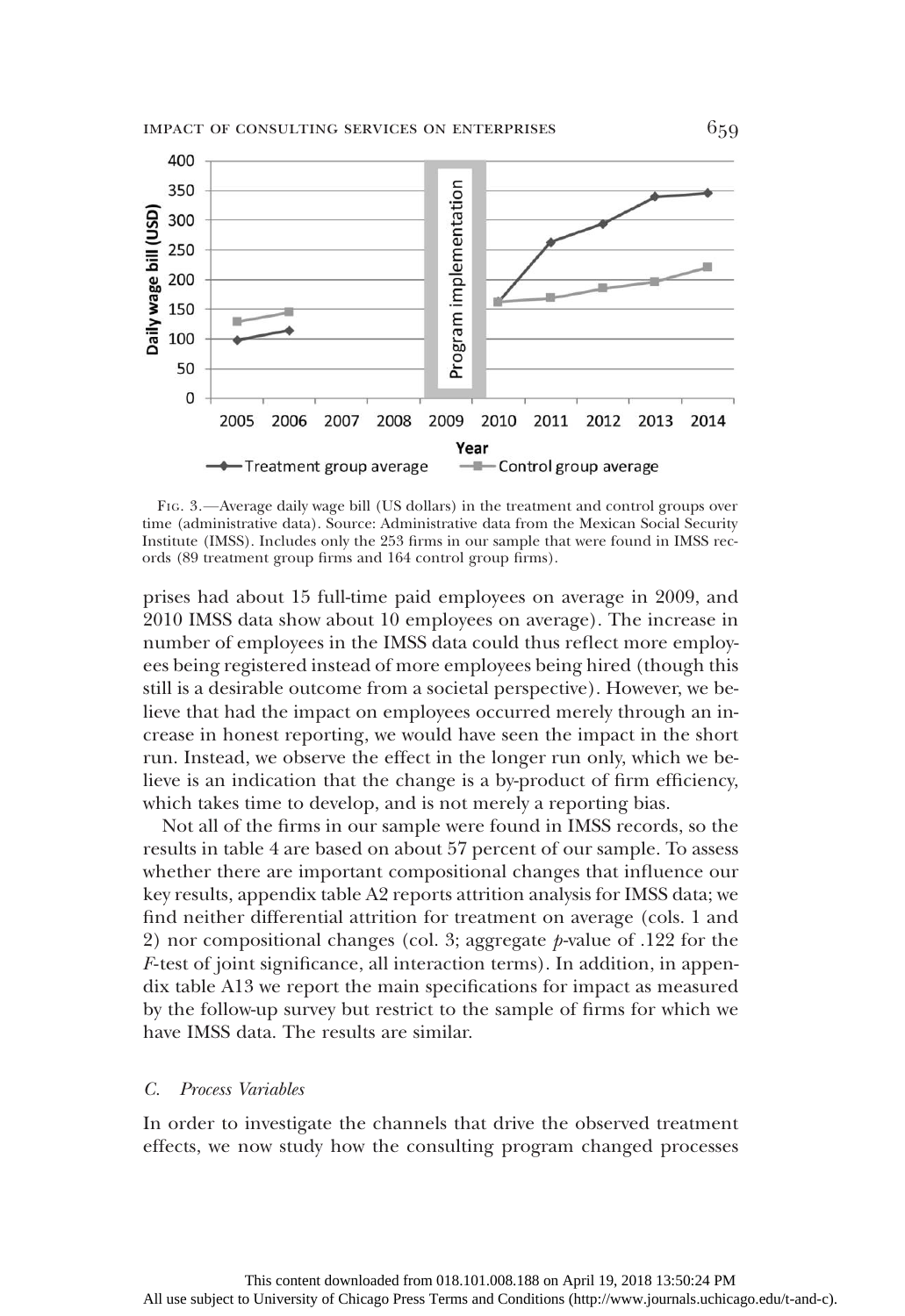within the enterprise. We measure these processes as follows: first, the surveys asked enterprise owners whether or not they implemented certain changes during the past year, such as developing new products, attracting new investors, and launching a new marketing campaign. Note that if treatment enterprises believed they should please the program by reporting process changes that did not actually occur, these estimates will be upwardly biased.

Table 5 displays the treatment effects on business process variables. We start with an all-encompassing standardized index, calculated as per Kling, Liebman, and Katz (2007), and are not able to reject the null hypothesis of no change (0.072 standard deviation,  $SE = 0.104$ ). We find statistically significant improvements in only two processes: made a new marketing effort (13 percentage point increase,  $SE = 5.5$  percentage points) and the percentage of enterprises that keep formal accounts (8 percentage point increase,  $SE = 3$  percentage points; "formal" is defined as using either an accountant or a computerized system as opposed to keeping handwritten records or no notes at all). The finding that the program increased marketing efforts and the use of formal accounting practices is consistent with the case study evidence mentioned above, which suggests that many enterprises worked with their mentors on accounting and record keeping, as well as sales strategy and advertising.

Other processes examined, such as registering a patent, developing new products, or attracting new investors, do not change (or are imprecisely estimated; typical standard errors are small, however, about 2–6 percentage points). These could be more difficult to detect because they are more heterogeneous across enterprises or because they require a longer time to change than is observable in the treatment period. To measure human resource management practices, we create an index using principal component analysis (PCA) based on the six questions listed in online appendix 2.20 We are not able to reject the null hypothesis of no effect on this index  $(-0.062, SE = 0.152)$ . In summary, since the content of the consulting was tailored to each firm's needs, it is perhaps not surprising that we do not see, on average, improvements in either the collective index or most individual processes.

To confirm the existence of a pathway between consulting and performance, we regress business outcomes on the business process index, as well as each of the individual components of the index, and report the

<sup>&</sup>lt;sup>20</sup> All PCA indices were created in Stata using the "pca" command. This command computes the leading eigenvectors from the eigen decomposition of the covariance matrix of the variables used to create the index. We choose the first eigenvector as our PCA index. In other words, the PCA index is a weighted linear combination of the underlying variables, where the weights are optimal in the sense that they give the index the largest possible variance.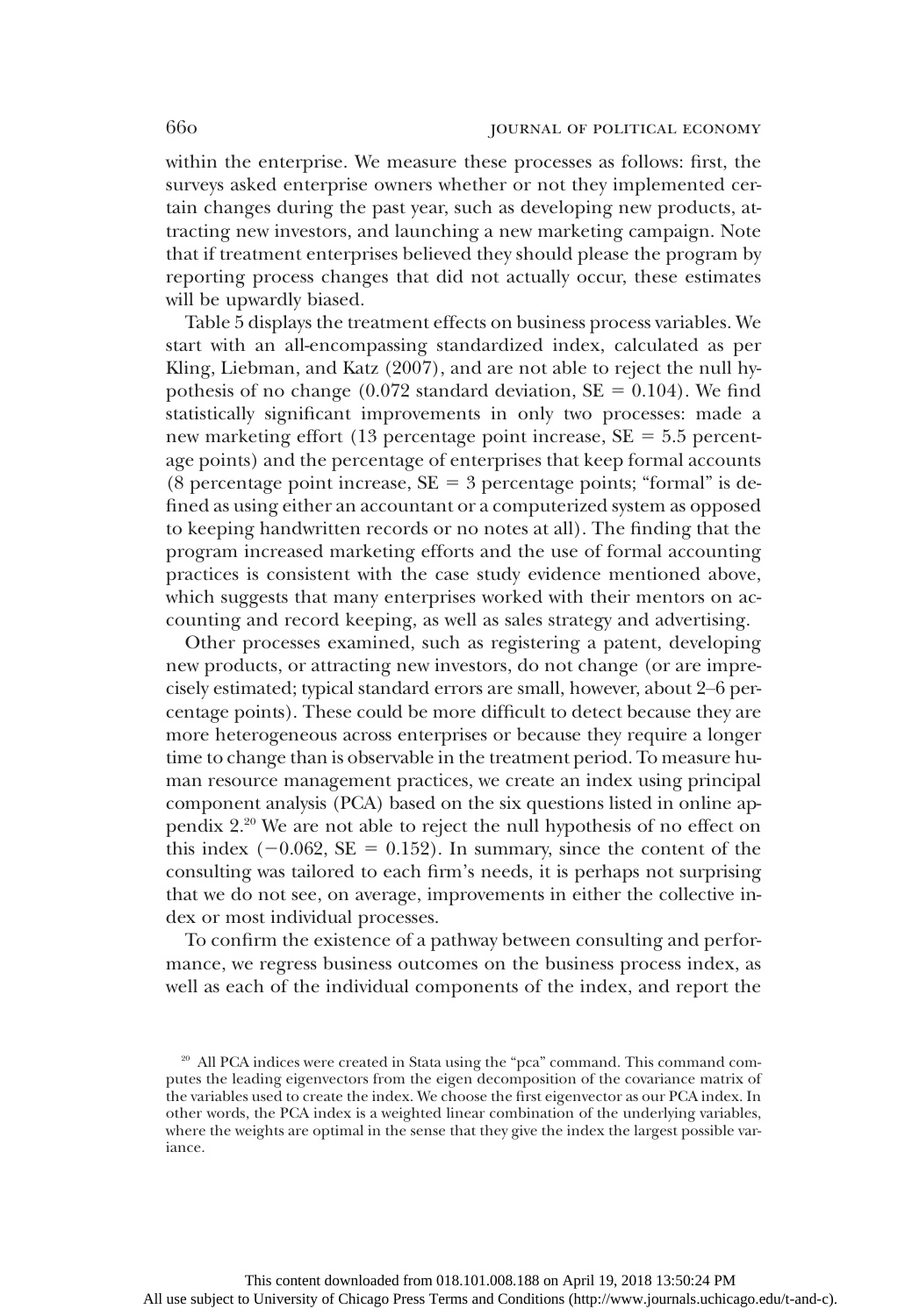results in the last three columns of table 5. As before, our different outcome variables are average sales, profits, and the productivity residual. Since some firms have missing data at baseline and follow-up, we use data from the follow-up survey only, that is, outcomes in levels, and use the 1 percent winsorized sample. We find a positive relationship between business outcomes and the business process index for all outcomes variables. The results are statistically significant at conventional levels only for the regressions with sales and productivity as the dependent variables. It is also reassuring that the two process variables in which we find a positive and statistically significant treatment effect in the ITT regressions (making marketing efforts and keeping financial accounts) also show a statistically significant and positive correlation with business performance. These results suggest a correlation between improved performance and some of the most relevant business processes. Of course, this analysis does not provide causal evidence, but it suggests a pathway by which consulting affects specific practices that may lead to improved firm outcomes.

# D. Entrepreneurial Spirit

We construct two entrepreneurial spirit indices, developed in collaboration with IPPC. These indices are based on the answers to the eight questions listed in online appendix 2, which intend to capture entrepreneurial attitudes of the principal decision maker. One index is generated using PCA, and the other is a standardized index using the Kling et al. (2007) method. Thus the indices are a combined measure of answers to a set of questions on the enterprise owners' beliefs about their ability to control the success of their business (or whether they are merely subject to external forces outside of their control) and on the owners' drive for success.

Table 6 reports the results. We find a positive impact using the PCA method (0.237,  $SE = 0.140$ ) and positive but not a statistically significant impact using the Kling et al. method (0.130 standard deviation increase,  $SE = 0.103$ . The increase in this index might reflect the fact that enterprise owners set new goals as part of the program and that consultants helped to provide motivation and strategy for how to achieve these goals. In addition, enterprise owners' increased confidence in their ability to control the success of their business could be driven by having better command of management tools such as marketing and bookkeeping.

We cannot distinguish whether the training had a direct effect on entrepreneurial spirit (e.g., enterprise owners set new goals as part of the program and consultants helped to provide motivation and strategies for how to achieve these goals) or whether the improvements in the business that led to higher productivity then improved the spirit of the entrepreneurs.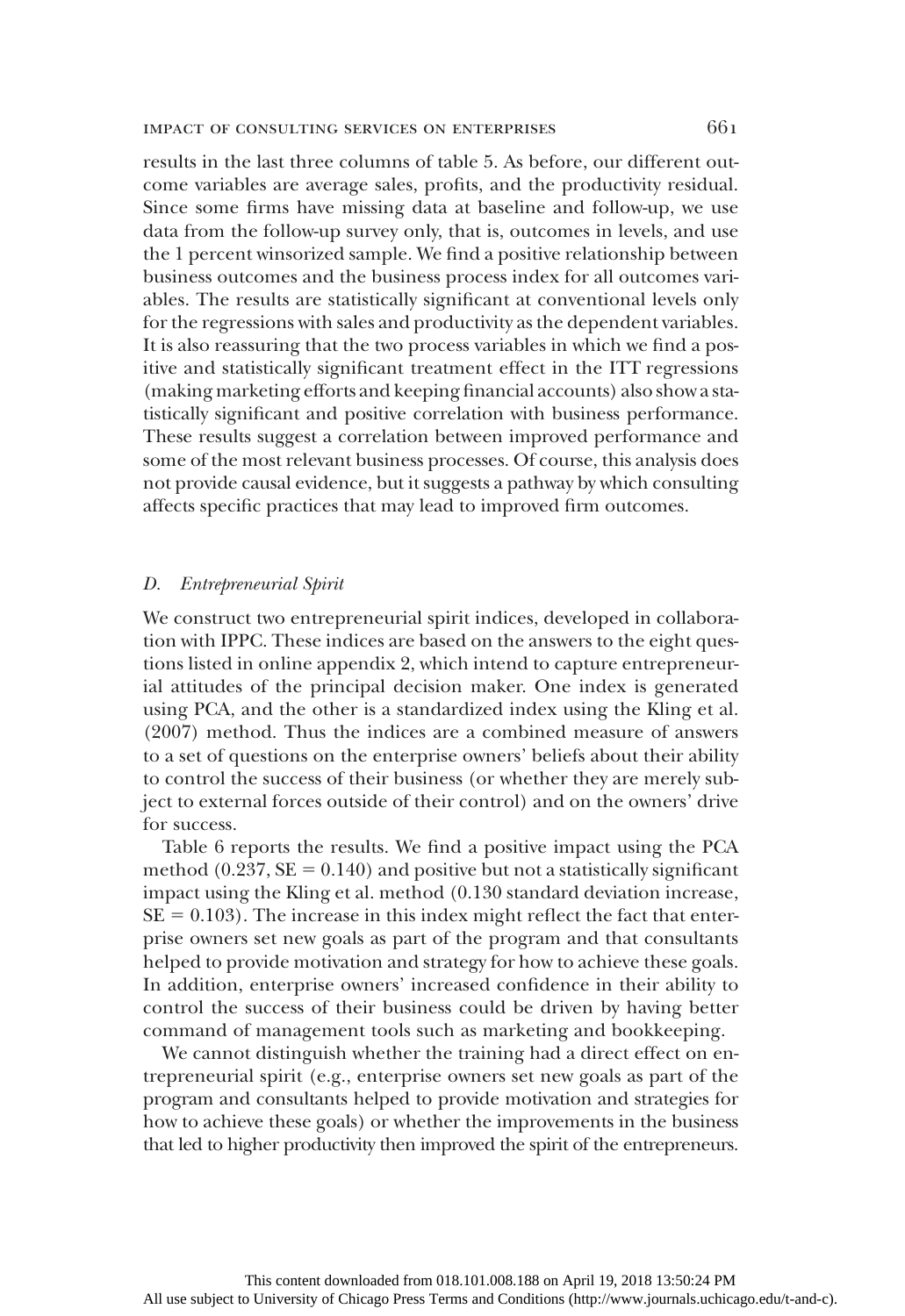|                                                              |               |                                                    |                     |                            |                                                                   | CORRELATIONS WITH SHORT-RUN<br><b>BUSINESS OUTCOMES</b>          |                           |
|--------------------------------------------------------------|---------------|----------------------------------------------------|---------------------|----------------------------|-------------------------------------------------------------------|------------------------------------------------------------------|---------------------------|
|                                                              |               | <b>TTT</b> TREATMENT<br><b>ESTIMATES</b><br>EFFECT | <b>OBSERVATIONS</b> | CONTROL GROUP<br>Mean (SD) | Dec. 2008, Jan.<br>Average Sales<br>and Feb. 2009<br>(US\$1,000s) | <b>Minus</b> Costs<br>Profits (Feb.<br>2009 Sales<br>JS\$1,000s) | Productivity<br>Residual  |
| <b>OUTCOME VARIABLE</b>                                      | $\widehat{E}$ | $\widehat{2}$                                      | $\binom{3}{2}$      | $\left( 4\right)$          | $\widetilde{\Theta}$                                              | $\widehat{\circ}$                                                | $\widehat{C}$             |
| Index of all process measures listed below                   | (.104)<br>072 | (.098)<br>030                                      | 878                 | (.975)<br>.036             | 25.963***<br>(7.626)                                              | (4.612)<br>6.268                                                 | $180**$<br>(070)          |
|                                                              |               |                                                    |                     |                            |                                                                   |                                                                  |                           |
| Index components:<br>Developed new products during last year | $-048$        |                                                    | 878                 | 531                        | 10.604                                                            | $-4.134$                                                         | 099                       |
|                                                              | (.055)        | (0.053)                                            |                     | (005.                      | (13.936)                                                          | (5.901)                                                          | .145)                     |
| Attracted new clients during last year                       | $-.020$       | $-0.33$                                            | 376                 | 789                        | 38.116***                                                         | $12.687***$                                                      | .502***<br>(.170)<br>.142 |
|                                                              | (.046)        |                                                    |                     | (.409)                     | 10.357                                                            | (4.267)                                                          |                           |
| Implemented new process during last year                     | $-.062$       | $(0.045)$<br>- 070                                 | 878                 | $617$                      | 13.583                                                            | $-.132$                                                          |                           |
|                                                              | (.053)        | $(052)$<br>$024$                                   |                     | $(187)$<br>$(184)$         | 13.872)                                                           | (5.836)                                                          | $(.148)$<br>$.549**$      |
| Attracted new investors during last year                     | .027          |                                                    | 878                 |                            | 35.637                                                            | $-4.747$                                                         |                           |
|                                                              | (.032)        | (.031)                                             |                     | (.262)                     | (30.885)                                                          | 11.664)                                                          | (.244)                    |
|                                                              |               |                                                    |                     |                            |                                                                   |                                                                  |                           |
| Began process to register a patent<br>during last year       | .045          |                                                    | 376                 | 079                        | 23.044                                                            | 29.295*                                                          | .006                      |
|                                                              | (.034)        |                                                    |                     | (.270)                     | (33.608)                                                          | 17.155)                                                          | (.223)                    |
| Began certification process for an                           |               |                                                    |                     |                            |                                                                   |                                                                  |                           |
| international standard (e.g., ISO)                           | $-.024$       |                                                    | 878                 | .156                       | 78.912***                                                         | 15.033                                                           | $-.165$                   |
|                                                              | (.035)        |                                                    |                     | (.364)                     | (24.591)                                                          | (15.080)                                                         | (.210)                    |

ITT TREATMENT EFFECT ESTIMATES, BUSINESS PROCESSES: OLS ITT Treatment Effect Estimates, Business Processes: OLS TABLE  $5$ TABLE 5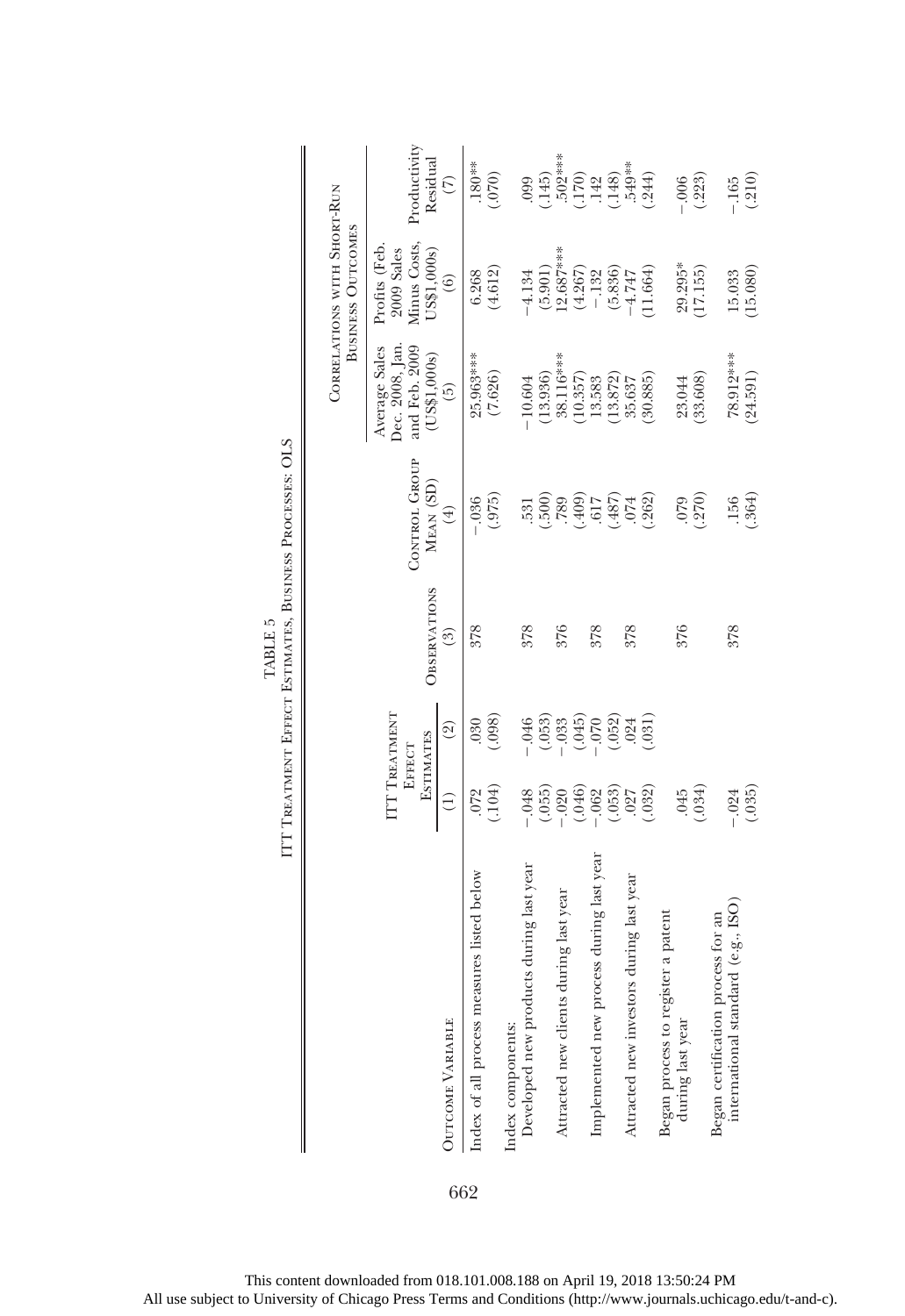| effort during last year<br>Made new marketing                                                                                                                                                                                                                                                                                   | .129**              |                   | 878        | .440                 | 40.005*** | 15.026**             | $.250*$                                  |
|---------------------------------------------------------------------------------------------------------------------------------------------------------------------------------------------------------------------------------------------------------------------------------------------------------------------------------|---------------------|-------------------|------------|----------------------|-----------|----------------------|------------------------------------------|
|                                                                                                                                                                                                                                                                                                                                 |                     |                   |            | (165)                | 14.196)   | (6.070)              | .143)                                    |
| Expanded installations during last year                                                                                                                                                                                                                                                                                         | $(.055)$<br>$-.030$ |                   | 377        | .240                 | 46.718**  | $-.473$              | $.423**$                                 |
|                                                                                                                                                                                                                                                                                                                                 | $(.045)$<br>$.022$  |                   |            | (428)                | 19.880)   | $(9.120)$<br>$5.910$ |                                          |
| Remodeled installations during last year                                                                                                                                                                                                                                                                                        |                     |                   | 377        | .459                 | 29.010**  |                      |                                          |
|                                                                                                                                                                                                                                                                                                                                 | $(.054)$<br>$-.062$ |                   |            | (.499)               | 13.859    | $(5.935)$<br>1.610   | $(176)$<br>$(144)$<br>$(144)$<br>$(149)$ |
| Human resources management index                                                                                                                                                                                                                                                                                                |                     | $-0.061$          | 363        | .022                 | 1.873     |                      |                                          |
|                                                                                                                                                                                                                                                                                                                                 | (.152)              | .146)             |            | 1.450)               | (4.980)   | (2.143)              | (.051)                                   |
| Keeps formal accounts                                                                                                                                                                                                                                                                                                           | .076**              | .068**            | 878        | .852                 | 45.609*** | 5.459                | .525**                                   |
|                                                                                                                                                                                                                                                                                                                                 | $\frac{030}{NQ}$    | $\frac{029}{Yes}$ |            | .356)                | (1.947)   | (5.033)              | .245)                                    |
| Controls for baseline value of outcome                                                                                                                                                                                                                                                                                          |                     |                   |            |                      |           |                      |                                          |
| NOTE.—The index follows the methodology in Kling et al. (2007) and is the normalized average of 2scores for all nonmissing process measures, using<br>mean and standard deviation in the control group to calculate the z-scores. Each cell in cols. 1 and 2 contains the treatment effect point estimates and<br>$\frac{1}{2}$ |                     |                   | $\ddot{a}$ | $\ddot{\phantom{0}}$ |           |                      |                                          |

robust standard errors for separate OLS estimations. All regressions in cols. 1 and 2 include controls for strata dummies and re-randomization variables, as well as a dummy for having been surveyed in March 2009 (vs. April, May, or June) at follow-up. Some variables are not available at baseline, which is why the corresponding cells in col. 2 are empty. Column 4 contains means and standard deviations for the control group at follow-up. Each cell in cols. 5, 6, and 7 shows the coefficients and robust standard errors for a separate OLS regression of business outcomes on one process variable at the time, where all variables are from the 2009 follow-up survey. The productivity residual is the residual from regression of log February 2009 sales on log employees and log robust standard errors for separate OLS estimations. All regressions in cols. 1 and 2 include controls for strata dummies and re-randomization variables, as well as a dummy for having been surveyed in March 2009 (vs. April, May, or June) at follow-up. Some variables are not available at baseline, which is why and 7 shows the coefficients and robust standard errors for a separate OLS regression of business outcomes on one process variable at the time, where all variables are from the 2009 follow-up survey. The productivity residual is the residual from regression of log February 2009 sales on log employees and log the corresponding cells in col. 2 are empty. Column 4 contains means and standard deviations for the control group at follow-up. Each cell in cols. 5, 6, business assets. Business outcome variables are winsorized at the top and bottom 1 percent. business assets. Business outcome variables are winsorized at the top and bottom 1 percent.

\* Significant at the 10 percent level. \* Significant at the 10 percent level.

\*\* Significant at the 5 percent level. \*\* Significant at the 5 percent level.

\*\*\* Significant at the I percent level. \*\*\* Significant at the 1 percent level.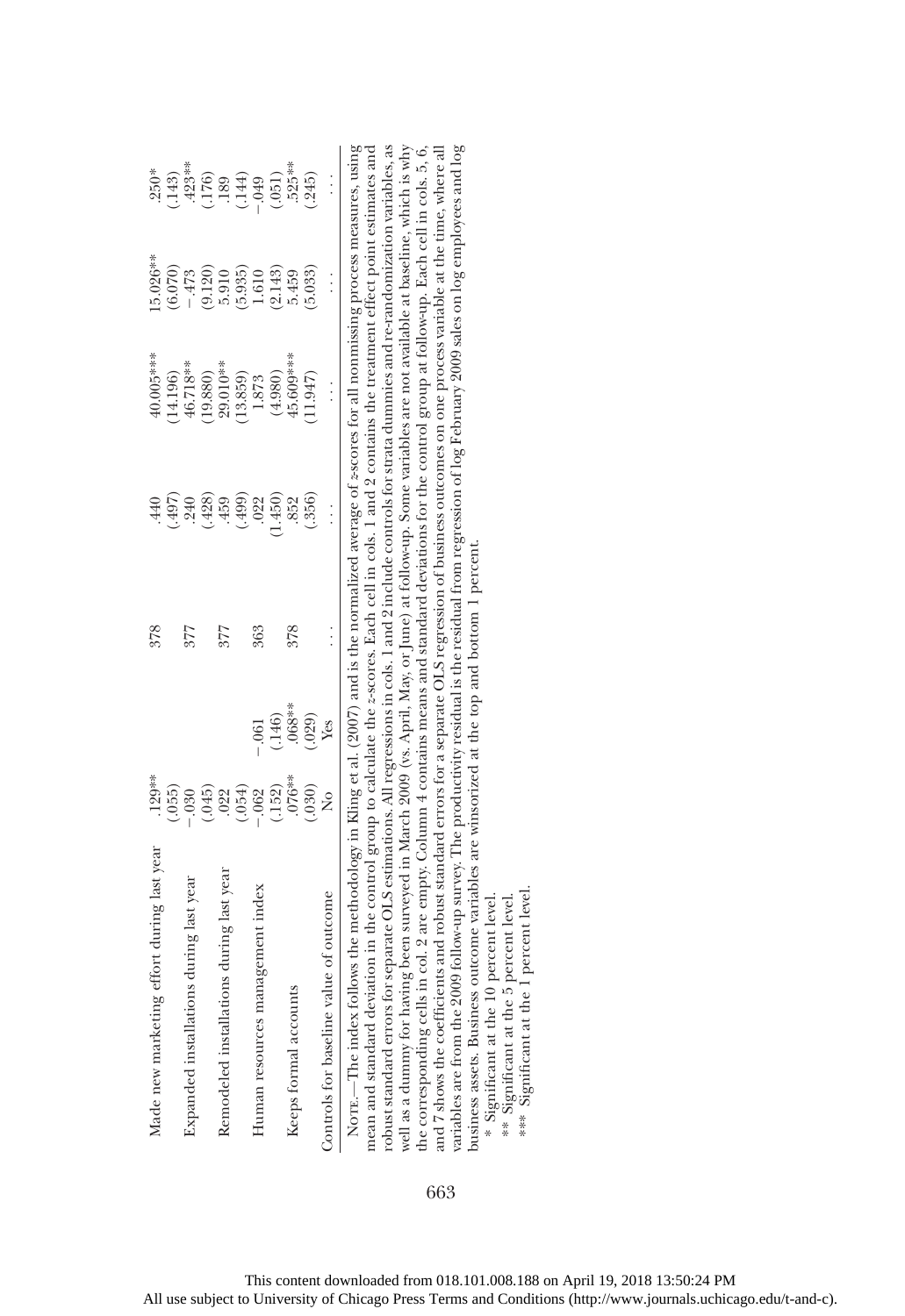|                                                                                              |                   | <b>ITT TREATMENT</b><br><b>EFFECT ESTIMATES</b> | <b>OBSERVATIONS</b> | <b>CONTROL GROUP</b><br>MEAN (SD) |
|----------------------------------------------------------------------------------------------|-------------------|-------------------------------------------------|---------------------|-----------------------------------|
| <b>OUTCOME VARIABLE</b>                                                                      | (1)               | (2)                                             | (3)                 | (4)                               |
| PCA entrepreneurial spirit index                                                             | $.237*$<br>(.140) | .223<br>(.139)                                  | 373                 | $-.094$<br>(1.371)                |
| PCA entrepreneurial spirit index                                                             | $.240*$           | .208                                            | 373                 | $-.095$                           |
| without components $d$ and $e$                                                               | (.140)            | (.138)                                          |                     | (1.343)                           |
| KLK entrepreneurial spirit index                                                             | .130<br>(.103)    | .128<br>(.102)                                  | 378                 | $-.055$<br>(.964)                 |
| KLK entrepreneurial spirit index                                                             | .153              | .140                                            | 378                 | $-.064$                           |
| without components $d$ and $e$                                                               | (.107)            | (.105)                                          |                     | (.961)                            |
| Index components:                                                                            | $.114*$           | $.112*$                                         | 378                 | 4.531                             |
| a. I have professional goals                                                                 | (.060)            | (.060)                                          |                     | (.651)                            |
| b. I revise my goals periodically                                                            | .128<br>(.085)    | .115<br>(.082)                                  | 378                 | 4.029<br>(.840)                   |
| $\epsilon$ . If I don't reach a goal in the                                                  | $-.033$           | $-.035$                                         | 378                 | 4.374                             |
| way I wanted to I try again                                                                  | (.077)            | (.077)                                          |                     | (.683)                            |
| d. I can't motivate my business                                                              | .064              | .055                                            | 376                 | 2.277                             |
| partners <sup>a</sup>                                                                        | (.121)            | (.121)                                          |                     | (1.086)                           |
| e. Everything I need for success                                                             | .074              | .090                                            | 378                 | 3.938                             |
| lies in myself                                                                               | (.112)            | (.108)                                          |                     | (1.025)                           |
| f. I prefer to do routine tasks<br>instead of doing something<br>new in my work <sup>a</sup> | $-.013$           | $-.017$                                         | 376                 | 2.000                             |
| g. I think the government                                                                    | (.104)            | (.103)                                          |                     | (.964)                            |
| should give me                                                                               | $-.061$           | $-.075$                                         | 377                 | 3.545                             |
| opportunities <sup>a</sup>                                                                   | (.139)            | (.132)                                          |                     | (1.215)                           |
| h. I have to reach some goals                                                                | .126              | .114                                            | 378                 | 3.897                             |
| every day to feel satisfied                                                                  | (.109)            | (.107)                                          |                     | (1.076)                           |
| Controls for baseline value of<br>outcome                                                    | No                | Yes                                             |                     | .                                 |

TABLE 6 ITT Treatment Effect Estimates, Entrepreneurial Spirit: OLS

NOTE.—The PCA index is generated using principal components analysis. The KLK index follows the methodology in Kling et al. (2007) and is the normalized average of z-scores for all nonmissing process measures, using means and standard deviations in the control group to calculate the z-scores. Each row in cols. 1 and 2 contains the treatment effect point estimates and robust standard errors for separate OLS estimations. All regressions include controls for strata dummies and re-randomization variables, as well as a dummy for having been surveyed in March 2009 (vs. April, May, or June) at follow-up. Column 4 contains means and standard deviations for the control group at follow-up.

<sup>a</sup> Component is reverse-coded in the indices.

\* Significant at the 10 percent level.

\*\* Significant at the 5 percent level.

\*\*\* Significant at the 1 percent level.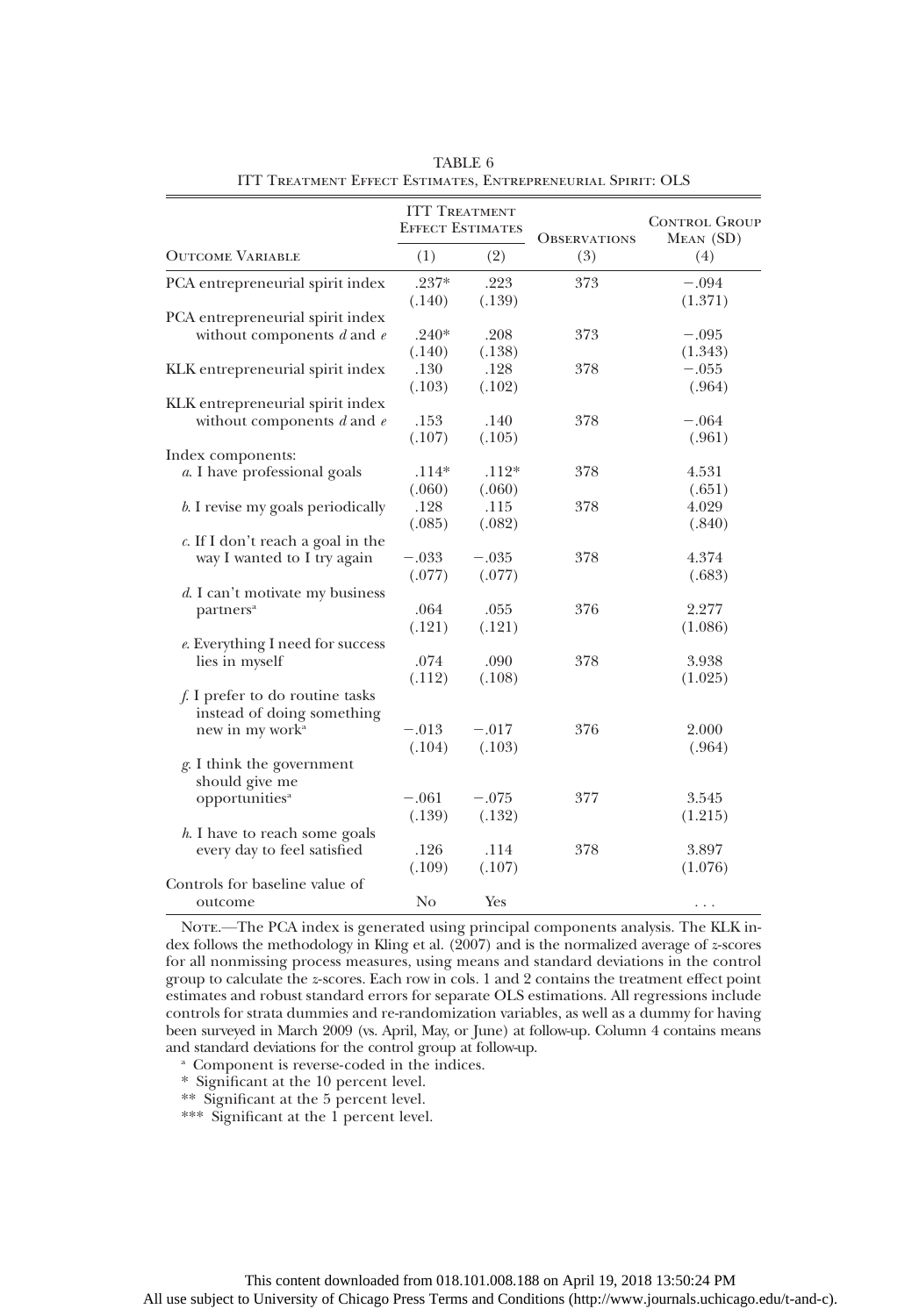We believe two of the questions used to construct the index are particularly subject to this second interpretation (questions d and e in online app. 2). As a robustness check, we construct the indices without these two questions, and the results do not change.

## E. Response to Economic Shocks

The program could have also improved enterprise performance by helping enterprises to better cope with the 2008 economic crisis. In the followup survey, about 89 percent of enterprises—in both the treatment and control groups—reported that they had been affected by the crisis. We asked these enterprises what changes they made in response to the crisis. Table 7 reports the answers to these questions and examines whether the responses differ across the treatment and control groups. The results show that treatment enterprises are 8 percentage points ( $SE = 4$  percent-

| Outcome Variable                     | <b>ITT</b> Treatment<br><b>Effect Estimates</b><br>(1) | <b>Observations</b><br>(2) | Control Group<br>Mean (SD)<br>(3) |
|--------------------------------------|--------------------------------------------------------|----------------------------|-----------------------------------|
| Laid off staff or cut down on hiring | .047                                                   | 340                        | .257                              |
| Lowered employee salaries            | (.051)<br>$-.026$                                      | 340                        | (.438)<br>.092                    |
|                                      | (.032)                                                 |                            | (.289)                            |
| Cut production                       | $-.080**$                                              | 340                        | .206                              |
| Diversified business activities      | (.040)<br>$-.015$<br>(.057)                            | 340                        | (.406)<br>.431<br>(.496)          |
| Sought government assistance         | .056<br>(.044)                                         | 340                        | .128<br>(.335)                    |
| None                                 | $-.006$<br>(.037)                                      | 340                        | .115<br>(.319)                    |
| Other                                | .043<br>(.050)                                         | 340                        | .216<br>(.412)                    |
| Number of changes made               | .025<br>(.092)                                         | 340                        | 1.330<br>(.810)                   |

TABLE 7 ITT Treatment Effect Estimates, Changes in Response to Crisis: OLS

NOTE.—Column 1 contains the treatment effect point estimates and robust standard errors for separate OLS estimations. All outcome variables, except for number of changes made, are binary variables for the responses to the question, "Which changes has your firm made in response to the current economic situation?" (multiple answers were allowed). This question was asked at follow-up in reference to the recent economic crisis. Number of changes made is a count of the number of changes reported in response to the question above. These questions were not asked at baseline, which is why we do not control for the baseline outcome variable in this table. All regressions include controls for strata dummies and re-randomization variables, as well as a dummy for having been surveyed in March 2009 (vs. April, May, or June) at follow-up. Column 3 contains means and standard deviations for the control group at follow-up.

- \* Significant at the 10 percent level.
- \*\* Significant at the 5 percent level.

\*\*\* Significant at the 1 percent level.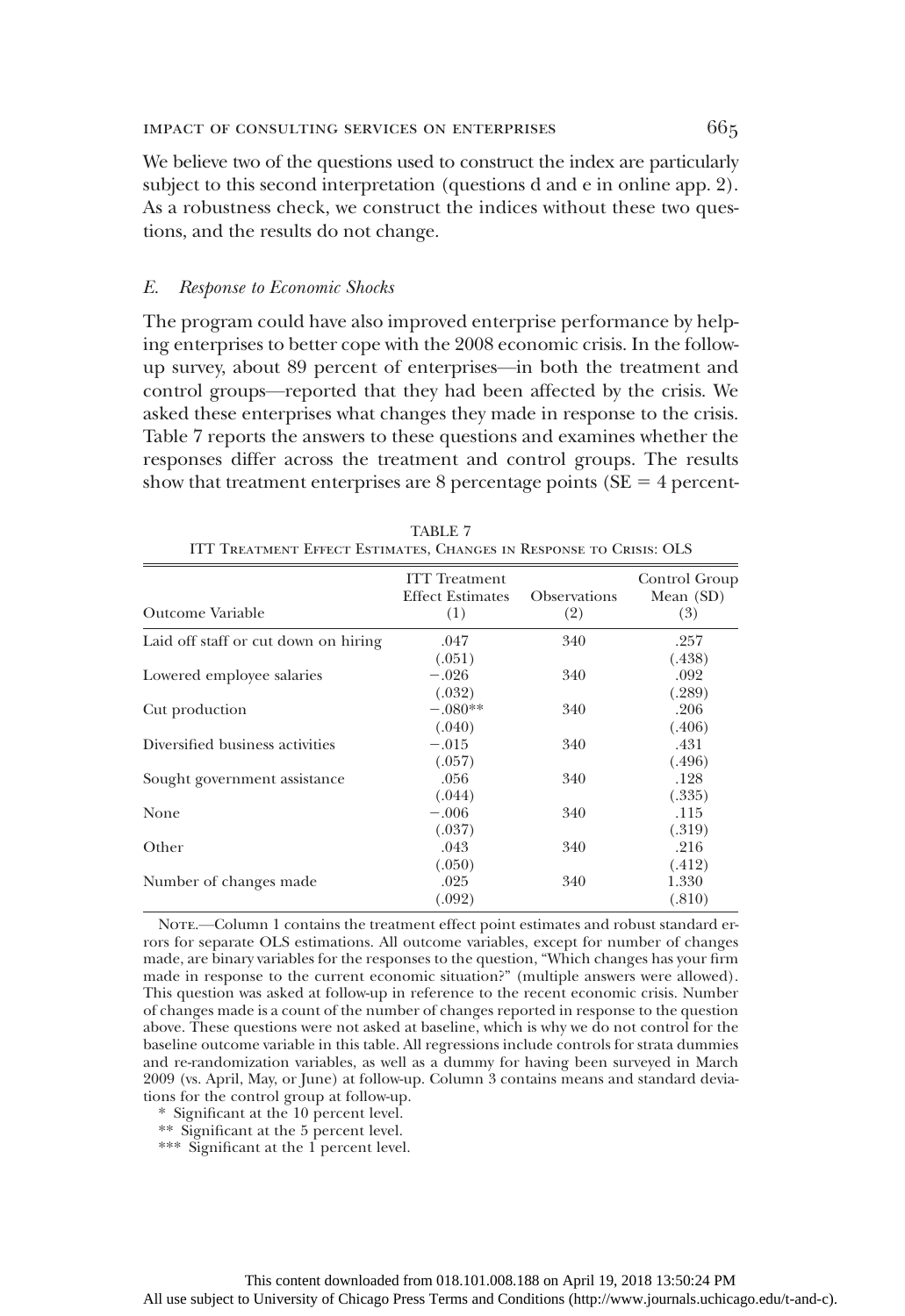age points) less likely than control enterprises to report that they had to cut production in response to the crisis. The ability to weather shocks more effectively could be a result of being able to more proactively engage in marketing activities and better control finances, as shown in the previous section. Enterprises that are less well trained in these skills might experience economic shocks more passively and do not have tools to counteract a shortfall in demand.

Other changes in response to the crisis are not statistically significant across the treatment and control groups, but one of magnitude (but not statistical significance) to note is a positive impact on seeking government assistance (a 5.6 percentage point increase,  $SE = 4.4$  percentage points, relative to an average of 12.8 percent in the control group). For enterprises that reported seeking government assistance, we asked which program or agency they contacted. Most answers indicated state or federal programs that provide funding or subsidies to micro, small, and medium-sized enterprises.

# V. Cost-Effectiveness: Why Don't More Enterprises Use Consulting Services?

Given the large increases in productivity, and eventual growth in employees, we ask why more firms do not use consulting services. In particular, a cost-effectiveness calculation suggests that the returns to hiring a consultant may be well worth the cost. The measured effect of the program on the daily wage bill of U\$125 implies an increase in the annual wage bill of US\$125  $\times$  365 = US\$45,625.<sup>21</sup> The annual cost of the consulting services was US\$11,856. Since the program was highly subsidized, participating enterprises had to pay only between 10 percent and 30 percent of this cost (depending on firm size). Among the enterprises in the treatment group, only 53 percent chose to participate in the subsidized consulting program once offered a spot. Although we do not attempt to translate the job growth to firm profits, given the relative magnitude, we note that the annual return on labor to the firm need not be very high in order to justify the one-time consulting expenditure.

Several issues may hinder the market for consulting services. First, there may be no failure at all: those who opt in may be the ones who can benefit, and those who do not opt in would not benefit. Naturally, we do not observe what the impact would have been on those who did not opt in, but given the large increase in productivity and long-term employment on the intent to treat, there seems to remain a failure for those

<sup>&</sup>lt;sup>21</sup> A potential caveat with this calculation is that the measured increase in the wage bill may be influenced by outliers. Since we do not have firm-level data on the wage bill and our estimates are based on the simple average in the treatment and control groups, we cannot examine how the effect size would vary when winsorizing or trimming outliers.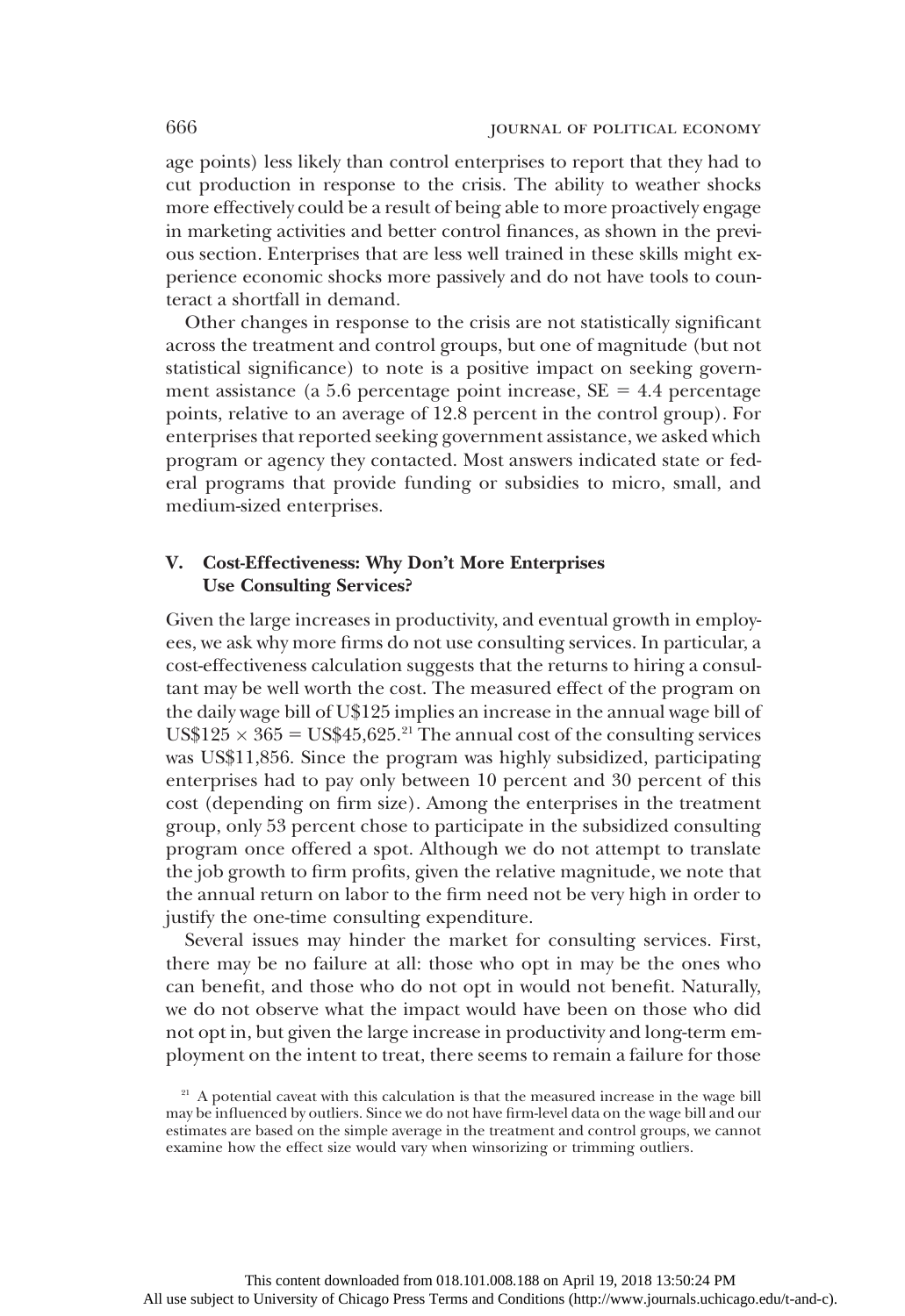who did opt in, in that they had not taken up the services before, even at the unsubsidized rate. It is important to emphasize that all enterprises in our study had initially expressed interest in the subsidized consulting program, and thus their views are not representative of enterprises that do not have a preexisting interest in consulting services. It could be that firms expressed an interest, learned more about the service, and then decided that this was unlikely to yield profitable results for them, and thus failure to take up remains a rational and correct decision.

Second, there may be a credit market failure. In fact, most of the enterprises in the treatment group that declined participation in the program once offered a spot gave liquidity constraints as the reason. However, this does not fully satisfy the question, Why do we not observe consulting firms accepting delayed payment or working with financial services firms to provide credit to cover their services? Either way, it suggests that a credit market failure is the source of the problem for some enterprises. This may be particularly relevant given the timing of the impacts; that is, in the short run we do not observe higher profits but rather increased productivity. It is not until the long run that we see evidence of likely increased firm size that could be useful for generating liquidity to pay for consulting services.

Third, entrepreneurs may be risk or ambiguity averse with respect to the potential returns from hiring a consultant. This aversion could be perpetuated by lack of information in the market on the returns to consulting advice (of which consulting firms have difficulty credibly signaling).

To examine this issue, in the follow-up survey we included some qualitative questions for the control group on whether they were using any consulting or mentoring services, and if not, why not. About 21 percent of control group enterprises said that they were indeed using some services and provided the name of the consulting firm they were using. Examining these names reveals that only about half of these firms offer management consulting services similar to the consulting firms that worked with the treatment group enterprises. The other firms mentioned by the control group provide specialized services, such as accounting or technical assistance. Overall, the incidence of using management consulting services in the control group appears to be around 10 percent. Table 8 lists the self-reported reasons why control group enterprises do not use consulting services. By far, the most frequently mentioned reason is lack of funds (46.3 percent of enterprises mention this reason), followed by uncertainty about the benefits of consulting services (22.2 percent) and simply not having considered hiring a consultant (18.5 percent). The response could be genuine disinterest in consulting services or ambiguity about a service whose quality is not assured.

Our findings indicate that management consulting services can have high returns for micro, small, and medium-sized enterprises, and we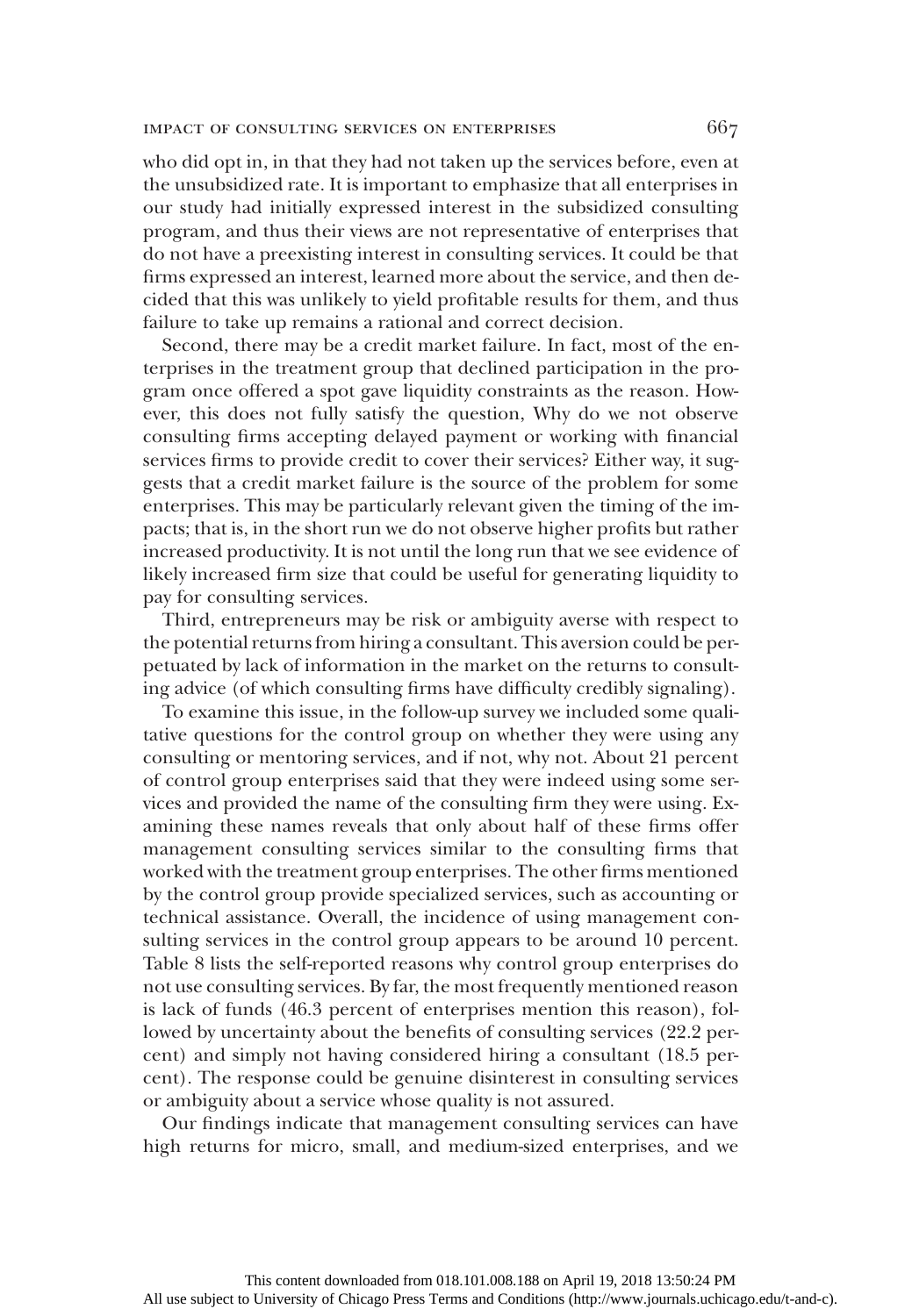| Reasons for Not Using Consulting Services        | Percent of Enterprises Mentioning<br>This Reason (Multiple Mention) |
|--------------------------------------------------|---------------------------------------------------------------------|
| Would be a good investment, but don't have funds | 46.3                                                                |
| Don't know what the benefits would be            | 22.2                                                                |
| Simply hadn't considered it                      | 18.5                                                                |
| Didn't need the services                         | 13.9                                                                |
| Other                                            | 11.1                                                                |
| Didn't know these services existed               | 7.4                                                                 |
| Not worth the cost                               | 5.6                                                                 |
| <b>Observations</b>                              | 108                                                                 |

| TABLE 8                                                                        |  |
|--------------------------------------------------------------------------------|--|
| Self-Reported Reasons for Not Using Consulting Services in Control Group Firms |  |

NOTE.—This table includes all control group firms that, at the time of the follow-up survey, reported never having used consulting services.

consider funding constraints and uncertainty about the benefits to be the most likely explanations for the lack of market transactions in consulting services.

# VI. Discussion and Conclusion

Our results suggest that lack of managerial skills constitutes an important constraint to firm growth and the ability to withstand economic shocks. The documented effects on productivity and return on assets in the short run, and employment in the long run, are large. However, the short-run impact on productivity and return on assets, albeit statistically significant only at 10 percent, is similar to smaller point estimates from other studies. Thus, while we believe that the magnitude of the impact is not unreasonable given that many enterprises in the sample had not received any formal management training prior to our intervention, we note that the confidence intervals exclude zero but do include fairly small but positive treatment effects.

Comparing our results to those of Bloom et al. (2013) provides some potentially useful insights. While our point estimates are considerably larger, the confidence intervals encompass each other's results. However, there is good reason to believe that there may be decreasing returns to consulting with firm size between the small and medium to large-size firms across those two studies. First, the management advice delivered here is much simpler and thus easier to transmit and implement, as compared to that of Bloom et al. Second, the firms are smaller, with fewer levels of administration, and thus can more easily implement organizational changes. On the other end of the spectrum for firm size, a consulting intervention for micro entrepreneurs in Ghana (tailors) actually led to negative treatment effects, as tailors shifted toward advice given that did not yield higher profits and then switched back to earlier practices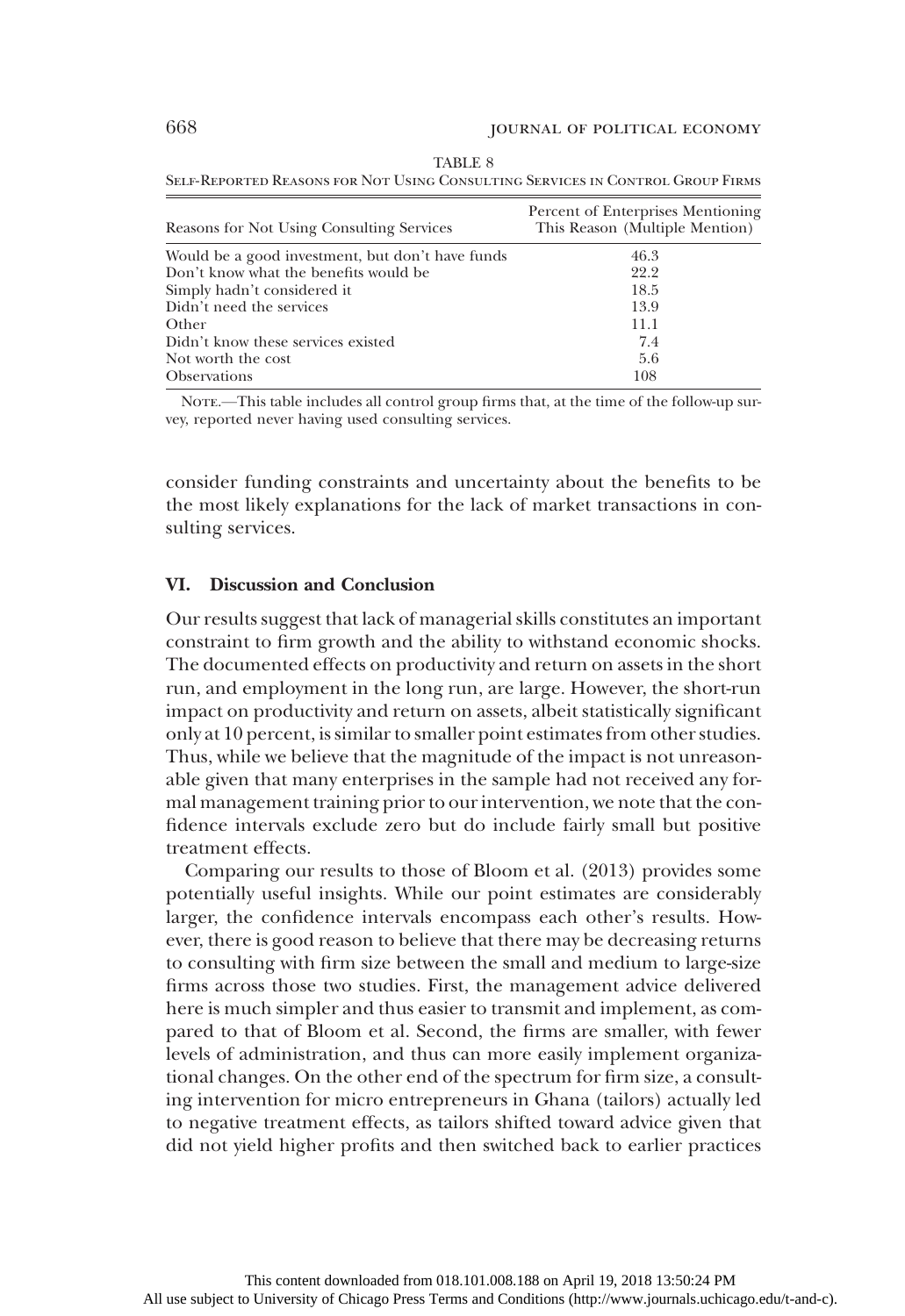(Karlan et al. 2015). A possible explanation is that these micro entrepreneurs had aspirations to grow (and false optimism) but did not have the capacity to adopt the more advanced business practices. Analysis across our larger and smaller firms is not precisely estimated enough to draw robust conclusions, but we note that the point estimates are inconsistent: smaller firms have larger impacts on business assets and return on assets but smaller impacts on the productivity residual outcome.

The organizational changes implemented as a result of the consulting services seem to be most focused around improvements in marketing and financial controls and more efficient use of inputs in the short run. Consultants also appear to have helped enterprises set clear goals and define a strategy for how to achieve these goals. We see that the overall"entrepreneurial spirit" or confidence in owners increases as a result of the intervention. However, the evidence on any one specific mechanism is weak, with only two out of 11 individual management practices showing an increase. Although desirable to identify specific mechanisms, we conjecture that such a one-size-fits-all solution is not realistic. The large impact on employment in the long run is not observed in the short run, indicating that growth occurred through a combination of mechanisms such as improved marketing and goal setting as well as efficient use of existing capital. These short-run changes did then lead to a more efficient and scalable enterprise, as evidenced by the long-term growth in number of employees and wages paid.<sup>22</sup>

Naturally, if consulting generates high returns, an obvious question to pose is whether the consulting arrangements persisted after the subsidy ended. In 2014, we completed interviews with two of the consulting firms (either the other firms did not respond or the key parties were no longer at the firm). The interviews focused on understanding whether relationships with any of the participating enterprises continued after the subsidy period and furthermore to learn how these consulting firms typically market their services. For one of the consulting firms, 13 out of 19 of the participating enterprises continued the consulting after the subsidy ended, whereas for the other consulting firm, zero enterprises continued the consulting (the second firm has shifted away from consulting and now focuses on government contracts for evaluation and planning). This could be due to differential quality of the consulting but also could be due to enterprise size, as the first consulting firm's participating clients were considerably larger than the second's, and smaller firms were reportedly less likely to act strategically in planning for the future and expanding. In discussing

<sup>&</sup>lt;sup>22</sup> A study that separately taught or tackled one type of problem at a time is likely an unrealistic method for conducting randomized trials, as it would require massive sample sizes to tease out each mechanism separately. Even then, the external validity of any one discovered magic mechanism would be at risk of being context specific (e.g., to that particular regulatory, industry, macroeconomic, political, or natural resource environment).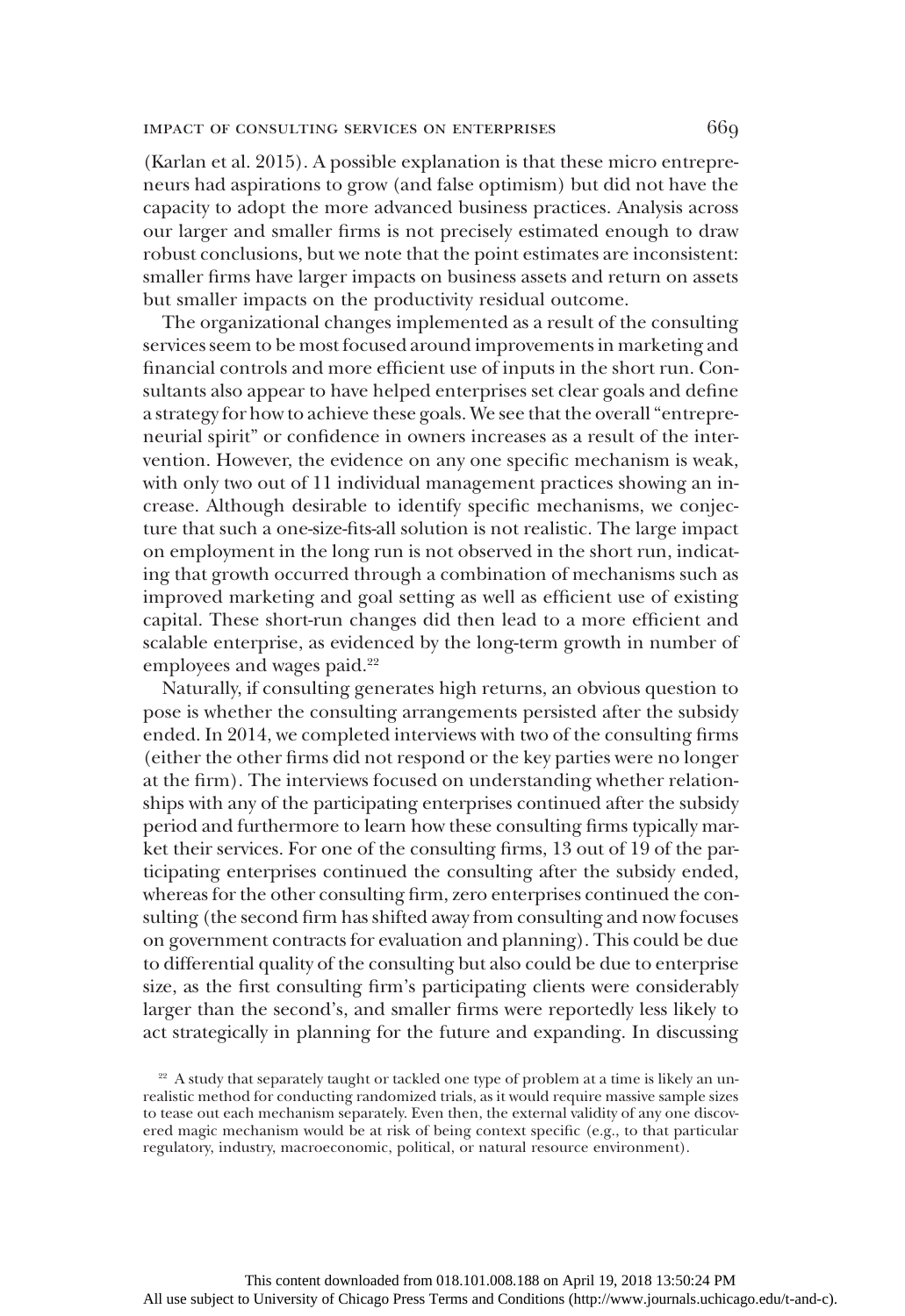marketing of the consulting services, both firms reported that mass marketing would likely lead to a poor selection of clients, clients who are not fully committed to engaging with the consultants and adopting recommended changes, and they thus rely instead on word of mouth to generate new business.

Overall, our results confirm that managerial inputs have a large and important impact on firm performance and even hiring decisions in the intermediate run. However, there is still much to learn about the way this information affects firm performance as a whole and, more specifically, how it interacts with the marginal productivity of inputs such as labor and capital. In addition, while there may be a lot of heterogeneity in effects, our sample is not large enough to allow us to look at all the firm-level interactions that might be of interest, such as competitive nature of the industry, age and gender of the owner, owner's ambition level, risk-taking ability, or general skill levels. We believe that this is a critical area for further research.

# Appendix

|                                                            |                   | DEPENDENT VARIABLE: BINARY = $1$ IF ENTERPRISE<br>WAS NOT INTERVIEWED OR NOT CONFIRMED<br><b>CLOSED AT FOLLOW-UP</b> |                   |
|------------------------------------------------------------|-------------------|----------------------------------------------------------------------------------------------------------------------|-------------------|
|                                                            | (1)               | (2)                                                                                                                  | (3)               |
| Treatment                                                  | $-.020$<br>(.029) | $-.017$<br>(.030)                                                                                                    | .141<br>(.157)    |
| Commerce sector dummy                                      |                   | .021<br>(.039)                                                                                                       | .047<br>(.049)    |
| Services sector dummy                                      |                   | .041<br>(.033)                                                                                                       | $.072*$<br>(.042) |
| Full-time paid employees                                   |                   | .001<br>(.001)                                                                                                       | .001<br>(.001)    |
| Age of principal decision maker                            |                   |                                                                                                                      |                   |
| (years)                                                    |                   | .001<br>(.001)                                                                                                       | .001<br>(.002)    |
| Male principal decision maker<br>dummy                     |                   | $-.043$                                                                                                              | $-.020$           |
| Business age (years)                                       |                   | (.036)<br>.000                                                                                                       | (.045)<br>.000    |
| Log(average sales July, Aug., and                          |                   | (.000)                                                                                                               | (.000)            |
| Sept. 2007 in US\$1,000s)                                  |                   | .002<br>(.008)                                                                                                       | .000<br>(.011)    |
| Profits (Sept. 2007 sales minus<br>$costs$ , $US$1,000s$ ) |                   | $-.000$                                                                                                              | $-.000$           |
|                                                            |                   | (.000)                                                                                                               | (.000)            |
| <b>ROA</b>                                                 |                   | .002<br>(.025)                                                                                                       | $-.021$<br>(.038) |

TABLE A1 Analysis of Attrition in Follow-Up Survey: OLS

This content downloaded from 018.101.008.188 on April 19, 2018 13:50:24 PM All use subject to University of Chicago Press Terms and Conditions (http://www.journals.uchicago.edu/t-and-c).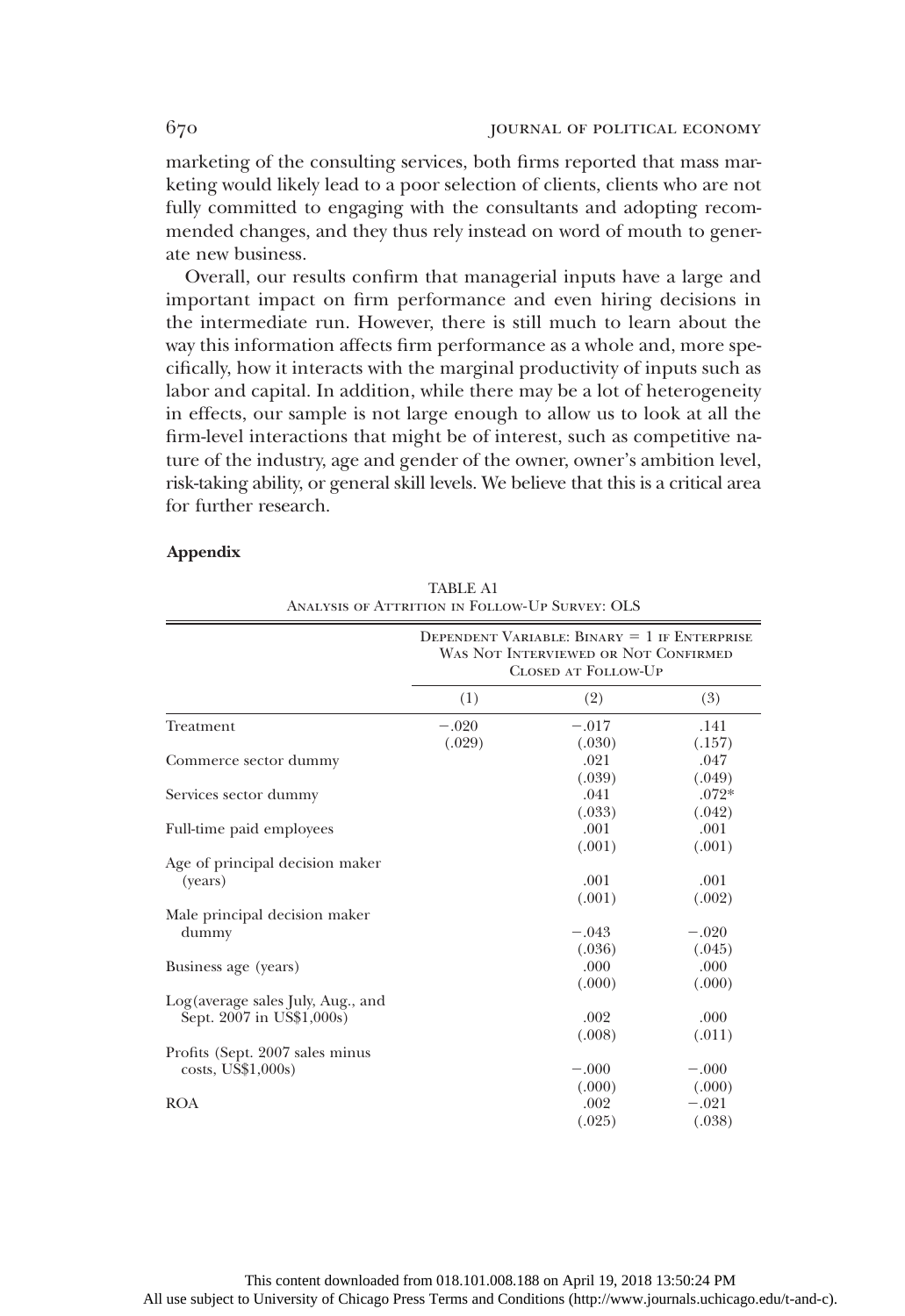|                                             | DEPENDENT VARIABLE: BINARY = $1$ IF ENTERPRISE<br>WAS NOT INTERVIEWED OR NOT CONFIRMED<br><b>CLOSED AT FOLLOW-UP</b> |        |                |
|---------------------------------------------|----------------------------------------------------------------------------------------------------------------------|--------|----------------|
|                                             | (1)                                                                                                                  | (2)    | (3)            |
| Commerce sector dummy $\times$              |                                                                                                                      |        |                |
| treatment                                   |                                                                                                                      |        | $-.071$        |
|                                             |                                                                                                                      |        | (.080)         |
| Services sector dummy $\times$<br>treatment |                                                                                                                      |        | $-.094$        |
|                                             |                                                                                                                      |        | (.073)         |
| Full-time paid employees $\times$           |                                                                                                                      |        |                |
| treatment                                   |                                                                                                                      |        | .000           |
|                                             |                                                                                                                      |        | (.002)         |
| Age of principal decision maker             |                                                                                                                      |        |                |
| $(years) \times treatment$                  |                                                                                                                      |        | $-.001$        |
|                                             |                                                                                                                      |        | (.003)         |
| Male principal decision maker               |                                                                                                                      |        | $-.078$        |
| $dummy \times treatment$                    |                                                                                                                      |        | (.074)         |
| Business age (years) $\times$ treatment     |                                                                                                                      |        | $-.000$        |
|                                             |                                                                                                                      |        | (.003)         |
| $Log(average sales) \times treatment$       |                                                                                                                      |        | .006           |
|                                             |                                                                                                                      |        | (.017)         |
| Profits $\times$ treatment                  |                                                                                                                      |        | $-.000$        |
|                                             |                                                                                                                      |        | (.000)         |
| $ROA \times treatment$                      |                                                                                                                      |        | .057           |
| Constant                                    | $.106***$                                                                                                            | .056   | (.045)<br>.003 |
|                                             | (.018)                                                                                                               | (.076) | (.102)         |
| $R^2$                                       | .001                                                                                                                 | .039   | .053           |
| <b>Observations</b>                         | 432                                                                                                                  | 432    | 432            |
| $F$ -test $p$ -value: joint significance of |                                                                                                                      |        |                |
| interaction terms                           |                                                                                                                      |        | .850           |
| Mean of dependent variable                  | .100                                                                                                                 | .100   | .100           |

TABLE A1 (Continued)

NOTE.--All explanatory variables are measured at baseline. Binary control variables are included for when covariate is missing, and then the missing covariate is coded as zero. Variables with × treatment are interacted with a treatment group dummy. Robust standard er-<br>rors are in parentheses.

\* Significant at the 10 percent level.

\*\* Significant at the 5 percent level.

\*\*\* Significant at the 1 percent level.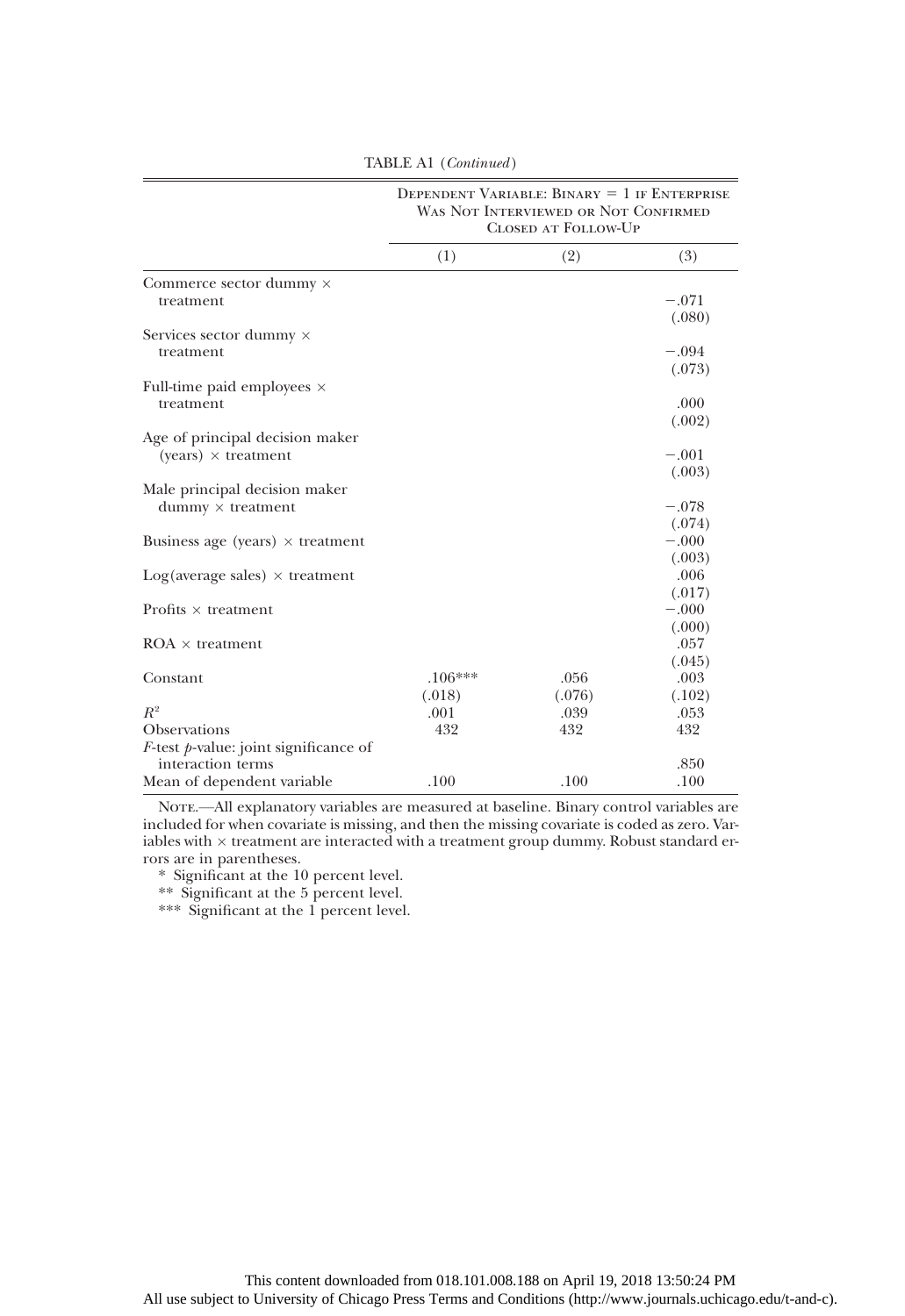|                                          | DEPENDENT VARIABLE: BINARY = $1$ IF ENTERPRISE<br>WAS MATCHED WITH IMSS DATA |           |           |
|------------------------------------------|------------------------------------------------------------------------------|-----------|-----------|
|                                          | (1)                                                                          | (2)       | (3)       |
| Treatment                                | .019                                                                         | .014      | $-.011$   |
|                                          | (.050)                                                                       | (.049)    | (.257)    |
| Commerce sector dummy                    |                                                                              | $-.017$   | .016      |
|                                          |                                                                              | (.061)    | (.075)    |
| Services sector dummy                    |                                                                              | .042      | .088      |
|                                          |                                                                              | (.054)    | (.069)    |
| Full-time paid employees                 |                                                                              | .000      | $.002***$ |
|                                          |                                                                              | (.001)    | (.001)    |
| Age of principal decision                |                                                                              |           |           |
| maker (years)                            |                                                                              | $-.001$   | $-.002$   |
|                                          |                                                                              | (.002)    | (.003)    |
| Male principal decision                  |                                                                              |           |           |
| maker dummy                              |                                                                              | $.102*$   | .036      |
|                                          |                                                                              | (.053)    | (.064)    |
| Business age (years)                     |                                                                              | $-.000$   | $-.001$   |
|                                          |                                                                              | (.001)    | (.001)    |
| Log(average sales July, Aug., and        |                                                                              |           |           |
| Sept. 2007 in US\$1,000s)                |                                                                              | $.082***$ | $.084***$ |
|                                          |                                                                              | (.014)    | (.017)    |
|                                          |                                                                              |           |           |
| Profits (Sept. 2007 sales                |                                                                              | .000      | $.000*$   |
| minus costs, $\text{US}\$1,000s$ )       |                                                                              |           |           |
| <b>ROA</b>                               |                                                                              | (.000)    | (.000)    |
|                                          |                                                                              | $-.004$   | $-.020$   |
|                                          |                                                                              | (.030)    | (.043)    |
| Commerce sector dummy $\times$           |                                                                              |           |           |
| treatment                                |                                                                              |           | $-.072$   |
|                                          |                                                                              |           | (.132)    |
| Services sector dummy $\times$ treatment |                                                                              |           | $-.077$   |
|                                          |                                                                              |           | (.120)    |
| Full-time paid employees $\times$        |                                                                              |           |           |
| treatment                                |                                                                              |           | $-.006**$ |
|                                          |                                                                              |           | (.002)    |
| Age of principal decision maker          |                                                                              |           |           |
| $(years) \times treatment$               |                                                                              |           | .001      |
|                                          |                                                                              |           | (.005)    |
| Male principal decision maker            |                                                                              |           |           |
| $dummy \times treatment$                 |                                                                              |           | .146      |
|                                          |                                                                              |           | (.110)    |
| Business age (years) $\times$ treatment  |                                                                              |           | .005      |
|                                          |                                                                              |           | (.004)    |
| $Log(average sales) \times treatment$    |                                                                              |           | .008      |
|                                          |                                                                              |           | (.035)    |
| Profits $\times$ treatment               |                                                                              |           | $-.000$   |
|                                          |                                                                              |           | (.000)    |
| $ROA \times treatment$                   |                                                                              |           | .010      |
|                                          |                                                                              |           | (.057)    |
| Constant                                 | .567***                                                                      | $.327***$ | $.331**$  |
|                                          | (.030)                                                                       | (.120)    | (.147)    |
| $R^2$                                    | .000                                                                         | .121      | .152      |
| Observations                             | 432                                                                          | 432       | 432       |

TABLE A2 ANALYSIS OF MATCHING WITH IMSS DATA: OLS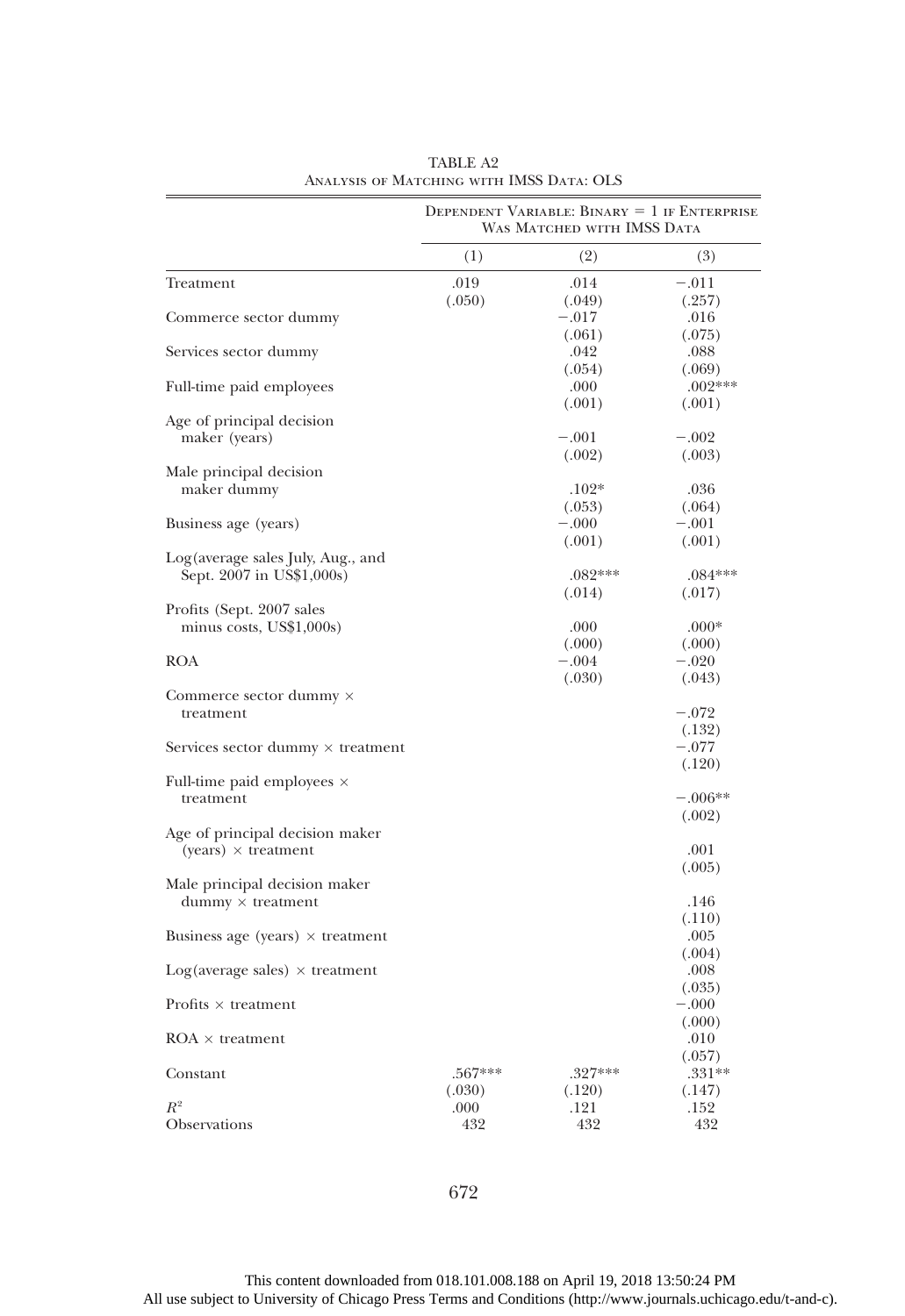| (1) |      | 3)                                                                                   |
|-----|------|--------------------------------------------------------------------------------------|
|     |      | .124<br>.574                                                                         |
|     | .574 | DEPENDENT VARIABLE: BINARY $= 1$ IF ENTERPRISE<br>WAS MATCHED WITH IMSS DATA<br>.574 |

TABLE A2 (Continued)

NOTE.-All explanatory variables are measured at baseline. Binary control variables are included for when covariate is missing, and then the missing covariate is coded as zero. Variables with  $\times$  treatment are interacted with a treatment group dummy. Robust standard errors are in parentheses.

\* Significant at the 10 percent level.

\*\* Significant at the 5 percent level.

\*\*\* Significant at the 1 percent level.

|                                                             | TABLE A3 |  |  |
|-------------------------------------------------------------|----------|--|--|
| NUMBER OF ENTERPRISES SURVEYED EACH MONTH: FOLLOW-UP SURVEY |          |  |  |

| Survey Month | Number of<br>Treatments | Percent of<br>Treatments | Number of<br>Controls | Percent of<br>Controls |
|--------------|-------------------------|--------------------------|-----------------------|------------------------|
| March 2009   | 95                      | 70.37                    | 152                   | 62.55                  |
| April 2009   | 29                      | 21.48                    | 68                    | 27.98                  |
| May 2009     | 10                      | 7.41                     | 20                    | 8.23                   |
| June $2009$  |                         | .74                      |                       | 1.23                   |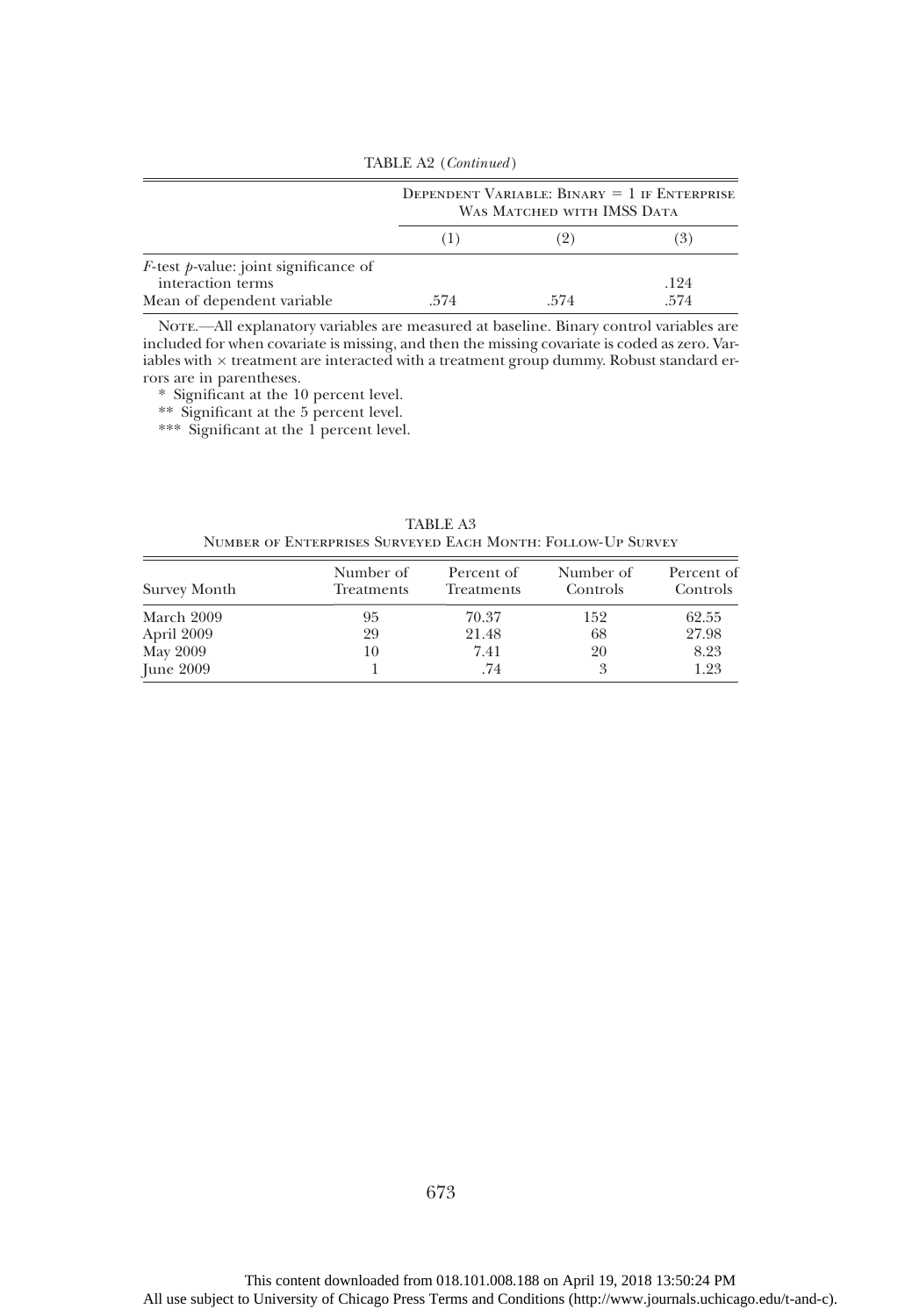|                                    |                | <b>ITT TREATMENT EFFECT ESTIMATES CONTROL GROUP</b> |                  |
|------------------------------------|----------------|-----------------------------------------------------|------------------|
| <b>OUTCOME VARIABLE</b>            | (1)            | (2)                                                 | MEAN (SD)<br>(3) |
| Full-time paid employees           | $-1.771$       | $-1.341$                                            | 13.182           |
|                                    | (1.389)        | (1.103)                                             | (19.925)         |
|                                    | 221            | 221                                                 | 143              |
| Log(total employees)               | $-.158$        | $-.069$                                             | 2.352            |
|                                    | (.124)         | (.092)                                              | (1.064)          |
|                                    | 221            | 221                                                 | 143              |
| Average sales Dec. 2008, Jan. and  |                |                                                     |                  |
| Feb. 2009 (US\$1,000s)             | $-14.720$      | $-11.426$                                           | 69.450           |
|                                    | (14.976)       | (12.218)                                            | (181.105)        |
|                                    | 221            | 221                                                 | 143              |
| Log(average sales Dec. 2008, Jan.  |                |                                                     |                  |
| and Feb. 2009 in US\$1,000s)       | $-.016$        | $-.019$                                             | 2.520            |
|                                    | (.211)         | (.176)                                              | (1.985)          |
|                                    | 221            | 221                                                 | 143              |
| Feb. 2009 costs (US\$1,000s)       | $-12.367$      | $-13.203$                                           | 46.598           |
|                                    | (11.412)       | (10.956)                                            | (111.674)        |
|                                    | 221            | 221                                                 | 143              |
| Profits (Feb. 2009 sales minus     |                |                                                     |                  |
| $costs$ , $US$1,000s$ )            | 3.793          | 3.788                                               | 13.161           |
|                                    | (6.628)        | (6.332)                                             | (102.459)        |
|                                    | 221            | 221                                                 | 143              |
| Log(business assets)               | $-.078$        | $-.118$                                             | 4.432            |
|                                    | (.192)         | (.169)                                              | (1.738)          |
|                                    | 221            | 221                                                 | 143              |
| Productivity residual from regres- |                |                                                     |                  |
| sion of log Feb. 2009 sales on log |                |                                                     |                  |
| employees and log business         |                |                                                     |                  |
| assets                             | $.261*$        | $.249*$                                             | $-.073$          |
|                                    | (.158)         | (.146)                                              | (1.302)          |
|                                    | 221            | 221                                                 | 143              |
| ROA Feb. 2009 sales minus costs    |                |                                                     |                  |
| divided by assets                  | $.118*$        | .112                                                | .018             |
|                                    | (.065)         | (.068)                                              | (.487)           |
|                                    | 221            | 221                                                 | 143              |
| Controls for baseline value of     |                |                                                     |                  |
| outcome                            | N <sub>o</sub> | Yes                                                 |                  |
|                                    |                |                                                     | .                |

TABLE A4 ITT Treatment Effect Estimates, Short-Run Business Outcomes, Restricted Sample: OLS

NOTE.—This table includes only enterprises that report all outcome variables. Each cell in cols. 1 and 2 contains the treatment effect point estimate, robust standard error, and number of observations for a separate OLS estimation. For the regressions that control for the outcome variable measured at baseline (col. 2), when the baseline outcome variable is missing, the missing value is filled in with zero and a dummy variable indicating that the baseline observation is missing is added to the model. All regressions include controls for strata dummies and re-randomization variables, as well as a dummy for having been surveyed in March 2009 (vs. April, May, or June) at follow-up. Column 3 contains means and standard deviations for the control group at follow-up.

\* Significant at the 10 percent level.

\*\* Significant at the 5 percent level.

\*\*\* Significant at the 1 percent level.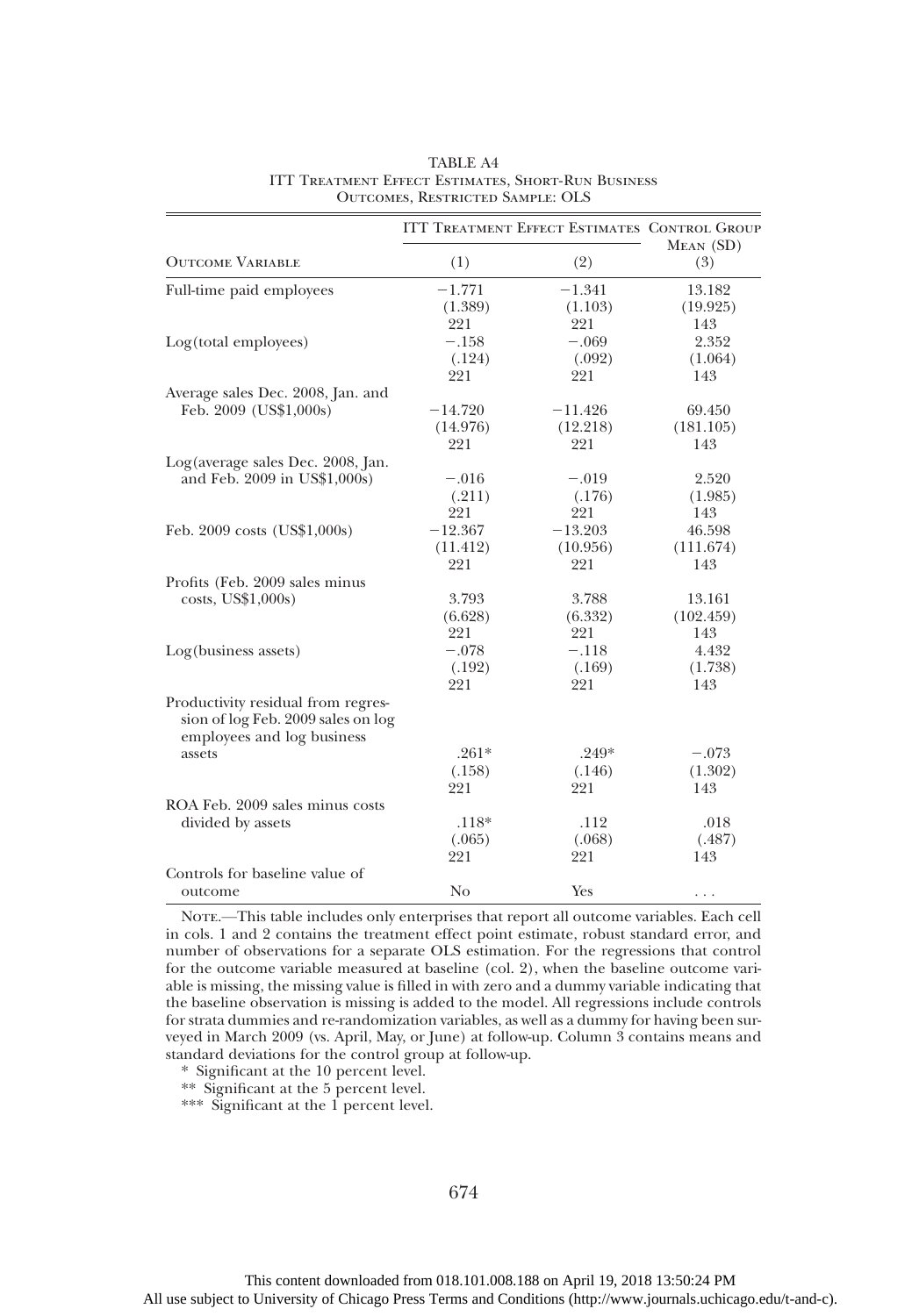|                                   | <b>ITT</b>          |                     |                  |                  |
|-----------------------------------|---------------------|---------------------|------------------|------------------|
|                                   | Treatment<br>Effect |                     |                  | Control          |
|                                   | Estimates           | $1\%$<br>Winsorized | $1\%$<br>Trimmed | Group            |
| Outcome Variable                  | (1)                 | (2)                 | (3)              | Mean (SD)<br>(4) |
|                                   |                     |                     |                  |                  |
| Full-time paid employees          | .578                | $-.447$             | $-1.301$         | 12.428           |
|                                   | (2.351)             | (2.004)             | (1.307)          | (22.281)         |
|                                   | 810                 | 810                 | 792              | 243              |
| Log(total employees)              | $-.046$             | $-.046$             | $-.039$          | 2.319            |
|                                   | (.111)              | (.111)              | (.107)           | (1.106)          |
|                                   | 805                 | 805                 | 787              | 241              |
| Average sales Dec. 2008, Jan. and |                     |                     |                  |                  |
| Feb. 2009 (US\$1,000s)            | $-14.464$           | $-8.096$            | $-2.791$         | 63.384           |
|                                   | (23.358)            | (16.725)            | (11.838)         | (163.643)        |
|                                   | 675                 | 675                 | 659              | 200              |
| Log(average sales Dec. 2008, Jan. |                     |                     |                  |                  |
| and Feb. 2009 in US\$1,000s)      | .017                | .025                | .062             | 2.391            |
|                                   | (.237)              | (.236)              | (.238)           | (2.023)          |
|                                   | 675                 | 675                 | 659              | 200              |
| Feb. 2009 costs (US\$1,000s)      | 27.333              | 1.697               | $-3.942$         | 43.157           |
|                                   | (25.419)            | (12.144)            | (8.900)          | (113.758)        |
|                                   | 681                 | 681                 | 665              | 204              |
| Profits (Feb. 2009 sales minus    |                     |                     |                  |                  |
| costs, US\$1,000s)                | $-15.357$           | 8.052               | 10.149           | 11.460           |
|                                   | (20.485)            | (9.859)             | (7.911)          | (97.044)         |
|                                   | 602                 | 602                 | 588              | 176              |
| Log(business assets)              | $-.098$             | $-.104$             | $-.207$          | 4.307            |
|                                   | (.227)              | (.224)              | (.220)           | (1.699)          |
|                                   | 627                 | 627                 | 611              | 203              |
| Productivity residual from        |                     |                     |                  |                  |
| regression of log Feb. 2009       |                     |                     |                  |                  |
| sales on log employees and        |                     |                     |                  |                  |
| log business assets               | .306                | .302                | .251             | $-.095$          |
|                                   | (.217)              | (.212)              | (.190)           | (1.272)          |
|                                   | 515                 | 515                 | 503              | 158              |
| ROA Feb. 2009 sales minus costs   |                     |                     |                  |                  |
| divided by assets                 | $.272**$            | $.160*$             | .062             | .012             |
|                                   | (.133)              | (.094)              | (.065)           | (.471)           |
|                                   | 488                 | 488                 | 476              | 154              |

| TABLE A5                                                  |
|-----------------------------------------------------------|
| <b>ITT TREATMENT EFFECT ESTIMATES, SHORT-RUN BUSINESS</b> |
| OUTCOMES. DIFFERENCE-IN-DIFFERENCE: OLS                   |

NOTE.—Each cell in cols. 1, 2, and 3 contains the treatment effect point estimate, robust standard error, and number of observations for a separate OLS difference-in-difference estimation. Each regression uses the full sample of enterprises at baseline and follow-up and includes a dummy for being in the treatment group, a dummy for the follow-up period, an interaction term between the treatment and follow-up dummies, as well as controls for strata dummies, re-randomization variables, and a dummy for having been surveyed in March 2009 (vs. April, May, or June) at follow-up. The point estimates displayed in cols. 1, 2, and 3 are coefficients on the interaction term between treatment and follow-up. In col. 2, outcome variables are winsorized at the top and bottom 1 percent. In col. 3, outcome variables are trimmed at the top and bottom 1 percent. Column 4 contains nonwinsorized, untrimmed means and standard deviations for the control group at follow-up.

\* Significant at the 10 percent level.

\*\* Significant at the 5 percent level.

\*\*\* Significant at the 1 percent level.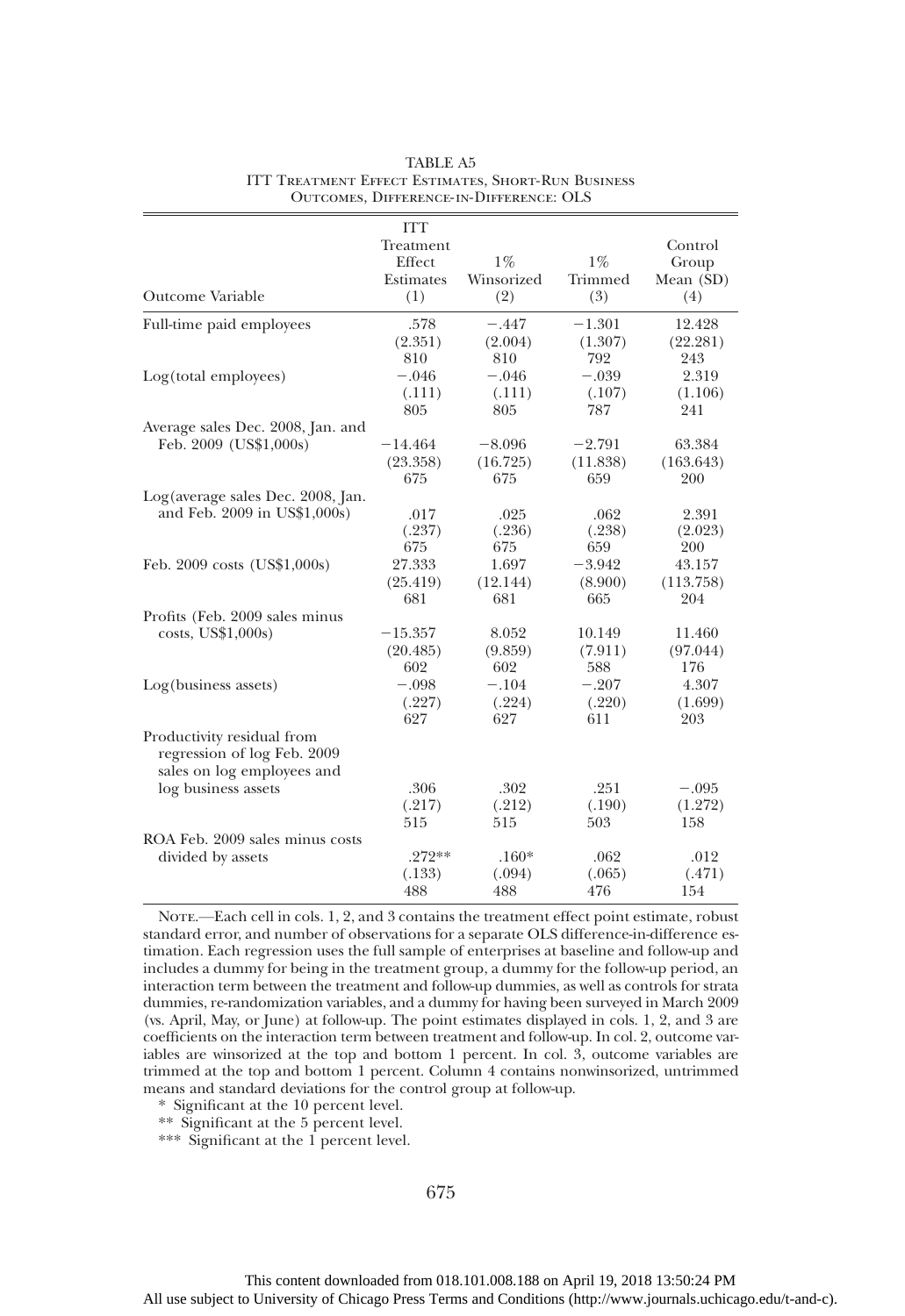|                               |           |            | $(1)-(2)$          | Treatment | $(4)-(2)$          |
|-------------------------------|-----------|------------|--------------------|-----------|--------------------|
|                               |           |            | Difference         | and       | Difference         |
|                               | Treatment | Control    | $(p\text{-Value})$ | Took Up   | $(p\text{-Value})$ |
|                               | (1)       | (2)        | (3)                | (4)       | (5)                |
| Average sales Dec. 2008,      |           |            |                    |           |                    |
| Jan. and Feb. 2009            |           |            |                    |           |                    |
| (US\$1,000s)                  | 53.889    | 63.384     | $-9.495$           | 61.075    | $-2.309$           |
|                               | (160.545) | (163.643)  | (.624)             | (103.216) | (.897)             |
| Average sales Dec. 2008,      |           |            |                    |           |                    |
| Jan. and Feb. 2009            |           |            |                    |           |                    |
| (US\$1,000s),                 |           |            |                    |           |                    |
| 1% winsorized                 | 48.298    | 57.721     | $-9.422$           | 61.075    | 3.354              |
|                               | (114.908) | (124.174)  | (.506)             | (103.216) | (.835)             |
| Feb. 2009 costs (US\$1,000s)  | 42.353    | 43.157     | $-.804$            | 42.882    | $-.275$            |
|                               | (167.711) | (113.758)  | (.965)             | (85.825)  | (.985)             |
| Feb. 2009 costs (US\$1,000s), |           |            |                    |           |                    |
| 1% winsorized                 | 33.788    | 39.310     | $-5.522$           | 43.519    | 4.210              |
|                               | (92.327)  | (83.425)   | (.613)             | (85.991)  | (.752)             |
| Profits (Feb. 2009 sales      |           |            |                    |           |                    |
| minus costs, US\$1,000s)      | 10.964    | 11.460     | $-.496$            | 15.804    | 4.344              |
|                               | (45.858)  | (97.044)   | (.955)             | (57.117)  | (.693)             |
| Profits (Feb. 2009 sales      |           |            |                    |           |                    |
| minus costs, $US$1,000s$ ),   |           |            |                    |           |                    |
| 1% winsorized                 | 10.964    | 6.758      | 4.206              | 15.804    | 9.046              |
|                               | (45.858)  | (48.976)   | (.491)             | (57.117)  | (.315)             |
| Business assets (US\$1,000s)  | 258.923   | 331.416    | $-72.493$          | 313.187   | $-18.229$          |
|                               | (508.865) | (1236.195) | (.464)             | (560.688) | (.872)             |
| Business assets (US\$1,000s), |           |            |                    |           |                    |
| 1% winsorized                 | 259.310   | 267.828    | $-8.519$           | 314.068   | 46.239             |
|                               | (508.444) | (607.125)  | (.893)             | (560.489) | (.581)             |
| Productivity residual from    |           |            |                    |           |                    |
| regression of log Feb.        |           |            |                    |           |                    |
| 2009 sales on log             |           |            |                    |           |                    |
| employees and log assets      | .163      | $-.095$    | $.257*$            | .429      | $.524***$          |
|                               | (.967)    | (1.272)    | (.073)             | (.854)    | (.001)             |
| Productivity residual,        |           |            |                    |           |                    |
| 1% winsorized                 | .157      | $-.089$    | $.247*$            | .419      | .508***            |
|                               | (.951)    | (1.229)    | (.078)             | (.820)    | (.001)             |
| ROA: Feb. 2009 sales minus    |           |            |                    |           |                    |
| costs divided by assets       | .091      | .012       | .080               | .174      | $.162**$           |
|                               | (.402)    | (.471)     | (.174)             | (.429)    | (.032)             |
| ROA, 1% winsorized            | .089      | .031       | .058               | .174      | $.143**$           |
|                               | (.393)    | (.290)     | (.236)             | (.429)    | (.039)             |

## TABLE A6 Follow-Up Summary Statistics: Short-Run Business Outcomes: Means and Standard Deviations

NOTE.—Columns 1, 2, and 4 present means and standard deviations (in parentheses). Column 3 shows the difference in means across the treatment and control groups with the corresponding  $p$ -value in parentheses. Column 5 shows the nonexperimental difference between those who took up in treatment minus those in control and the corresponding  $p$ -value in parentheses. The 1 percent winsorized variables are winsorized at the top and bottom 1 percent.

\* Significant at the 10 percent level.

\*\* Significant at the 5 percent level.

\*\*\* Significant at the 1 percent level.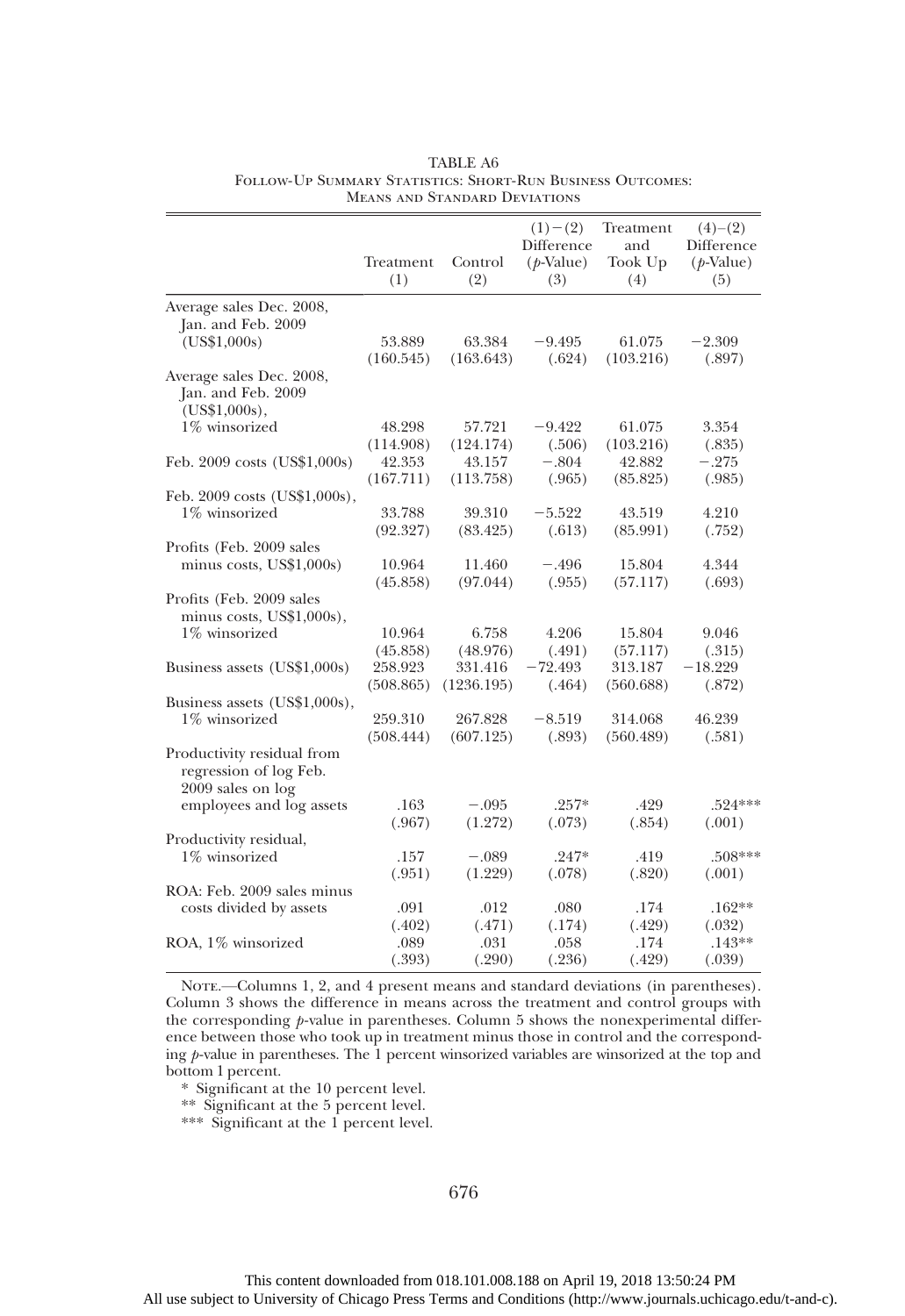|                                                                                                                                        |         | <b>ITT TREATMENT EFFECT</b><br><b>ESTIMATES</b> | <b>CONTROL GROUP</b><br>MEAN (SD) |
|----------------------------------------------------------------------------------------------------------------------------------------|---------|-------------------------------------------------|-----------------------------------|
| <b>OUTCOME VARIABLE</b>                                                                                                                | (1)     | (2)                                             | (3)                               |
| Productivity residual from regres-<br>sion of log Feb. 2009 sales on log                                                               |         |                                                 |                                   |
| employees and log business assets                                                                                                      | $.270*$ | $.250*$                                         | $-.095$                           |
|                                                                                                                                        | (.141)  | (.130)                                          | (1.272)                           |
|                                                                                                                                        | 250     | 250                                             | 158                               |
| Log(Feb. 2009 sales)                                                                                                                   | .097    | .135                                            | 11.720                            |
|                                                                                                                                        | (.183)  | (.154)                                          | (2.003)                           |
|                                                                                                                                        | 285     | 285                                             | 184                               |
| $Log(total$ employees)                                                                                                                 | $-.117$ | $-.074$                                         | 2.319                             |
|                                                                                                                                        | (.092)  | (.071)                                          | (1.106)                           |
|                                                                                                                                        | 375     | 375                                             | 241                               |
| Log(business assets)                                                                                                                   | $-.055$ | $-.106$                                         | 4.307                             |
|                                                                                                                                        | (.176)  | (.157)                                          | (1.699)                           |
|                                                                                                                                        | 319     | 319                                             | 203                               |
| Log(materials costs)                                                                                                                   | $-.122$ | $-.054$                                         | 1.486                             |
|                                                                                                                                        | (.218)  | (.190)                                          | (2.103)                           |
|                                                                                                                                        | 299     | 299                                             | 198                               |
| Productivity residual including<br>materials costs from regression<br>of log Feb. 2009 sales on log<br>employees, log business assets, |         |                                                 |                                   |
| and log materials costs                                                                                                                | $.212*$ | .197*                                           | $-.083$                           |
|                                                                                                                                        | (.120)  | (.111)                                          | (.879)                            |
|                                                                                                                                        | 220     | 220                                             | 140                               |
| Solow residual: $log(Feb, 2009 \, sales)$ –<br>$.24 \times \log$ employees $-.16 \times$<br>$log$ assets $- .6 \times log$ materials   |         |                                                 |                                   |
| costs                                                                                                                                  | .197    | $.194*$                                         | 9.462                             |
|                                                                                                                                        | (.125)  | (.116)                                          | (.907)                            |
|                                                                                                                                        | 220     | 220                                             | 140                               |
| Controls for baseline value                                                                                                            |         |                                                 |                                   |
| of outcome                                                                                                                             | No      | Yes                                             | .                                 |

TABLE A7 Robustness Checks for TFP Measure: OLS

NOTE.—Each row in cols. 1 and 2 contains the treatment effect point estimate, robust standard error, and number of observations for a separate OLS estimation. For the regressions that control for the outcome variable measured at baseline (col. 2), when the baseline outcome variable is missing, the missing value is filled in with zero and a dummy variable indicating that the baseline observation is missing is added to the model. All regressions include controls for strata dummies and re-randomization variables, as well as a dummy for having been surveyed in March 2009 (vs. April, May, or June) at followup. Column 3 contains means and standard deviations for the control group at follow-up.

\* Significant at the 10 percent level.

\*\* Significant at the 5 percent level.

\*\*\* Significant at the 1 percent level.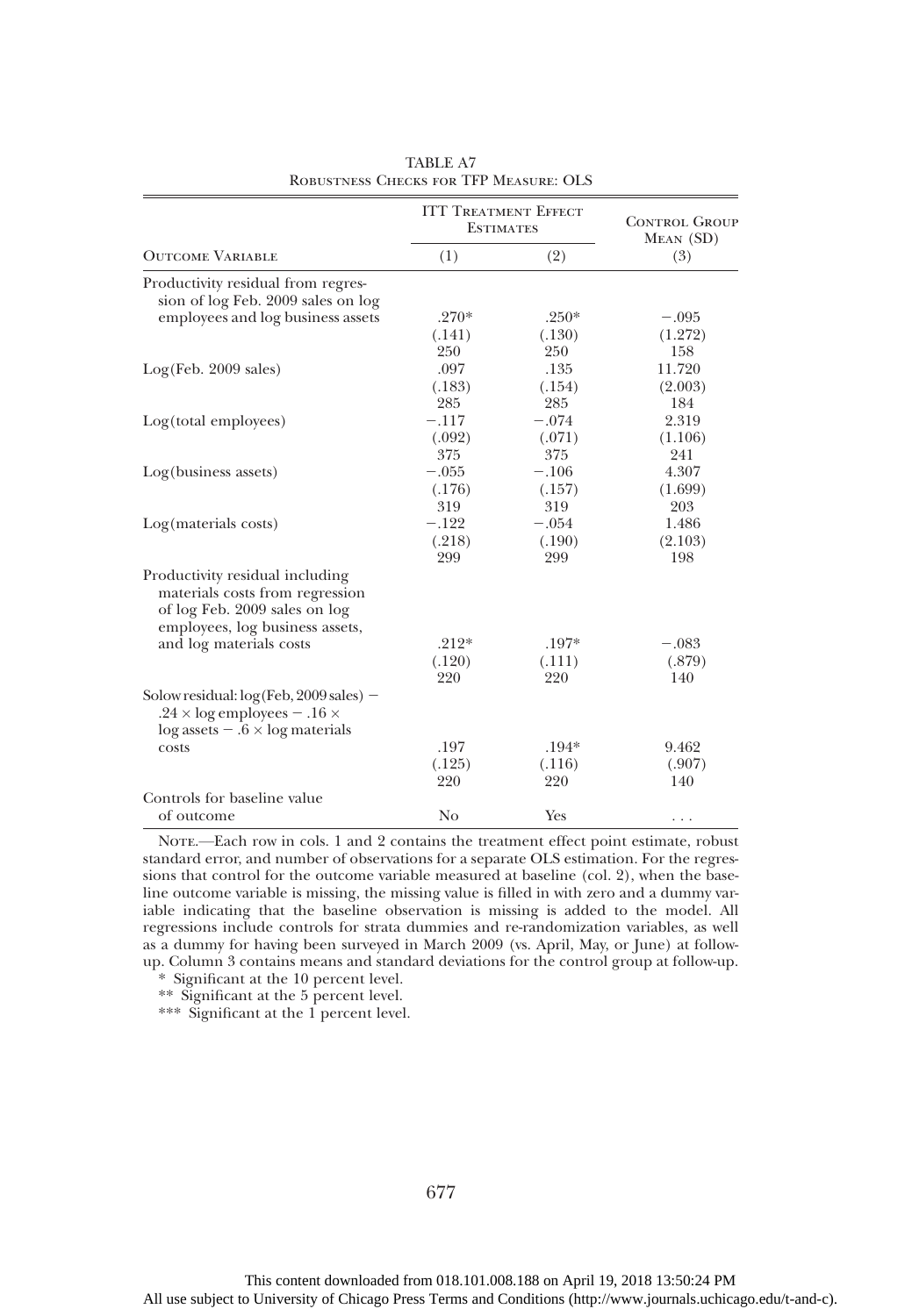|                                                                                                                       | Took Up<br>Treatment<br>(1) | Matched Control<br>(2)                | Orthogonality<br>Verification<br>$(1) - (2)$ Difference<br>$(p$ -Value)<br>(3) |
|-----------------------------------------------------------------------------------------------------------------------|-----------------------------|---------------------------------------|--------------------------------------------------------------------------------|
|                                                                                                                       |                             | A. Stratification Variables           |                                                                                |
| Manufacturing sector dummy                                                                                            | .351                        | .377                                  | $-.026$                                                                        |
|                                                                                                                       | (.480)                      | (.488)                                | (.740)                                                                         |
| Commerce sector dummy                                                                                                 | .234                        | .221                                  | .013                                                                           |
|                                                                                                                       | (.426)                      | (.417)                                | (.849)                                                                         |
| Services sector dummy                                                                                                 | .416                        | .403                                  | .013                                                                           |
|                                                                                                                       | (.496)                      | (.494)                                | (.871)                                                                         |
| Full-time paid employees                                                                                              | 18.623                      | 15.675                                | 2.948                                                                          |
|                                                                                                                       | (36.772)                    | (27.900)                              | (.576)                                                                         |
|                                                                                                                       |                             | B. Re-randomization Variables         |                                                                                |
| Principal decision maker's                                                                                            | 42.195                      | 41.701                                | .494                                                                           |
| age (years)                                                                                                           | (10.584)                    | (10.395)                              | (.771)                                                                         |
| Male principal decision maker                                                                                         | .792                        | .831                                  | $-.039$                                                                        |
| dummy                                                                                                                 | (.408)                      | (.377)                                | (.539)                                                                         |
| Principal decision maker's years                                                                                      | 16.060                      | 16.744                                | $-.683$                                                                        |
| of schooling                                                                                                          | (4.540)                     | (4.655)                               |                                                                                |
| Business age (years)                                                                                                  | 12.779<br>(11.668)          | 11.649<br>(12.552)                    | (.358)<br>1.130<br>(.564)                                                      |
| Observations                                                                                                          | 77                          | 77                                    | 154                                                                            |
|                                                                                                                       |                             | C. Other Variables: Business Outcomes |                                                                                |
| Average sales July, Aug., and<br>Sept. 2007 (US\$1,000s)<br>Average sales July, Aug., and<br>Sept. 2007 (US\$1,000s), | 106.420<br>(357.791)        | 73.254<br>(166.201)                   | 33.166<br>(.501)                                                               |
| 1% winsorized                                                                                                         | 85.079                      | 69.063                                | 16.016                                                                         |
|                                                                                                                       | (212.235)                   | (137.431)                             | (.612)                                                                         |
| Sept. 2007 costs (US\$1,000s)                                                                                         | 49.518                      | 68.860                                | $-19.341$                                                                      |
|                                                                                                                       | (131.473)                   | (223.200)                             | (.540)                                                                         |
| Sept. 2007 costs (US\$1,000s),                                                                                        | 49.343                      | 52.008                                | $-2.665$                                                                       |
| 1% winsorized                                                                                                         | (126.101)                   | (101.520)                             | (.892)                                                                         |
| Profits (Sept. 2007 sales minus                                                                                       | 16.514                      | 2.916                                 | 13.598                                                                         |
| costs, US\$1,000s)                                                                                                    | (58.843)                    | (215.671)                             | (.636)                                                                         |
| Profits (Sept. 2007 sales minus<br>costs, US\$1,000s),                                                                |                             |                                       |                                                                                |
| 1% winsorized                                                                                                         | 16.514                      | 21.598                                | $-5.084$                                                                       |
|                                                                                                                       | (58.843)                    | (81.898)                              | (.695)                                                                         |
| Business assets (US\$1,000s)                                                                                          | 326.745                     | 282.504                               | 44.242                                                                         |
|                                                                                                                       | (779.147)                   | (359.395)                             | (.695)                                                                         |

#### TABLE A8 Baseline Summary Statistics for Matched Sample: Means and Standard Deviations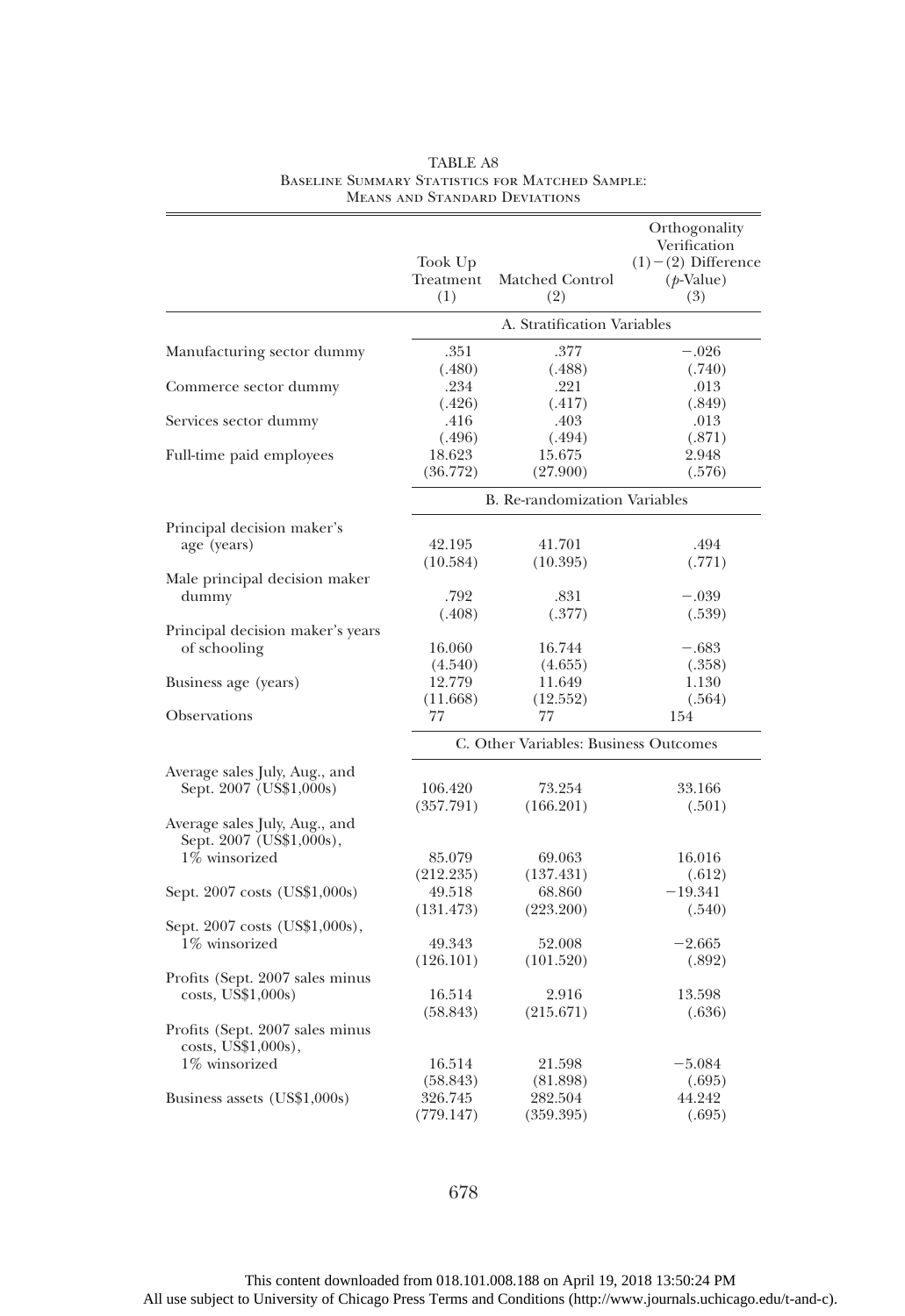|                                                                     | TABLE A8 ( <i>Continued</i> ) |                        |                                                                                      |
|---------------------------------------------------------------------|-------------------------------|------------------------|--------------------------------------------------------------------------------------|
|                                                                     | Took Up<br>Treatment<br>(1)   | Matched Control<br>(2) | Orthogonality<br>Verification<br>$(1) - (2)$ Difference<br>$(p\text{-Value})$<br>(3) |
| Business assets (US\$1,000s),                                       |                               |                        |                                                                                      |
| 1% winsorized                                                       | 309.084<br>(662.846)          | 283.555<br>(358.922)   | 25.528<br>(.797)                                                                     |
| Productivity residual (from re-<br>gression of log Sept. 2007 sales |                               |                        |                                                                                      |
| on log employees and log assets)                                    | .516<br>(1.339)               | .455<br>(1.269)        | .061<br>(.817)                                                                       |
| Productivity residual,                                              |                               |                        |                                                                                      |
| 1% winsorized                                                       | .501<br>(1.307)               | .455<br>(1.269)        | .046<br>(.859)                                                                       |
| ROA: Sept. 2007 sales minus costs                                   |                               |                        |                                                                                      |
| divided by assets                                                   | .170                          | .268                   | $-.098$                                                                              |
|                                                                     | (.368)                        | (1.088)                | (.559)                                                                               |
| ROA: 1% winsorized                                                  | .170                          | .204                   | $-.034$                                                                              |
|                                                                     | (.368)                        | (.811)                 | (.791)                                                                               |
| <b>Observations</b>                                                 | 77                            | 77                     | 154                                                                                  |

NOTE.—Results may change depending on the version of Stata used. To replicate the values in this table, use Stata 13. Columns 1 and 2 present means and standard deviations (in parentheses). Column 3 shows the difference in means across the treatment enterprises that took up the program and the matched control group, with the corresponding  $p$ -value in parentheses. The 1 percent winsorized variables are winsorized at the top and bottom 1 percent.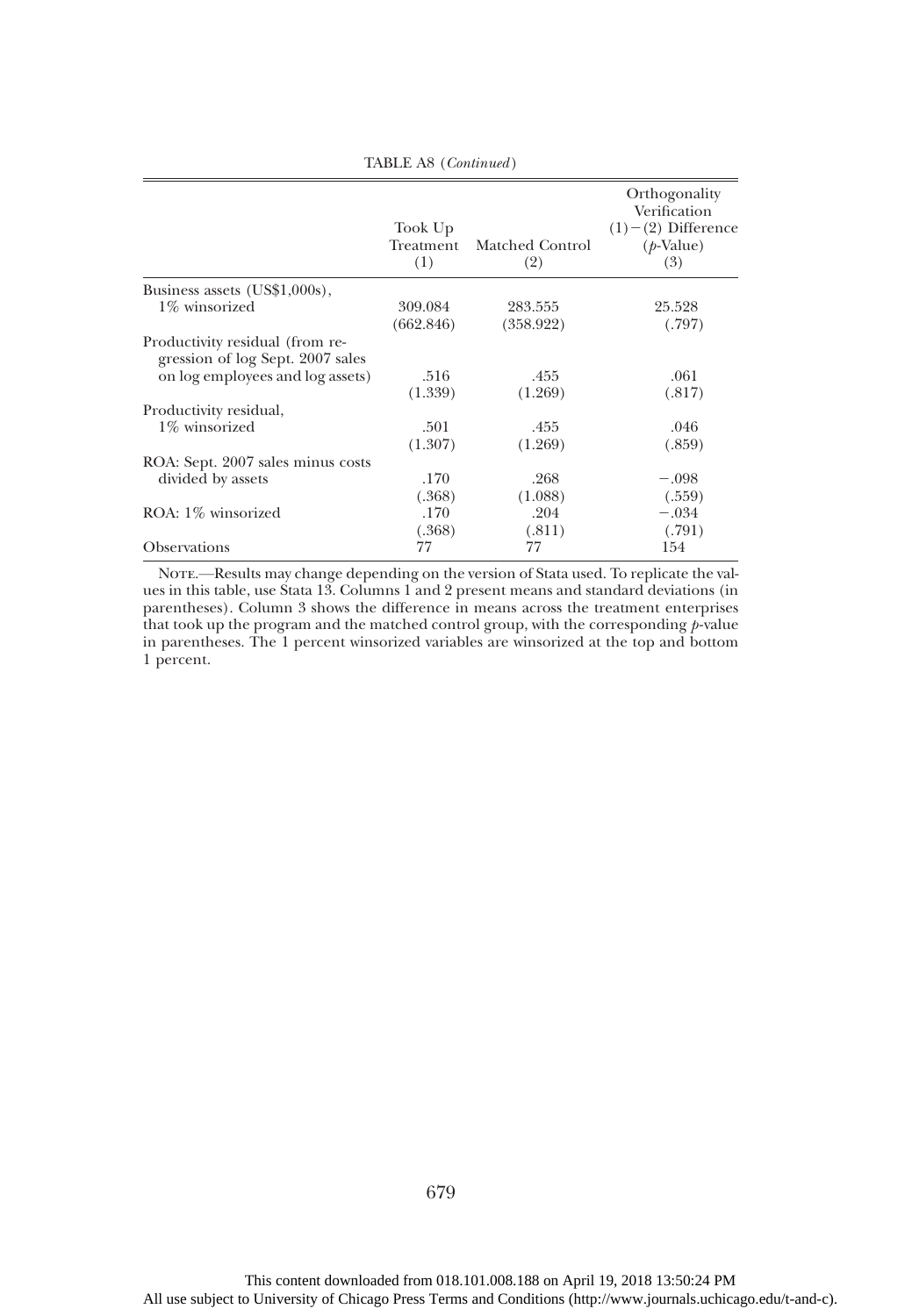|                                                             | TREATMENT EFFECT ESTIMATES FOR MATCHED SAMPLE, SHORT-RUN BUSINESS OUTCOMES: OLS |                                                  |                                                                           |                                                                                    |                            |                                                           |                                                                             |
|-------------------------------------------------------------|---------------------------------------------------------------------------------|--------------------------------------------------|---------------------------------------------------------------------------|------------------------------------------------------------------------------------|----------------------------|-----------------------------------------------------------|-----------------------------------------------------------------------------|
|                                                             |                                                                                 | <b>DEATMENT EFFECT ESTIMATES</b>                 |                                                                           | 1% WINSORIZED                                                                      | 1% TRIMMED                 |                                                           | MATCHED CONTROL<br><b>GROUP MEAN</b>                                        |
| <b>OUTCOME VARIABLE</b>                                     |                                                                                 | ହି                                               | စြ                                                                        | $\widehat{\mathfrak{t}}$                                                           | ق                          | $\widehat{\mathbf{e}}$                                    | $\widehat{\Theta}$                                                          |
| Full-time paid employees                                    | $-.322$                                                                         | $-741$                                           |                                                                           | $\begin{array}{c} -.233 \\ (1.707) \\ 137 \\ - .013 \\ (.097) \\ .095 \end{array}$ | $-2.291$                   | $-0.009$                                                  | 16.382                                                                      |
|                                                             | $\begin{array}{c} (5.253) \\ -137 \\ -175 \\ (.182) \\ 135 \end{array}$         | $(1.599)$<br>$137$<br>$-025$<br>$(102)$<br>$135$ | $\begin{array}{c} (4.633) \\ 137 \end{array}$                             |                                                                                    | $(2.996)$<br>132           | $\frac{(1.456)}{132}$                                     | $\begin{array}{c} (32.887) \\ 68 \\ 2.495 \\ (1.089) \\ 67 \end{array}$     |
| Log(total employees)                                        |                                                                                 |                                                  |                                                                           |                                                                                    | $-0.78$                    | .035                                                      |                                                                             |
|                                                             |                                                                                 |                                                  | $-163$<br>(.180)<br>135                                                   |                                                                                    | $\frac{(173)}{131}$        | $\frac{(0.088)}{131}$                                     |                                                                             |
|                                                             |                                                                                 |                                                  |                                                                           |                                                                                    |                            |                                                           |                                                                             |
|                                                             |                                                                                 |                                                  |                                                                           |                                                                                    |                            |                                                           |                                                                             |
| Average sales Dec. 2008, Jan. and<br>Feb. 2009 (US\$1,000s) | $-13.789$                                                                       |                                                  |                                                                           |                                                                                    |                            |                                                           |                                                                             |
|                                                             | $(19.707)$ $116$                                                                | $\frac{14.691}{(15.611)}$<br>$\frac{116}{116}$   | $\frac{-13.789}{(19.707)}$<br>$\frac{116}{116}$                           | $\frac{-14.691}{116}$                                                              | $\frac{-13.789}{(19.707)}$ | $\begin{array}{c} -14.691 \\ (15.611) \\ 116 \end{array}$ | $\begin{array}{c} 68.982 \\ (108.124) \\ 61 \end{array}$                    |
|                                                             |                                                                                 |                                                  |                                                                           |                                                                                    |                            |                                                           |                                                                             |
| 2008, Jan. and                                              |                                                                                 |                                                  |                                                                           |                                                                                    |                            |                                                           |                                                                             |
| (500)<br>Log(average sales Dec.<br>Feb. 2009 in US\$1,0     | .120                                                                            |                                                  |                                                                           |                                                                                    |                            | .182                                                      |                                                                             |
|                                                             |                                                                                 | $\frac{182}{(223)}$<br>116                       |                                                                           |                                                                                    | $\frac{120}{(329)}$<br>116 | $\frac{(.223)}{116}$                                      |                                                                             |
|                                                             | $(.329)$<br>116                                                                 |                                                  |                                                                           |                                                                                    |                            |                                                           |                                                                             |
| 000(s)<br>Feb. 2009 costs (US\$1,                           | $-6.911$<br>(16.070)                                                            |                                                  | $\begin{array}{c} .120 \\ .329 \\ 116 \\ -6.745 \\ (-16.096) \end{array}$ | $.182$<br>$(.223)$<br>$116$<br>$-4.169$<br>$(15.194)$                              | $-16.466$<br>(13.398)      | $\frac{-14.288}{13.024}$                                  | $\begin{array}{c} 2.870 \\ (1.969) \\ 61 \\ 48.635 \\ (81.714) \end{array}$ |
|                                                             |                                                                                 | $-4.337$<br>(15.193)                             |                                                                           |                                                                                    |                            |                                                           |                                                                             |
|                                                             | 109                                                                             | 109                                              | 109                                                                       | 109                                                                                | 106                        |                                                           | 59                                                                          |

TABLE A9 TABLE A9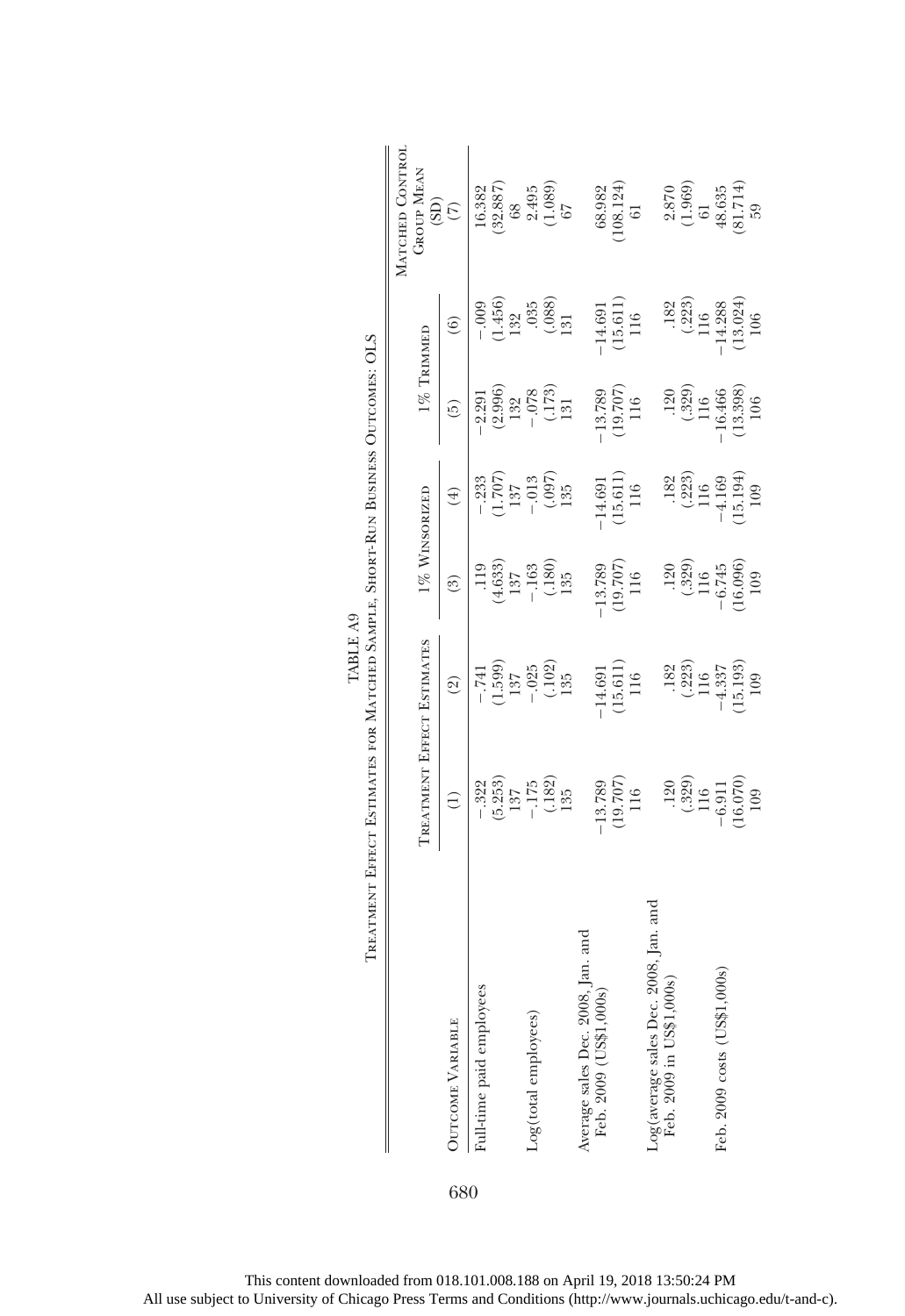| minus costs,<br>Profits (Feb. 2009 sales                                                                                                                                                                                                                                                                                                                                                                                                                                                                                                                                                                                                                                                                                                                                                                  |                                                  |                                                         |                                                         |                                                         |                         |                              |                                                                         |
|-----------------------------------------------------------------------------------------------------------------------------------------------------------------------------------------------------------------------------------------------------------------------------------------------------------------------------------------------------------------------------------------------------------------------------------------------------------------------------------------------------------------------------------------------------------------------------------------------------------------------------------------------------------------------------------------------------------------------------------------------------------------------------------------------------------|--------------------------------------------------|---------------------------------------------------------|---------------------------------------------------------|---------------------------------------------------------|-------------------------|------------------------------|-------------------------------------------------------------------------|
| US\$1,000s)                                                                                                                                                                                                                                                                                                                                                                                                                                                                                                                                                                                                                                                                                                                                                                                               |                                                  |                                                         |                                                         |                                                         | 7.740                   | 8.016                        | 8.078                                                                   |
|                                                                                                                                                                                                                                                                                                                                                                                                                                                                                                                                                                                                                                                                                                                                                                                                           | $\begin{array}{c} 8.521 \\ (10.740) \end{array}$ | $\begin{array}{c} 8.711 \\ (10.860) \\ 101 \end{array}$ | $\begin{array}{c} 8.521 \\ (10.740) \\ 101 \end{array}$ | $\begin{array}{c} 8.711 \\ (10.860) \\ 101 \end{array}$ | $\frac{(10.813)}{100}$  | $(10.993)$ $100$             | $\begin{array}{c} (55.538) \\ 54 \\ 4.674 \\ (1.572) \\ 61 \end{array}$ |
|                                                                                                                                                                                                                                                                                                                                                                                                                                                                                                                                                                                                                                                                                                                                                                                                           | 101                                              |                                                         |                                                         |                                                         |                         |                              |                                                                         |
| Log(business assets)                                                                                                                                                                                                                                                                                                                                                                                                                                                                                                                                                                                                                                                                                                                                                                                      | $-151$                                           |                                                         |                                                         |                                                         |                         |                              |                                                                         |
|                                                                                                                                                                                                                                                                                                                                                                                                                                                                                                                                                                                                                                                                                                                                                                                                           | $(.295)$<br>119                                  | $-025$<br>(.238)<br>119                                 | $-147$<br>(.295)<br>119                                 | $-021$<br>(.238)<br>119                                 | $-227$<br>(.296)<br>116 | $-055$<br>$(0.243)$<br>$116$ |                                                                         |
|                                                                                                                                                                                                                                                                                                                                                                                                                                                                                                                                                                                                                                                                                                                                                                                                           |                                                  |                                                         |                                                         |                                                         |                         |                              |                                                                         |
| Productivity residual from regression<br>of log Feb. 2009 sales on log                                                                                                                                                                                                                                                                                                                                                                                                                                                                                                                                                                                                                                                                                                                                    |                                                  |                                                         |                                                         |                                                         |                         |                              |                                                                         |
| employees and log business assets                                                                                                                                                                                                                                                                                                                                                                                                                                                                                                                                                                                                                                                                                                                                                                         | $.572***$                                        | .445**                                                  | .558**                                                  | $.432***$                                               | .403**                  | $.300*$                      |                                                                         |
|                                                                                                                                                                                                                                                                                                                                                                                                                                                                                                                                                                                                                                                                                                                                                                                                           | $\frac{(.241)}{98}$                              | $(201)$<br>98                                           | (.237)                                                  | (.198)                                                  | $(198)$<br>94           | $(165)$<br>94                | $-0.066$<br>(1.391)                                                     |
|                                                                                                                                                                                                                                                                                                                                                                                                                                                                                                                                                                                                                                                                                                                                                                                                           |                                                  |                                                         | 98                                                      | 98                                                      |                         |                              | 52                                                                      |
| ROA: Feb. 2009 sales minus costs                                                                                                                                                                                                                                                                                                                                                                                                                                                                                                                                                                                                                                                                                                                                                                          |                                                  |                                                         |                                                         |                                                         |                         |                              |                                                                         |
| divided by assets                                                                                                                                                                                                                                                                                                                                                                                                                                                                                                                                                                                                                                                                                                                                                                                         | $080$ .                                          | .084                                                    | 093                                                     | 096                                                     | 113                     | .119                         | $780.$                                                                  |
|                                                                                                                                                                                                                                                                                                                                                                                                                                                                                                                                                                                                                                                                                                                                                                                                           | $(095)$<br>91                                    | $\begin{array}{c} (0.002)\\ 91 \end{array}$             | $(086)$<br>91                                           | $\frac{(083)}{91}$                                      |                         | (.075)                       | (.446)                                                                  |
|                                                                                                                                                                                                                                                                                                                                                                                                                                                                                                                                                                                                                                                                                                                                                                                                           |                                                  |                                                         |                                                         |                                                         | $(22)$<br>$(22)$        |                              |                                                                         |
| Controls for baseline value of outcome                                                                                                                                                                                                                                                                                                                                                                                                                                                                                                                                                                                                                                                                                                                                                                    | $\frac{1}{2}$                                    | Yes                                                     | $\tilde{X}^{\circ}$                                     | Yes                                                     | $\frac{1}{2}$           | Yes                          |                                                                         |
| the treatment effect point estimate, robust standard error, and number of observations for a separate OLS estimation. For the regressions that control for<br>the outcome variable measured at baseline (cols. 2, 4, and 6), when the baseline outcome variable is missing, the missing value is filled in with zero and a<br>NOTE.—Results may change depending on the version of Stata used. To replicate the values in this table, use Stata 13. Each row in cols. 1 and 2 contains<br>dummy variable indicating that the baseline observation is missing is added to the model. All regressions include a dummy for having been surveyed in<br>May, or June) at follow-up. In cols. 3 and 4, outcome variables are winsorized at the top and bottom 1 percent (in the full,<br>March 2009 (vs. April, |                                                  |                                                         |                                                         |                                                         |                         |                              |                                                                         |

nonmatched sample). In cols. 5 and 6, outcome variables are trimmed at the top and bottom 1 percent (in the full, nonmatched sample). Column 7 nonmatched sample). In cols. 5 and 6, outcome variables are trimmed at the top and bottom 1 percent (in the full, nonmatched sample). Column 7 contains nonwinsorized, untrimmed means and standard deviations for the matched control group at follow-up. contains nonwinsorized, untrimmed means and standard deviations for the matched control group at follow-up.

\* Significant at the 10 percent level.<br>\*\* Significant at the 5 percent level.<br>\*\*\* Significant at the 1 percent level. \* Significant at the 10 percent level.

\*\* Significant at the 5 percent level.

\*\*\* Significant at the 1 percent level.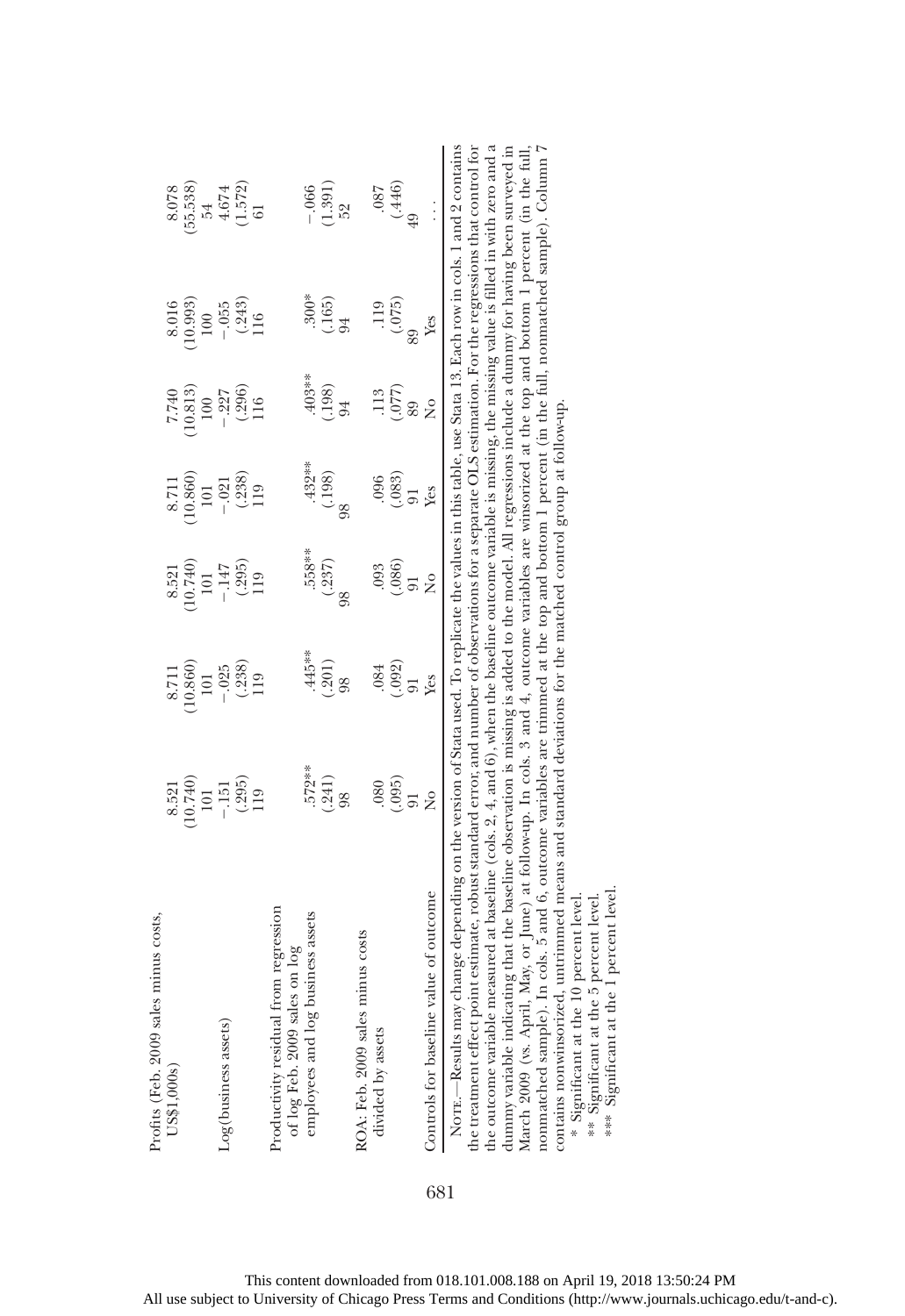| Outcome Variable                                                                     | Coefficient on<br>Treatment<br>Dummy<br>(1) | Coefficient<br>on Treatment<br>Interacted with<br>Small or<br>Medium Enterprise<br>Dummy<br>(2) | F-Test p-Value: Sum<br>of Coefficients<br>in Cols. $1 + 2$<br>(3) |
|--------------------------------------------------------------------------------------|---------------------------------------------|-------------------------------------------------------------------------------------------------|-------------------------------------------------------------------|
| Full-time paid employees                                                             | $-.000$<br>(.739)                           | 1.918<br>(4.127)                                                                                | .641                                                              |
| Log(total employees)                                                                 | 378<br>$-.066$<br>(.086)<br>375             | 378<br>$-.029$<br>(.148)<br>375                                                                 | .427                                                              |
| Average sales Dec. 2008, Jan.<br>and Feb. 2009 (US\$1,000s)                          | $-6.058$<br>(9.575)<br>307                  | $-21.293$<br>(35.412)<br>307                                                                    | .410                                                              |
| Log(average sales Dec. 2008,<br>Jan. and Feb. 2009 in                                |                                             |                                                                                                 |                                                                   |
| US\$1,000s)                                                                          | .021<br>(.184)<br>307                       | .104<br>(.302)<br>307                                                                           | .583                                                              |
| Feb. 2009 costs (US\$1,000s)                                                         | $-6.285$<br>(7.169)<br>304                  | 47.314<br>(51.588)<br>304                                                                       | .428                                                              |
| Profits (Feb. 2009 sales minus<br>costs, US\$1,000s)                                 | 5.781<br>(5.740)<br>265                     | $-1.743$<br>(21.492)<br>265                                                                     | .835                                                              |
| Log(business assets)                                                                 | $-.179$<br>(.172)<br>319                    | .298<br>(.378)<br>319                                                                           | .730                                                              |
| Productivity residual: from<br>regression of log Feb. 2009<br>sales on log employees |                                             |                                                                                                 |                                                                   |
| and log business assets                                                              | $.337**$<br>(.158)<br>250                   | $-.321$<br>(.268)<br>250                                                                        | .939                                                              |
| ROA: Feb. 2009 sales minus<br>costs divided by assets                                | .059<br>(.069)<br>236                       | .154<br>(.172)<br>236                                                                           | .171                                                              |

#### TABLE A10 HETEROGENEOUS TREATMENT EFFECT ESTIMATES, SHORT-RUN Business Outcomes, by Enterprise Size: OLS

NOTE.—Each row contains the treatment effect point estimates, robust standard errors, and number of observations for a separate OLS estimation. All regressions control for the outcome variable measured at baseline; when the baseline outcome variable is missing, the missing value is filled in with zero and a dummy variable indicating that the baseline observation is missing is added to the model. All regressions also include controls for strata dummies and re-randomization variables, as well as a dummy for having been surveyed in March 2009 (vs. April, May, or June) at follow-up.

\* Significant at the 10 percent level.

\*\* Significant at the 5 percent level.

\*\*\* Significant at the 1 percent level.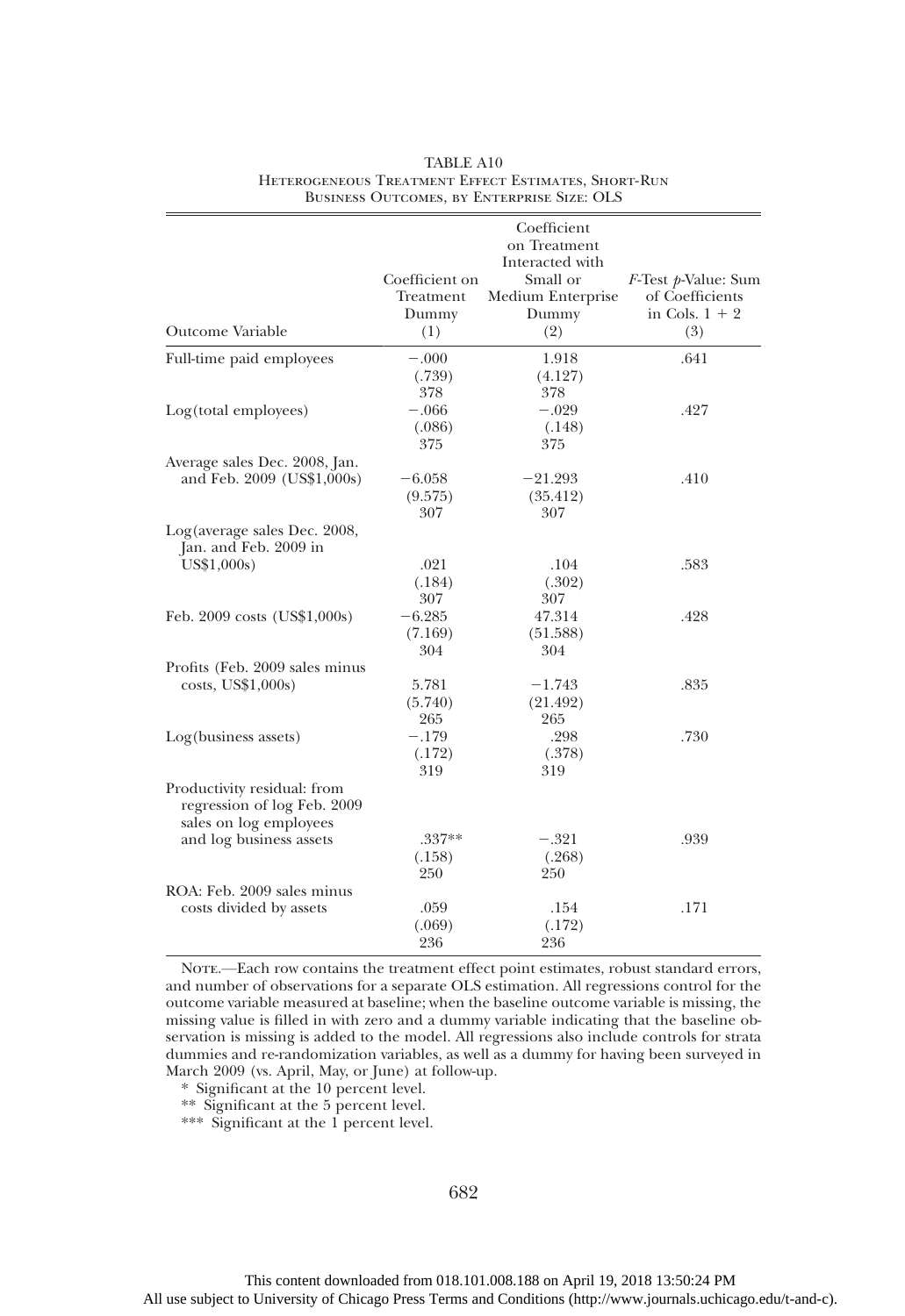|                                                                                  |                                                                        | HETEROGENEOUS TREATMENT EFFECT ESTIMATES, SHORT-RUN BUSINESS OUTCOMES, BY SECTOR: OLS<br>TABLE A11 |                                                                   |                                                                                    |                                                                              |
|----------------------------------------------------------------------------------|------------------------------------------------------------------------|----------------------------------------------------------------------------------------------------|-------------------------------------------------------------------|------------------------------------------------------------------------------------|------------------------------------------------------------------------------|
| Outcome Variable                                                                 | Treatment Dummy<br>Coefficient on<br>$\widehat{\Xi}$                   | Treatment Interacted<br>with Manufacturing<br>Sector Dummy<br>Coefficient on<br>$\circledR$        | Sum of Coefficients<br>F-Test p-Value:<br>in Cols. $1 + 2$<br>(3) | Treatment Interacted<br>with Commerce<br>Sector Dummy<br>Coefficient on<br>$(\pm)$ | Sum of Coefficients<br>F-Test p-Value:<br>in Cols. $1 + 4$<br>$\binom{5}{2}$ |
| Full-time paid employees                                                         | 1.841                                                                  | $-1.403$                                                                                           | 837                                                               | $(2.727)$<br>$378$<br>$-3.473$                                                     | 504                                                                          |
| Log(total employees)                                                             | $\begin{array}{c} (1.379) \\ 378 \\ -113 \\ (.105) \\ 375 \end{array}$ | $\begin{array}{c} (2.199) \\ 378 \\ .085 \\ (.182) \\ .75 \end{array}$                             | 842                                                               | $(164)$<br>$(164)$<br>$(375)$                                                      | 615                                                                          |
| Average sales Dec. 2008, Jan. and<br>Feb. 2009 (US\$1,000s)                      | $5.114$<br>(11.072)<br>307                                             | (23.254)<br>34.754<br>307                                                                          | 156                                                               | (28.990)<br>$-22.597$<br>307                                                       | 537                                                                          |
| Log(average sales Dec. 2008, Jan.<br>$5\frac{1}{2}1,000s$<br>and Feb. 2009 in US | $\begin{array}{c} (213) \\ 307 \end{array}$<br>$-.053$                 | $\frac{366}{307}$<br>447                                                                           | .984                                                              | (.380)<br>344<br>307                                                               | .342                                                                         |
| ,000s)<br>Feb. 2009 costs (US\$1,                                                | $32.367$<br>(23.793)<br>304                                            | (29.645)<br>$-26.989$<br>304                                                                       | 793                                                               | $-68.615***$<br>(29.346)<br>304                                                    | .089                                                                         |
| Profits (Feb. 2009 sales minus<br>costs, US\$1,000s)                             | (8.512)<br>.216<br>265                                                 | (17.342)<br>$-7.842$<br>265                                                                        | 582                                                               | 26.730*<br>(13.905)<br>265                                                         | 700.                                                                         |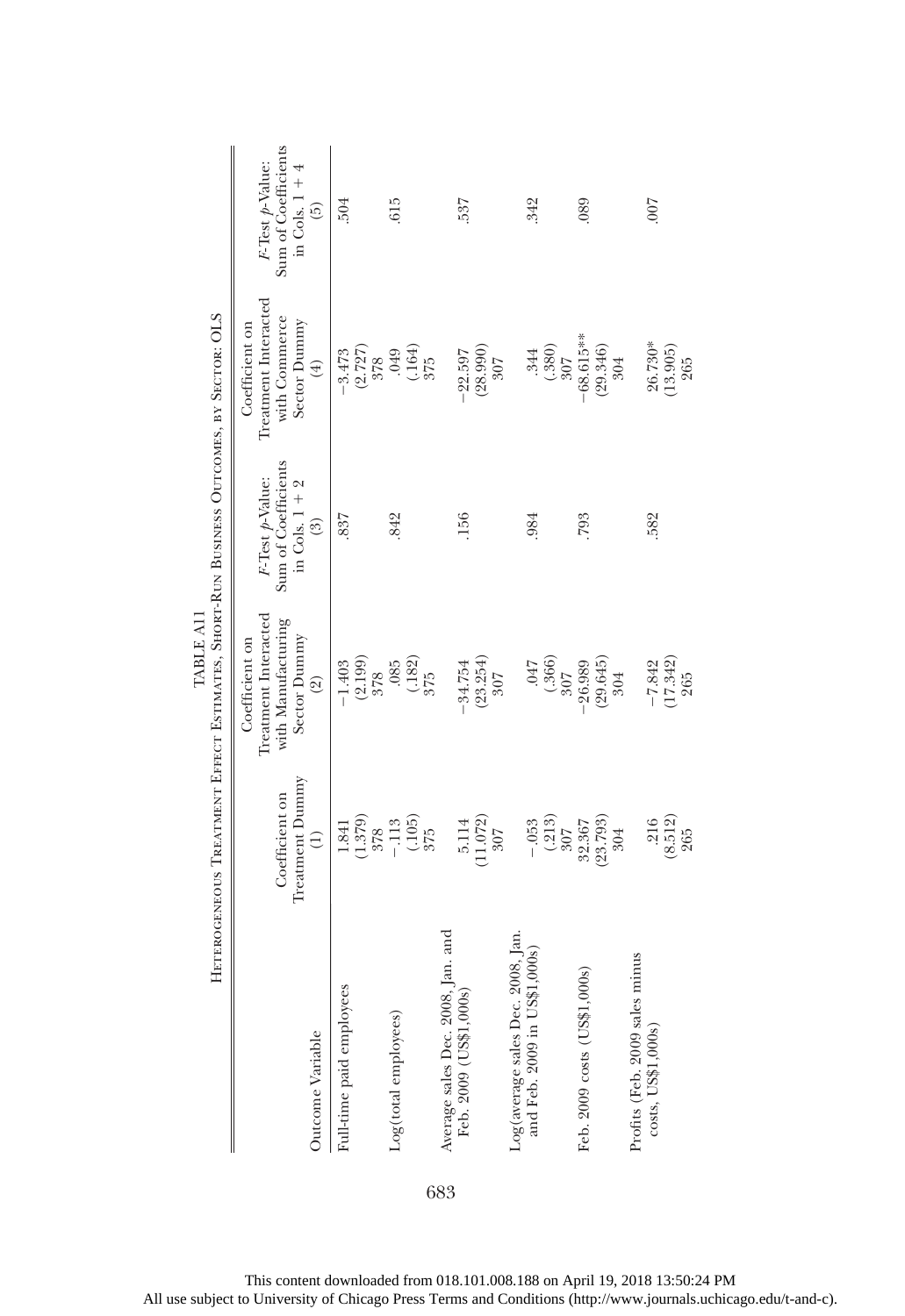|                                                                                                                                                                                                                                                                                                                                                                                                                                                                                                                                                                                                                                                                                        |                                                      | TABLE A11 (Continued)                                                                         |                                                                                 |                                                                                    |                                                                                             |
|----------------------------------------------------------------------------------------------------------------------------------------------------------------------------------------------------------------------------------------------------------------------------------------------------------------------------------------------------------------------------------------------------------------------------------------------------------------------------------------------------------------------------------------------------------------------------------------------------------------------------------------------------------------------------------------|------------------------------------------------------|-----------------------------------------------------------------------------------------------|---------------------------------------------------------------------------------|------------------------------------------------------------------------------------|---------------------------------------------------------------------------------------------|
| Outcome Variable                                                                                                                                                                                                                                                                                                                                                                                                                                                                                                                                                                                                                                                                       | Treatment Dummy<br>Coefficient on<br>$\widehat{\Xi}$ | Treatment Interacted<br>with Manufacturing<br>Sector Dummy<br>Coefficient on<br>$\circled{2}$ | Sum of Coefficients<br>in Cols. $1 + 2$<br>F-Test p-Value:<br>$\left( 3\right)$ | Treatment Interacted<br>with Commerce<br>Sector Dummy<br>Coefficient on<br>$(\pm)$ | Sum of Coefficients<br>F-Test p-Value:<br>in Cols. 1 + 4 $\,$<br>$\left(\frac{5}{2}\right)$ |
| Log(business assets)                                                                                                                                                                                                                                                                                                                                                                                                                                                                                                                                                                                                                                                                   | (.245)<br>$-.237$<br>819                             | (.348)<br>412<br>319                                                                          | .482                                                                            | (.419)<br>$-0.011$<br>819                                                          | 461                                                                                         |
| sales on log employees and log<br>regression of log Feb. 2009<br>Productivity residual: from                                                                                                                                                                                                                                                                                                                                                                                                                                                                                                                                                                                           |                                                      |                                                                                               |                                                                                 |                                                                                    |                                                                                             |
| business assets                                                                                                                                                                                                                                                                                                                                                                                                                                                                                                                                                                                                                                                                        | $.309*$<br>(.187)<br>250                             | (.336)<br>$-151$<br>250                                                                       | .552                                                                            | $\frac{(.316)}{250}$<br>$-.034$                                                    | 283                                                                                         |
| ROA: Feb. 2009 sales minus costs<br>divided by assets                                                                                                                                                                                                                                                                                                                                                                                                                                                                                                                                                                                                                                  | (.085)<br>037                                        | $\frac{(.124)}{236}$<br>$-.058$                                                               | 708.                                                                            | (.180)<br>287                                                                      | 747                                                                                         |
| regressions control for the outcome variable measured at baseline; when the baseline outcome variable is missing, the missing value is filled in with zero<br>NOTE.—Each row contains the treatment effect point estimates, robust standard errors, and number of observations for a separate OLS estimation. All<br>and a dummy variable indicating that the baseline observation is missing is added to the model. All regressions also include controls for strata dummies<br>and re-randomization variables, as well as a dummy for having been su<br>** Significant at the 5 percent level.<br>*** Significant at the 1 percent level<br>10 percent level<br>* Significant at the | 236                                                  |                                                                                               |                                                                                 | 236                                                                                |                                                                                             |

684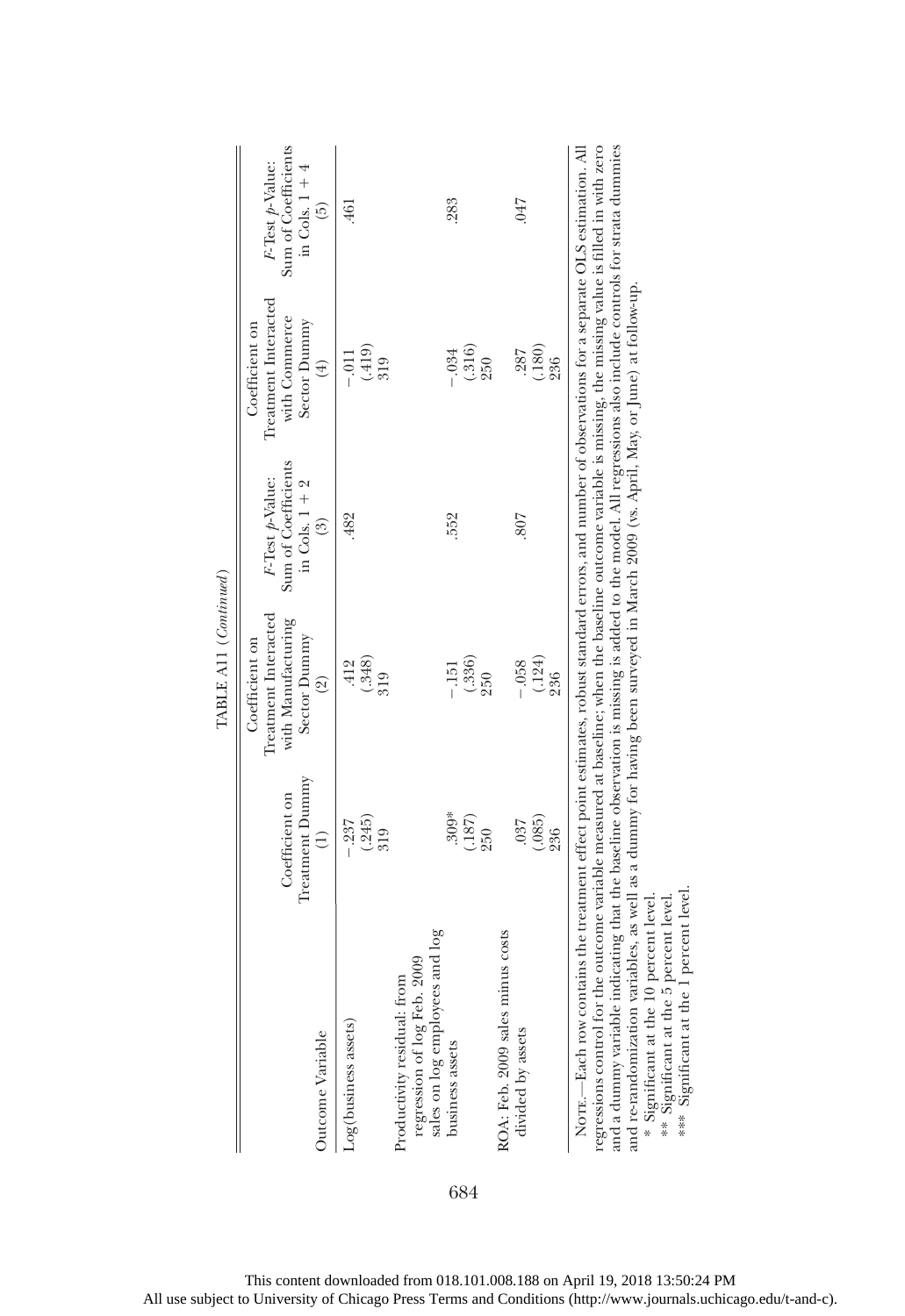|                                                              | Treatment<br>(1) | Control<br>(2) | $(1) - (2)$ Difference<br>$(p\text{-Value})$<br>(3) |
|--------------------------------------------------------------|------------------|----------------|-----------------------------------------------------|
| % that did not provide alternative<br>contact person         | 16.296           | 18.519         | $-2.222$<br>(.584)                                  |
| % that did not report Dec. 2008,<br>Jan. and Feb. 2009 sales | 20.741           | 17.695         | 3.045<br>(.477)                                     |
| Observations                                                 | 135              | 243            | 378                                                 |

| TABLE A12                       |  |
|---------------------------------|--|
| NONRESPONSE ON FOLLOW-UP SURVEY |  |

NOTE.—Columns 1 and 2 show the percentage of enterprises in the treatment and control groups, respectively, that did not provide an alternative contact person or sales on the follow-up survey, conditional on participating in the survey. Column 3 shows the difference in percentages between the treatment and control groups with the corresponding  $p$ -value in parentheses.

|                                       |           | <b>ITT TREATMENT EFFECT</b><br><b>ESTIMATES</b> | <b>CONTROL GROUP</b><br>MEAN (SD) |
|---------------------------------------|-----------|-------------------------------------------------|-----------------------------------|
| <b>OUTCOME VARIABLE</b>               | (1)       | (2)                                             | (3)                               |
| Full-time paid employees              | .764      | .380                                            | 15.932                            |
|                                       | (1.841)   | (1.405)                                         | (25.703)                          |
|                                       | 229       | 229                                             | 148                               |
| Log(total employees)                  | $-.161$   | $-.157*$                                        | 2.588                             |
|                                       | (.111)    | (.084)                                          | (1.084)                           |
|                                       | 229       | 229                                             | 148                               |
| Average sales Dec. 2008, Jan. and     |           |                                                 |                                   |
| Feb. 2009 (US\$1,000s)                | $-17.701$ | $-16.381$                                       | 77.325                            |
|                                       | (23.164)  | (14.531)                                        | (161.353)                         |
|                                       | 187       | 187                                             | 125                               |
| Log(average sales Dec. 2008, Jan.     |           |                                                 |                                   |
| and Feb. 2009 in US\$1,000s)          | $-.182$   | $-.104$                                         | 3.045                             |
|                                       | (.204)    | (.168)                                          | (1.713)                           |
|                                       | 187       | 187                                             | 125                               |
| Feb. 2009 costs (US\$1,000s)          | $-1.529$  | $-3.804$                                        | 63.156                            |
|                                       | (23.042)  | (19.729)                                        | (141.134)                         |
|                                       | 176       | 176                                             | 120                               |
| Profits (Feb. 2009 sales minus costs, |           |                                                 |                                   |
| US\$1,000s                            | 5.566     | 5.904                                           | 2.321                             |
|                                       | (8.197)   | (8.102)                                         | (43.806)                          |
|                                       | 160       | 160                                             | 109                               |
| Log(business assets)                  | $-.012$   | $-.008$                                         | 4.655                             |
|                                       | (.208)    | (.202)                                          | (1.624)                           |
|                                       | 187       | 187                                             | 121                               |
| Productivity residual: from regres-   |           |                                                 |                                   |
| sion of log Feb. 2009 sales on log    |           |                                                 |                                   |
| employees and log business assets     | .080      | .088                                            | .116                              |
|                                       | (.181)    | (.170)                                          | (1.154)                           |
|                                       | 152       | 152                                             | 99                                |

| TABLE A13 |  |  |  |                                                                               |  |  |  |  |  |
|-----------|--|--|--|-------------------------------------------------------------------------------|--|--|--|--|--|
|           |  |  |  | ITT TREATMENT EFFECT ESTIMATES. SHORT-RUN BUSINESS OUTCOMES. IMSS SAMPLE: OLS |  |  |  |  |  |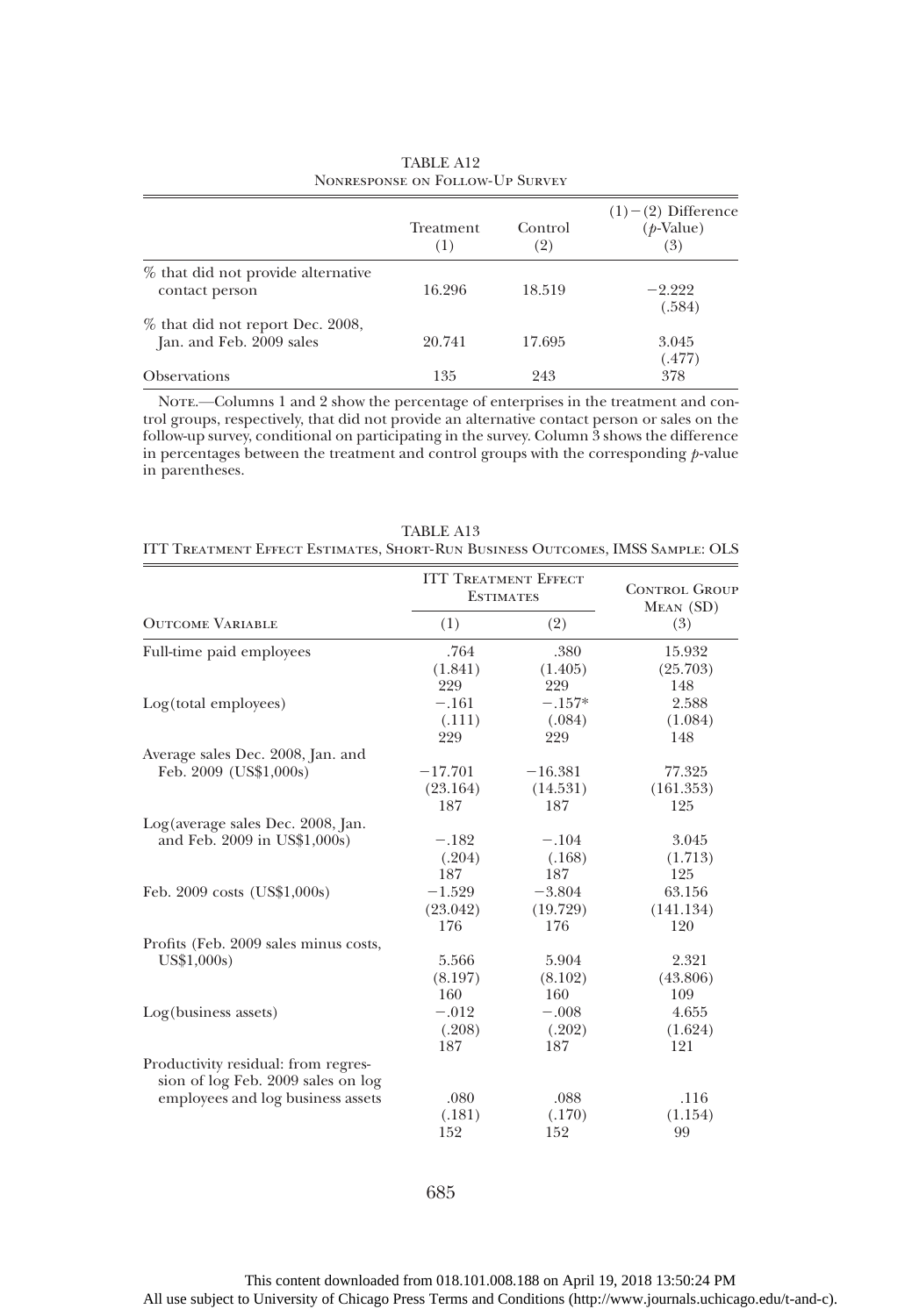|                                  | <b>ITT TREATMENT EFFECT</b><br><b>ESTIMATES</b> | <b>CONTROL GROUP</b><br>MEAN (SD) |         |  |
|----------------------------------|-------------------------------------------------|-----------------------------------|---------|--|
| <b>OUTCOME VARIABLE</b>          | (1)                                             | (2)                               | (3)     |  |
| ROA: Feb. 2009 sales minus costs |                                                 |                                   |         |  |
| divided by assets                | $.173*$                                         | $.197*$                           | $-.001$ |  |
|                                  | (.098)                                          | (.113)                            | (.574)  |  |
|                                  | 140                                             | 140                               | 95      |  |
| Controls for baseline value      |                                                 |                                   |         |  |
| of outcome                       | Nο                                              | Yes                               | .       |  |

TABLE A13 (Continued )

NOTE.-This table includes only enterprises that were successfully matched with IMSS data. Each cell in cols. 1 and 2 contains the treatment effect point estimate, robust standard error, and number of observations for a separate OLS estimation. For the regressions that control for the outcome variable measured at baseline (col. 2), when the baseline outcome variable is missing, the missing value is filled in with zero and a dummy variable indicating that the baseline observation is missing is added to the model. All regressions include controls for strata dummies and re-randomization variables, as well as a dummy for having been surveyed in March 2009 (vs. April, May, or June) at follow-up. Column 3 contains means and standard deviations for the control group at follow-up.

\* Significant at the 10 percent level.

\*\* Significant at the 5 percent level.

\*\*\* Significant at the 1 percent level.

#### References

- Austin, Peter C. 2011. "Optimal Caliper Widths for Propensity-Score Matching When Estimating Differences in Means and Differences in Proportions in Observational Studies." *[Pharmaceutical Statis](https://www.journals.uchicago.edu/action/showLinks?doi=10.1086%2F696154&crossref=10.1002%2Fpst.433&citationId=p_19)*. 10 (2): 150–61.
- . 2014. "A Comparison of 12 Algorithms for Matching on the Propensity Score." [Statis. in Medicine](https://www.journals.uchicago.edu/action/showLinks?doi=10.1086%2F696154&crossref=10.1002%2Fsim.6004&citationId=p_20) 33 (6): 1057-69.
- Banerjee, Abhijit, Dean Karlan, and Jonathan Zinman. 2015. "Six Randomized Evaluations of Microcredit: Introduction and Further Steps." [American Econ.](https://www.journals.uchicago.edu/action/showLinks?doi=10.1086%2F696154&crossref=10.1257%2Fapp.20140287&citationId=p_21)  $I.:$  Appl. Econ. 7 (1): 1–21.
- Bennedsen, Morten, Kasper Meisner Nielsen, Francisco Perez-Gonzalez, and Daniel Wolfenzon. 2007. "Inside the Family Firm: The Role of Families in Succession Decisions and Performance." [Q.J.E.](https://www.journals.uchicago.edu/action/showLinks?doi=10.1086%2F696154&crossref=10.1162%2Fqjec.122.2.647&citationId=p_22) 122 (2): 647–91.
- Bertrand, Marianne, and Antoinette Schoar. 2003. "Managing with Style: The Effect of Managers on Firm Policies." O.J.E. 118 (4): 1169-1208.
- Bloom, Nicholas, Benn Eifert, Aprajit Mahajan, David McKenzie, and John Roberts. 2013. "Does Management Matter? Evidence from India." O.J.E. 128 (February): 1–51.
- Bloom, Nicholas, and John Van Reenen. 2007. "Measuring and Explaining Management Practices across Firms and Countries." [Q.J.E](https://www.journals.uchicago.edu/action/showLinks?doi=10.1086%2F696154&crossref=10.1162%2Fqjec.2007.122.4.1351&citationId=p_25). 122 (4): 1341–1408.
- ———. 2010. "Why Do Management Practices Differ across Firms and Countries?" *[J. Econ. Perspectives](https://www.journals.uchicago.edu/action/showLinks?doi=10.1086%2F696154&crossref=10.1257%2Fjep.24.1.203&citationId=p_26)* 24 (1): 203–24.
- Bruhn, Miriam, Dean Karlan, and Antoinette Schoar. 2010. "What Capital Is Missing in Developing Countries?" [A.E.R. Papers and Proc](https://www.journals.uchicago.edu/action/showLinks?doi=10.1086%2F696154&crossref=10.1257%2Faer.100.2.629&citationId=p_27). 100 (2): 629-33.
- Bruhn, Miriam, and David McKenzie. 2009. "In Pursuit of Balance: Randomiza-tion in Practice in Development Field Experiments." [American Econ. J.: Appl.](https://www.journals.uchicago.edu/action/showLinks?doi=10.1086%2F696154&crossref=10.1257%2Fapp.1.4.200&citationId=p_28) *[Econ](https://www.journals.uchicago.edu/action/showLinks?doi=10.1086%2F696154&crossref=10.1257%2Fapp.1.4.200&citationId=p_28).* 1 (4):  $200-232$ .
- Bruhn, Miriam, and Bilal Zia. 2011. "Stimulating Managerial Capital in Emerging Markets: The Impact of Business and Financial Literacy for Young Entre-